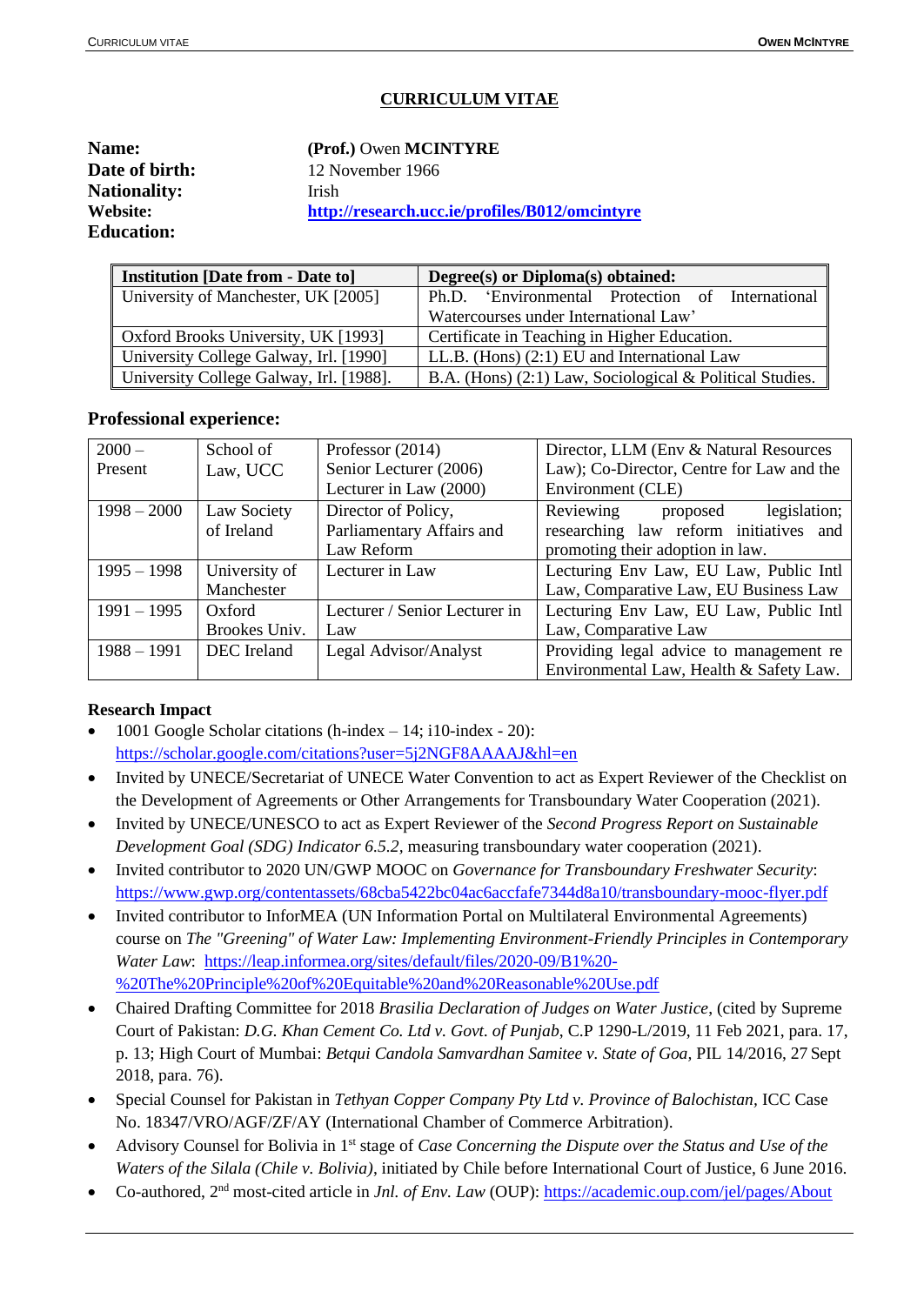- Academic publications routinely cited by international courts and tribunals, *e.g. Castonguay Blasting Ltd. v. Ontario,* Supreme Court of Canada, 17 Oct. 2013, para. 20; *Southern Bluefin Tuna Cases (New Zealand v. Japan; Australia v. Japan) Provisional Measures*, ITLOS, 27 August 1999, *per* Judge Laing, para. 14: [https://www.itlos.org/fileadmin/itlos/documents/cases/case\\_no\\_3\\_4/published/C34-O-27\\_aug\\_99-SO\\_L.pdf](https://www.itlos.org/fileadmin/itlos/documents/cases/case_no_3_4/published/C34-O-27_aug_99-SO_L.pdf)
- Authored report leading to UK and Irish accession to the UN Watercourses Convention in December 2013: *Assessment of Implications for Management of Cross-Border Waters of United Kingdom Accession to the UN Watercourses Convention*, Northern Ireland Department of Environment (April 2011).
- Authored report on *The Interrelationship between Requirements Arising Under the 1971 Ramsar Convention and Principles of International Water Law*, for Ramsar Convention Secretariat.
- Founded annual *Law and the Environment* conference <https://www.ucc.ie/en/lawenvironment/conference/> and *Postgraduate Research Symposium on Env Law* <https://www.ucc.ie/en/lawenvironment/conference/>

# **Awards / Fellowships:**

- March 2017: Appointed Visiting Professor at the Faculty of Law, Charles University Prague.
- July 2014: Appointed an Honorary / Visiting Professor jointly by Wuhan University Law School and the Centre for International Boundary and Ocean Studies (CIBOS), Wuhan University.
- August 2014: Appointed as an Honorary Associate by the China International Water Law (CIWL) Programme at Xiamen University Law School.
- May 2014: Awarded a visiting fellowship by the Chinese Government under the *2014 High-End Foreign Experts Programme of the State Administration of Foreign Affairs* to assist development of the China International Water Law (CIWL) Programme at the School of Law, Xiamen University, China.
- April 2014: appointed as an Honorary Lecturer by the Graduate School of Natural Resources Law, Policy and Management, University of Dundee.
- February 2011: invited to join the 'Global Faculty' of the IHP-HELP (UNESCO) Centre for Water Law, Policy & Science, University of Dundee.

# **Advisory Committee Membership:**

- 2019: UN Food and Agriculture Organisation (FAO) Expert Working Group on the emerging legal concept of 'Water Tenure':<http://www.fao.org/3/a-i5435e.pdf>
- 2013 2019: member of the Aquaculture Licensing Appeals Board (Ireland).
- 2004 2019: member of the Panel of Experts of the Project Complaints Mechanism (PCM) of the European Bank for Reconstruction and Development (EBRD).
- 2008-2016: member of the Scientific Committee of the European Environment Agency (EEA), as an expert in European and International Environmental and Natural Resources Law.
- 2010-2018: inaugural Chair of the Specialist Group on Water and Wetlands (SGWW) of the IUCN World Commission on Environmental Law (IUCN-WCEL).

# **Editorships:**

- 2020: Guest Co-editor of Special Issue of *Review of European, Comparative and International Environmental Law (RECIEL)* on 'Contemporary Issues in International Water Law'.
- 2020: Guest editor of Special Issue, (2020) 25/6 *Environmental Liability: Law, Policy and Practice* on 'Environmental Transitions: The Role of Law' [https://www.lawtext.com/publication/environmental](https://www.lawtext.com/publication/environmental-%20liability-law-policy-and-practice/contents/volume-25/issue-6)[liability-law-policy-and-practice/contents/volume-25/issue-6](https://www.lawtext.com/publication/environmental-%20liability-law-policy-and-practice/contents/volume-25/issue-6)
- 2019: Guest co-editor of Special Issue, (2019) 44/3 *Water International*, [Bridging Science and Policy:](https://www.tandfonline.com/doi/full/10.1080/02508060.2019.1600250)  [Legal Perspectives,](https://www.tandfonline.com/doi/full/10.1080/02508060.2019.1600250) selected law papers from XVI<sup>th</sup> World Water Congress, Cancun, May/June 2017.
- 2018: Editorial Board of *Der-Hechos*, School of Law, Universidad EAFIT, Medellín, Colombia.
- 2017: Editorial Board of the *Journal of Property, Planning and Environmental Law,* (Emerald Publishing).
- 2016: General Editor of the *Journal of Water Law* (Lawtext Publishing, UK).
- 2013: Series Co-editor for *International Water Law Series* (Brill/Martinus Nijhoff, Boston/Dordrecht).
- 2012: Scientific Cttee, *La Ricerca del Diritto nella Comunità Internazionale,* Editoriale Scientifica, Naples.
- 2010: High-Level Review Group for *Late Lessons from Early Warnings*, Vol. 2, (EEA, 2012).
- 2009: External Advisory Group for *State of and Outlook for the Environment Report (SOER)* (EEA, 2010).
- 2008: Editorial Board of the *International Journal of the Law of the Built Environment* (Emerald).
- 2008: Editorial Board of the *Judicial Studies Institute Journal* (Judicial Studies Institute, Dublin).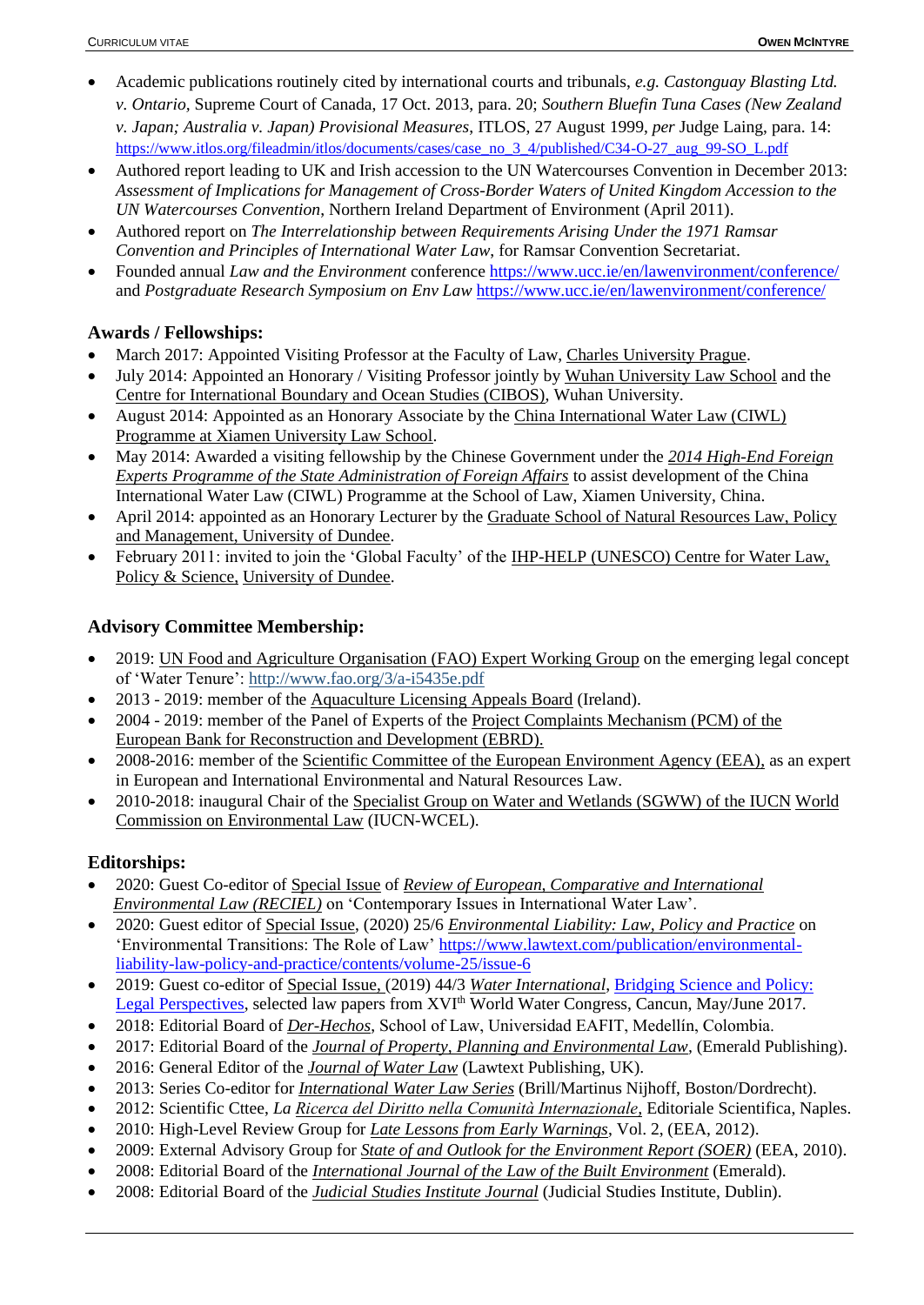- 2007: Guest Editor, (2007) 6 *Journal for European Env. & Planning Law* on 'Environmental Principles'.
- 2006: Editorial Board of the *Journal for European Environmental & Planning Law* (Lexxion, Berlin).
- 2001 Editorial Board of *Environmental Liability* (Lawtext Publishing).
- 2000 Editorial Board of *Irish Planning and Environmental Law Journal* (Round Hall, Dublin)*.*
- 1998 Editorial Board of *Environmental & Waste Management* (EPP Publications).

### **Peer Review Activities**

- 2021: Appointed as Expert Reviewer for the National Science Centre, Poland (*Narodwe Centrum Nauki*) regarding research projects on water resources governance.
- 2020: Reviewer for the Austrian Science Fund (FWF) for a project proposal on 'Climate Change Integration in the Multilevel Governance of Italy and Austria'.
- 2020: Appointed to the Expert Advisory Body of Evaluators (EABE) established by the Research, Development and Innovation Council of the Czech Republic.
- 2019: Invited by the Agency for Science and Higher Education, Croatia to take part in the evaluation and reaccreditation of the Ph.D. Programmes in *Human Rights, Society and Multi-level Governance*, Faculty of Law, University of Zagreb, and in *Maritime Law and Law of the Sea*, Faculty of Law, University of Split.
- 2017 / 2018: Reviewer for South African National Research Foundation (NRF) re NRF Research Chairs.
- 2017: Nominated (by Faculty of Law, Charles University, Prague) to Expert Panel / Expert Body of Evaluators of the Research, Development and Innovation Council of the Czech Republic (RVVI).
- 2017: Reviewer for Research Foundation Flanders (FWO) for a major research funding proposal in the field of EU environmental law and regulation.
- 2017: Reviewer for Research Council of KU Leuven for research funding proposal in the field of Environmental Law and Promotion and Regulation of Innovation.
- 2016: Reviewer for Swiss National Science Foundation for research funding applications in the fields of International Environmental and Water Resources Law.
- 2014: Technical Review Group for the Joint EPA / NIEA Research Programme related to the Environmental Impacts of Unconventional Gas Exploration and Extraction (UGEE).
- 2014: External Reviewer for the *Water and Environmental Law* modules of the *Water Management Master*  programme at UNESCO-IHE Institute for Water Education, Delft.
- 2014: Assessor for NUI *E. J. Phelan Fellowship in International Law*.
- 2014: Independent Evaluator for Tender for EPA/NIEA *Research Programme on the Environmental Impacts of Unconventional Gas Exploration & Extraction (UGEE)*.
- 2011: Assessor for NUI *Travelling Studentships in the Humanities and Social Sciences* (2011).
- Regular reviewer for leading journals, including *European Journal of International Law* (OUP); *Irish Yearbook of International Law* (Hart Publishing); *Journal of Environmental Law* (Oxford University Press); *Environmental Conservation* (Cambridge University Press); *Australian International Law Journal* (International Law Association); *Transnational Environmental Law* (Cambridge University Press); *International Environmental Agreements: Politics, Law and Economics* (Springer); *Journal of Natural Resources Policy Research* (Routledge); *Nordic Journal of Human Rights* (Taylor & Francis); *European Journal of Risk Regulation* (Lexxion); *Water Policy* (IWA); *International Journal of Human Rights* (T&F).
- Regular reviewer of book proposals for OUP, CUP, Hart, Taylor & Francis / Earthscan, Edward Elgar, Ashgate, Brill / Martinus Nijhoff, Routledge, *etc.*

# **Research Funding:**

- European Regional Development Fund (ERDF) (2020): ECOSTRUCTURE Project: Climate Change Adaptation through Ecologically-Sensitive Coastal Infrastructure [\(http://www.ecostructureproject.eu/\)](http://www.ecostructureproject.eu/), contributing to WP7: Review of Legislation & Policy as Drivers of Coastal Infrastructure Design.
- Irish Research Council (2020): Environmental Protection Agency Postgraduate Research Scholarship 2020-2023: 'Private Transnational Environmental Regulation and Systemic Interactions in Global Environmental Governance' ( $\epsilon$ 72,000);
- Environmental Protection Agency (2013-2020): STRIVE Programme Event Support for the annual *Law and the Environment* conference (€24,000);
- Marine Institute (2018-2020): Marine Research Programme Networking & Travel Grants for the Marine Environmental Law Stream of the annual *Law and the Environment* conference (€6,000);
- Irish Research Council (2020): Government of Ireland Ph.D. Scholarship 2020-2024 (€96,000);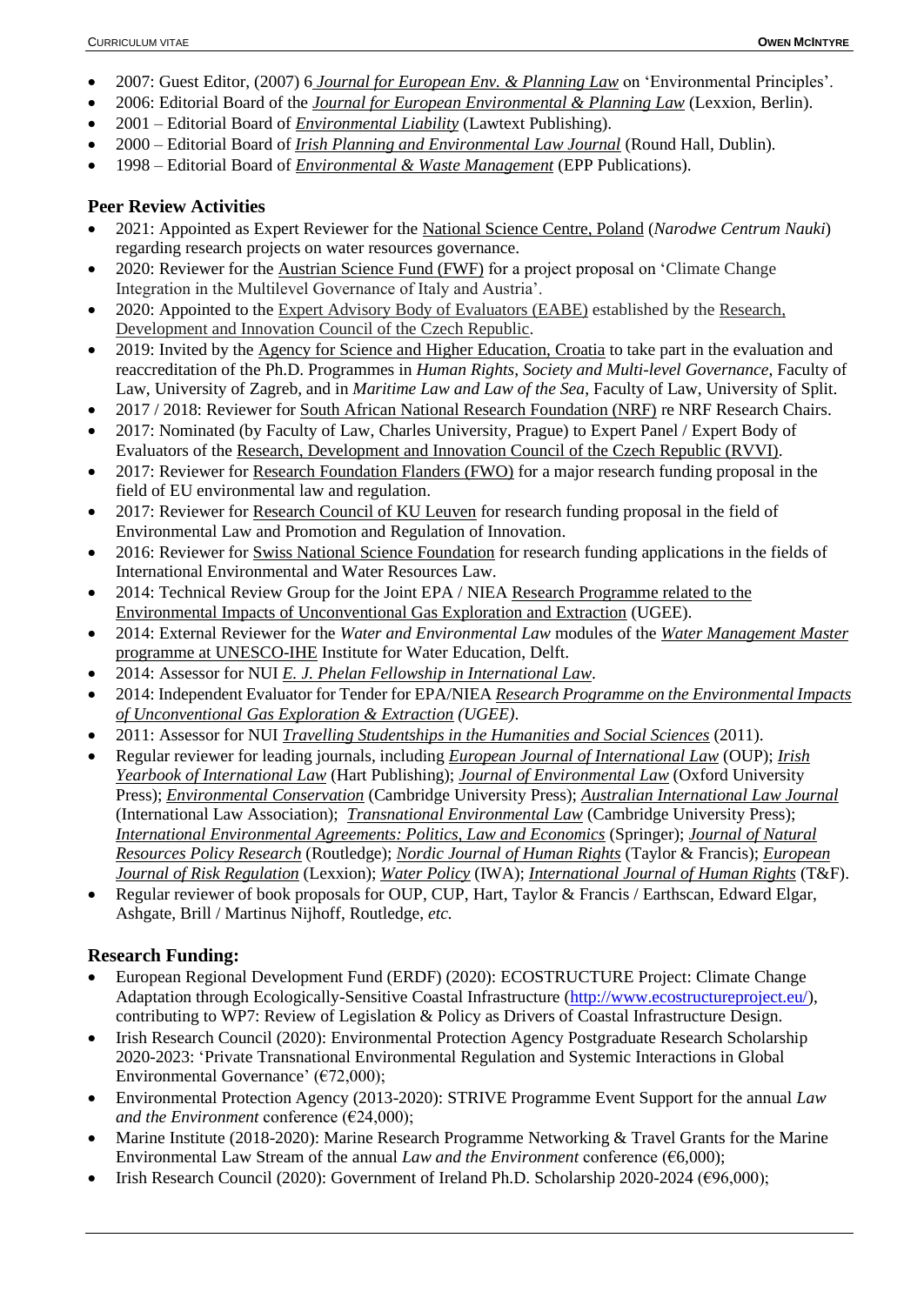- Irish Research Council (2019): Government of Ireland Postdoctoral Fellowship 2019-2021: 'Moving Forward with the Ecosystem Approach: Integrating the Sustainable Management of Freshwater and Ocean Ecosystems' ( $\epsilon$ 91,850);
- Irish Research Council (2019): Government of Ireland Ph.D. Scholarship 2019-2023: 'The Role of Science in Environmental Policy and Law-Making: A Critical Legal Analysis' ( $\epsilon$ 96,000);
- University College Cork College of Business and Law Research Strategic Fund, funding to support workshop on *Research Frontiers in International Water Resources Law* (€2,500);
- Marine Institute (2017): Marine Research Programme 2014-2020 funding for the UCC School of Law / MaREI *Navigate* Project on Ocean Law and Marine Governance (€800,000);
- College of Law, Qatar University (2016): Research Collaboration Grant to lead development of a research paper on 'Inter-State Water Cooperation and the Risk of Water Conflicts' (QR7,500).
- Irish Research Council (2015): Government of Ireland International Scholarship (€22,500).
- Irish Research Council (2014): One Year Postdoctoral Fellowship (€45,895).
- Ramsar Convention Secretariat (2014): report 'The Interrelationship Between the 1971 Ramsar Convention Regime and the Principles of International Water Law', Gland, Switzerland (CHF  $10,000 / 68,200$ ).
- Norwegian Ministry of Environment (Miljøverndepartementet) / University of Bergen (2012): funding for an International Research Workshop on *Sovereignty and the Development of International Water Law*, held at University of Bergen, Norway, 25-26 October 2012 (€35,000 / NOK 300,000).
- Higher Education Authority (2007-10): 'Legal and Regulatory Responses to Climate Change: Legal Regulation of Commercial Information in Respect of Climate Change Impacts' ( $\epsilon$ 72,000);
- Environmental Protection Agency (2007-10): 'Legal Issues relating to the Admissibility in Evidence of Environmental Data Gathered by Means of Remote Sampling and Self-Monitoring Techniques – the Case of Water Quality Sampling' (€80,000);
- Environmental Protection Agency (2006-2009): 'Identification of an Appropriate Legislative Regime for the Remediation of Contaminated Land in Ireland' ( $\epsilon$ 75,000);
- President's Scholarship Fund (2006-9): 'International Liability Regimes for Marine Pollution' (€32,250);
- Environmental Protection Agency (2006): 'Environmental Democracy in Ireland' ( $\epsilon$ 5,000);
- Higher Education Authority (2002-5): 'Legal Management of Environmental Risk' (€77,822);
- Higher Education Authority (2001-4): 'Smart Environmental Regulation' ( $\epsilon$ 70,000);
- National Centre for Business and Ecology UK (1995-8): 'The Effectiveness of Waste Management Licensing as a Regulatory Tool' (£36,000);
- University of Manchester Staff Development Fund (1996): (£18,000)

# **Postgraduate Supervision:**

Completed

- 1998 Ph.D. Thesis: *An Analysis of the Implementation of Part 2 of the Environmental Protection Act 1990 Regarding the Regulatory Burden on SMEs* (Carolyn Abbott, Ph.D., University of Manchester);
- 1999 Ph.D. Thesis: *The Role of the State and Good Governance in Energy Resource Management: The Dialectics of Change* (Francis Botchway, Ph.D., University of Manchester);
- 1999 LL.M. (Research) Thesis: *The Identification and Review of Appropriate Environmental Emission Standards at European and National Level* (Gary Lynch-Wood, LL.M., University of Manchester);
- 2009 Ph.D. Thesis: *Establishing Environmental Law in Developing Economies on the Basis of Selected Principles of International Environmental Law: A Case Study of the Southern African Development Community* (Elijah Ngurare, Ph.D., University College Cork);
- 2009 Ph.D. Thesis: *The Evolution and Application of the Precautionary Principle under International Marine Environmental Law* (Benedicte Sage, Ph.D., University College Cork) (published as B. Sage-Fuller, *The Precautionary Principle in Marine Environmental Law, With Special Reference to High-Risk Vessels* (Routledge, Abingdon, 2013): [https://www.routledge.com/The-Precautionary-Principle-in-Marine-](https://www.routledge.com/The-Precautionary-Principle-in-Marine-Environmental-Law-With-Special-Reference/Sage-Fuller/p/book/9781138189805?utm_source=crcpress.com&utm_medium=referral)[Environmental-Law-With-Special-Reference/Sage-](https://www.routledge.com/The-Precautionary-Principle-in-Marine-Environmental-Law-With-Special-Reference/Sage-Fuller/p/book/9781138189805?utm_source=crcpress.com&utm_medium=referral)[Fuller/p/book/9781138189805?utm\\_source=crcpress.com&utm\\_medium=referral](https://www.routledge.com/The-Precautionary-Principle-in-Marine-Environmental-Law-With-Special-Reference/Sage-Fuller/p/book/9781138189805?utm_source=crcpress.com&utm_medium=referral)
- 2010 Ph.D. Thesis: *The Place of Environmental Values in International Trade Law: The Precautionary Principle and the Dispute Settlement System of the World Trade Organisation* (Patrick McCarthy, Ph.D. University College Cork);
- 2011 Ph.D. Thesis: *Reconciling Nature Conservation Law and Property Rights in Ireland* (Charles Butler, Ph.D., University College Cork);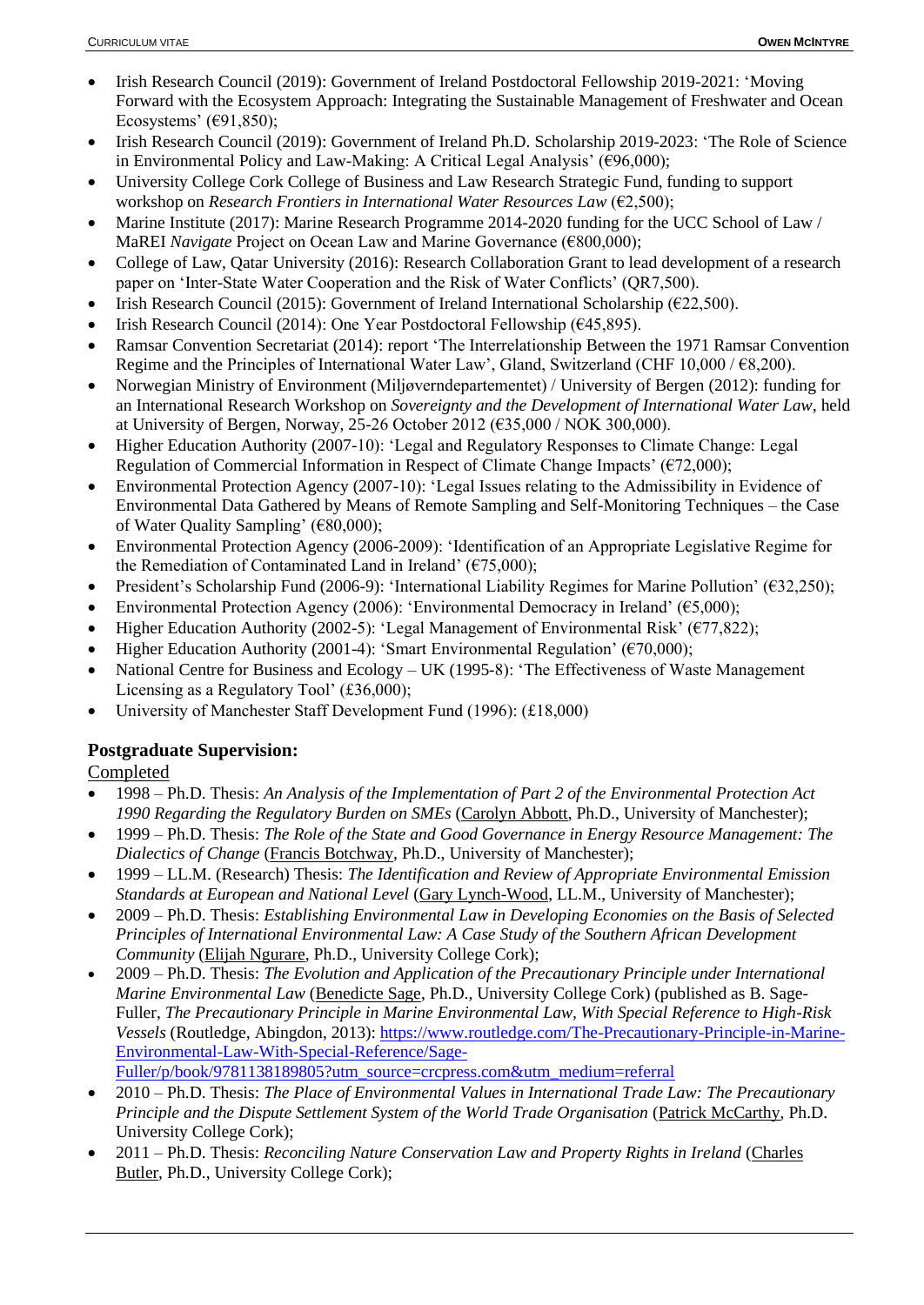- 2011 Ph.D. Thesis: *Identification of an Appropriate Legislative Regime for the Remediation of Historical Land Contamination in Ireland* (Aoife Shields, Ph.D., University College Cork);
- 2012 Ph.D. Thesis: *International Civil Liability Regimes for Marine Pollution: Reconciling Civil Liability of Non-State Actors with State Responsibility for Ship-Source Marine Environmental Pollution* (Fariborz Safari, Ph.D. Candidate, University College Cork);
- 2014 Ph.D. Thesis: *Multi-Party Actions as a Route to Collective Redress for Mass Harm Having Particular Regard to Environmental Mass Harm* (Joanne Blennerhassett, Ph.D. Candidate, University College Cork), published as J. Blennerhassett, *A Comparative Examination of Multi-Party Actions: The Case of Environmental Mass Harm* (Hart / Bloomsbury, Oxford, 2016): [https://www.bloomsburyprofessional.com/uk/a-comparative-examination-of-multi-party-actions-](https://www.bloomsburyprofessional.com/uk/a-comparative-examination-of-multi-party-actions-9781509905300/)[9781509905300/](https://www.bloomsburyprofessional.com/uk/a-comparative-examination-of-multi-party-actions-9781509905300/)
- 2014 Ph.D. Thesis: *Non-Product Related Environmental PPMs: International Trade Law & International Environmental Governance* (Maria Alejandra Calle Saldarriaga, PhD Candidate, University College Cork);
- 2019 Ph.D. Thesis: *Sustainably Reconciling Offshore Renewable Energy Developments with Natura 2000 Sites: An Adaptive Management Framework* (Celia Le Lievre, Ph.D. Candidate, University College Cork);
- 2019 Ph.D. Thesis: *Regulatory Quality of Water Pollution Control: A Comparative Case Study of India and China* (Sharanya Basu Roy, Ph.D. Candidate, University College Cork);
- 2019 Ph.D. Thesis: The Community of Interest Approach in International Water Law. A Legal Framework for Common Management of International Watercourses (Julie Gjørtz Howden, Ph.D. Candidate, University of Bergen, Norway (external Principal Supervisor):<https://brill.com/view/title/57164>
- 2020 Ph.D. Thesis: *Historical Development of Customs Laws and Control Procedures in Ireland* (Tom Walsh, Ph.D. Candidate, University College Cork).

# Pending

- 2021 Ph.D. Thesis: *A Critical Analysis of Enforcement of Sea-Fisheries Law in Ireland: Balancing Conservation and Exploitation* (Laurie O'Keefe, Ph.D. Candidate, University College Cork);
- 2021 Ph.D. Thesis: *Effective Marine Governance: The Role of Marine Protected Areas (MPAs) in Conserving & Sustaining Marine Biodiversity* (Sarah Enright, Ph.D. Candidate, University College Cork);
- 2022 Ph.D. Thesis: *The Role of Science in Environmental Policy and Law-Making: A Critical Legal Analysis* (Rhoda Jennings, Ph.D. Candidate, University College Cork);
- 2022 Ph.D. Thesis: *Private Transnational Environmental Regulation and Systemic Interactions in Global Environmental Governance* (Amy O'Halloran, Ph.D. Candidate, University College Cork);
- 2023 Ph.D. Thesis: *Public Participation Requirements in Planning Approval: A Case-Study of Ireland's Renewable Energy Targets* (Alison Hardiman, Ph.D. Candidate, University College Cork).
- 2024 Ph.D. Thesis: *Public Participation and Identity in Environmental Decision-Making in Ireland: A Transdisciplinary Analysis* (Alison Hough, Ph.D. Candidate, University College Cork).
- 2024 Ph.D. Thesis: *Circles of Sustainability: A Legal Framework for Coastal Environmental Management* (Maria Troya Bermeo, Ph.D. Candidate, University College Cork).

# Examined

- A. E. Platsas, *The Convergence of Laws: A Typology of Implementation Models and Factors*, Ph.D., School of Law, Trinity College Dublin (January 2007).
- W. Tadesse Kassa, *Treaty Regimes and Customary Rules of International Watercourses Law Regarding Utilization of the Nile River Basin Water Resources*, Ph.D., Faculty of Law, Oslo University (June 2011).
- D. Ffrench-O'Carroll, *The Issue of Just Compensation for Expropriation of Land in Ireland*, M.Litt., School of Law, Trinity College Dublin (February 2013).
- B. O. Magsig, *The Contribution of International Law to Global Water Security*, Ph.D., UNESCO Centre for Water Law, Policy and Science, University of Dundee (August 2013).
- D. Cubie, *The Right to Humanitarian Assistance in Natural and Human-Made Disasters: Challenges for an Emerging International Legal Framework*, Ph.D., Faculty of Law, University College Cork (Sept 2013).
- K. Georgiadou, *The Transformation of the UN Convention on Contracts for the International Sale of Goods (CISG) into the UK Legal Order: Two Legislative Models*, Ph.D., School of Law and Criminology, University of Derby (April 2014).
- A. Hardiman, *A Study of the Law of Strategic Infrastructure Development in Ireland*, M.Litt., School of Law, Trinity College Dublin (July 2015).
- P. Comerford, *The Role of NGOs in Environmental Governance in Ireland: Transformation and Impact*, Ph.D., School of Law, University College Cork (August 2015).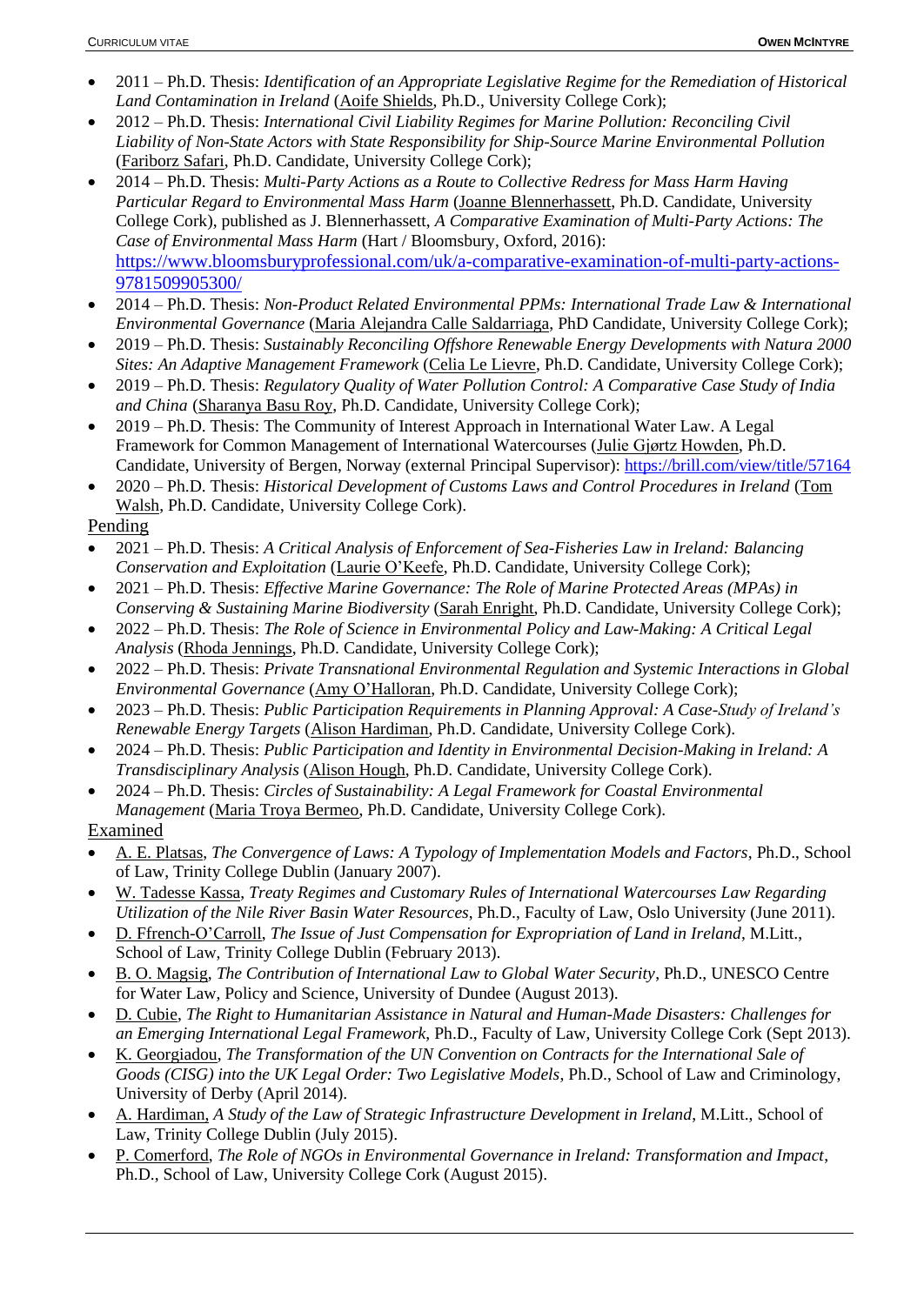- J. Gooch, *International Environmental Law at a Crossroads: An Interpretive Approach to Implementing Environmental Flows at the Transboundary Level,* Ph.D., Law Faculty, University of Lund, (April 2016).
- S. Butler, *Examining the Impact of the 'Responsibility to Protect' Doctrine on State Sovereignty in Contemporary International Law*, Ph.D., School of Law, University College Cork (July 2016).
- P.A. Quinn, *Negotiating for Blue Gold: The Ebb and Flow of Multilateral Cooperation on International Rivers in Africa*, Ph.D., School of Politics & Intl Relations, University College Dublin (November 2016).
- S. Whittaker, *Legal Transplants and Regimes Governing Access to Environmental Information in England and Wales, the United States and China,* Ph.D., School of Law, University College Cork (December 2017).
- T. J. de Römph, *The Legal Transition Towards a Circular Economy: EU Environmental Law Examined*, Ph.D. KU Leuven (June 2018).
- L. Bhullar, *Water Pollution in India: Environmental Rights-Based Litigation as a Solution*, Ph.D. SOAS University of London (October 2018).
- A. Sharma, *An exploratory analysis of the effectiveness of a collective action-based approach in tackling diffuse water pollution from agriculture in Northern Ireland,* Ph.D. Queen's University Belfast (Feb 2019).
- W. Dbouk, *Incentivising the Adoption of a Global Liability Regime for Transboundary Pollution from Offshore Oil and Gas Activities*, Ph.D. University of Southampton (February 2020).
- J. Zuluaga Madrid, *Access to Environmental Information Held by the Private Sector under International, European and Comparative Law*, Ph.D. KU Leuven (September 2020).
- I. Ibrahim, *Transboundary Aquifers between International Water Law and Human Right to Water and Sanitation*, Ph.D. Sant'Ana School of Advanced Studies, Pisa (December 2020).
- Yang Liu, *Legal Analysis on the Law of International Watercourses and MEAs for An Integrated Protection and Preservation of International Watercourses*, Ph.D. Ghent University (December 2020).
- R. Louw, *The Climate Change and Fresh Waters Nexus: Possible Implications for Water Treaties on the Transboundary Tributaries of the Congo River*, Ph.D. University of Kwazulu-Natal (pending 2021).
- S. Cambell, *The Role of Cultural Values in the Management of International Waterways,* Ph.D. University of Waikato (pending 2021).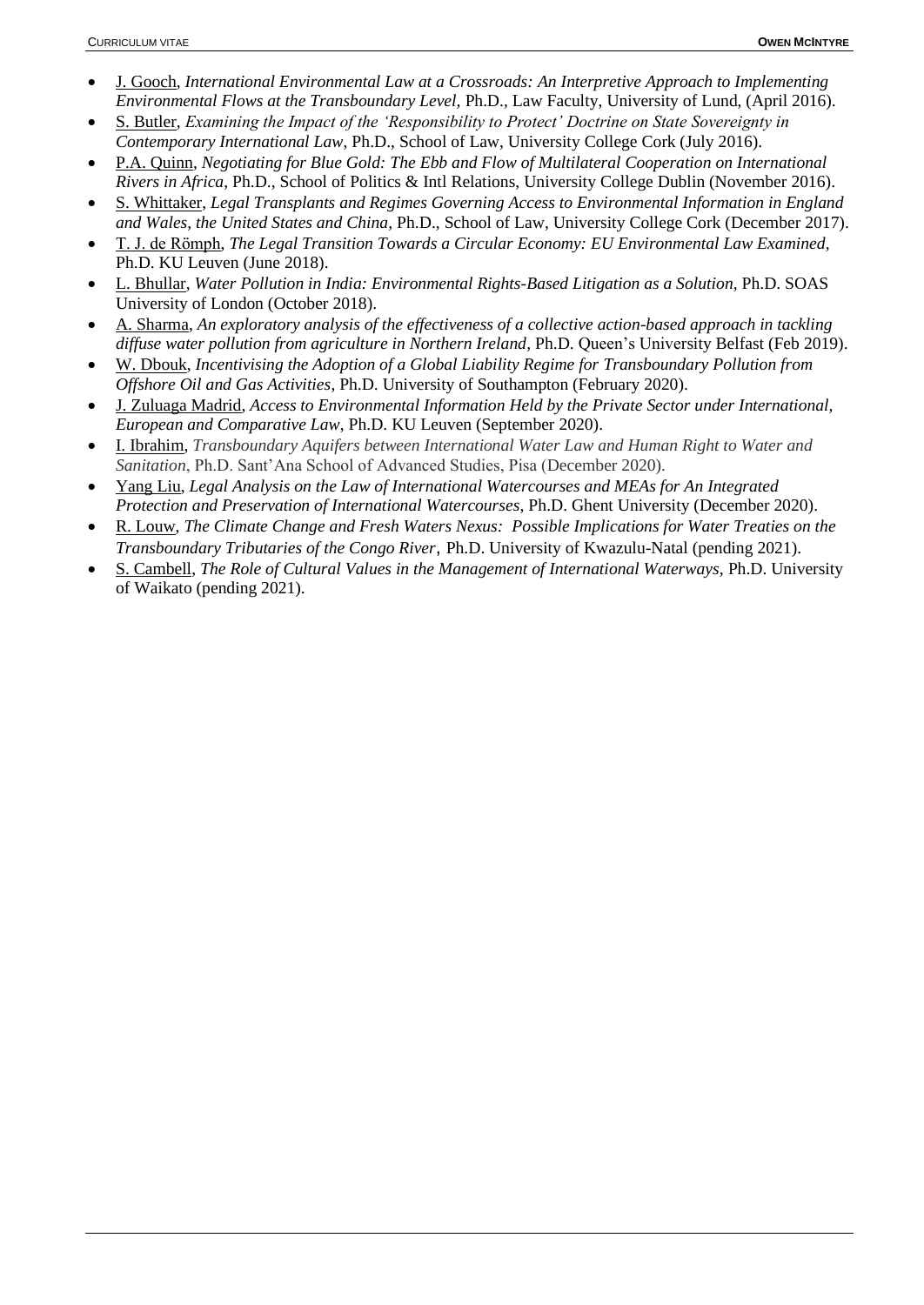### **Publications**

#### Monographs

- *The Ramsar Convention on Wetlands and General International Water Law: Mutually Supportive Regimes* (Brill Research Perspectives in International Water Law, forthcoming 2021): <http://www.brill.com/products/journal/brill-research-perspectives-international-water-law>
- *Environmental Protection of International Watercourses under International Law* (*Ashgate Publishing*, Aldershot, 2007):<https://www.taylorfrancis.com/books/9781315580043> [translated by Prof. Qin, Tianbao, School of Law, Wuhan University and published by *Intellectual Property Publishing House*, Beijing, 2014]

### Edited Collections

- *The Practice of Independent Accountability Mechanisms (IAMs): Towards Good Governance in Development Financing,* O. McIntyre, and S. Nanwani (eds.) (Brill, Leiden, 2020): <https://brill.com/view/title/34264?language=en>
- *Legal Perspectives on Bridging Science and Policy*, M. Tignino, R.M. Stephan, R. Martin-Nagle and O. McIntyre (eds.) (Routledge, London, 2020): [https://www.routledge.com/Legal-Perspectives-on-Bridging-](https://www.routledge.com/Legal-Perspectives-on-Bridging-Science-and-Policy/Tignino-Stephan-Martin-Nagle-McIntyre/p/book/9780367406851)[Science-and-Policy/Tignino-Stephan-Martin-Nagle-McIntyre/p/book/9780367406851](https://www.routledge.com/Legal-Perspectives-on-Bridging-Science-and-Policy/Tignino-Stephan-Martin-Nagle-McIntyre/p/book/9780367406851)
- *Environmental Rights – The Development of Standards*, S. Turner, D. Shelton, J. Razzaque, O. McIntyre and J.R. May (eds.) (Cambridge University Press, 2019)[: https://www.cambridge.org/core/books/environmental](https://www.cambridge.org/core/books/environmental-rights/844845FA736BAF405939C46AAD41F8D8)[rights/844845FA736BAF405939C46AAD41F8D8](https://www.cambridge.org/core/books/environmental-rights/844845FA736BAF405939C46AAD41F8D8)
- *The UNECE Convention on the Protection and Use of Transboundary Watercourses and International Lakes: Its Contribution to International Water Cooperation* (Brill, Leiden, 2015), A. Tanzi, O. McIntyre, A. Kolliopoulos, A. Rieu-Clarke and R. Kinna (eds.): *[http://www.brill.com/products/book/unece-convention](http://www.brill.com/products/book/unece-convention-protection-and-use-transboundary-watercourses-and-international-lakes)[protection-and-use-transboundary-watercourses-and-international-lakes](http://www.brill.com/products/book/unece-convention-protection-and-use-transboundary-watercourses-and-international-lakes)*
- *A History of Water: Sovereignty and International Water Law*, (History of Water, Vol. 2, Series 3, *I.B. Tauris*, London, 2015), T. Tvedt, O. McIntyre, T. Kasse Woldetsadik (eds.): [https://www.bloomsbury.com/uk/a-history-of-water-series-iii-volume-2-sovereignty-and-international](https://www.bloomsbury.com/uk/a-history-of-water-series-iii-volume-2-sovereignty-and-international-water-law-9781780764481/)[water-law-9781780764481/](https://www.bloomsbury.com/uk/a-history-of-water-series-iii-volume-2-sovereignty-and-international-water-law-9781780764481/)
- *Current Issues of EU Environmental Law: Implementation of the Waste Framework Directive and Environmental Liability Directive* (Charles University Prague, 2011), M. Damohorsky, O. McIntyre and M. Sobotka (eds.).

# Articles

- ▪ *Problematique*: 'New Approaches for International Water Resources', (2021) 51/1&2 *Environmental Policy & Law* 1-13.
- ▪ 'State Responsibility in International Law for Damage to Transboundary Freshwaters: The Emergence of a New Ecosystems-Based Paradigm?' (2020) 29/3 *Review of European, Comparative and International Environmental Law* 430-441: <https://doi.org/10.1111/reel.12362>
- 'Contemporary challenges for international water law: Setting a new course', (2020) 29/3 *Review of European, Comparative and International Environmental Law* 317-321 (Editorial, with P Wouters, D.J Devlaeminck and L. Kong):<https://onlinelibrary.wiley.com/doi/epdf/10.1111/reel.12382>
- ▪ 'Addressing Marine Plastic Pollution as a "Wicked" Problem of Transnational Environmental Governance', (2020) 25/6 *Environmental Liability: Law, Policy and Practice* 282-295.
- ▪ 'The current state of the development of the principle of no significant harm – How far have we come?', (2020) 20 *International Environmental Agreements: Politics, Law and Economics* 601-618: <https://doi.org/10.1007/s10784-020-09501-8>
- 'The Role of Environmental Law in the Transition to Sustainability' (Editorial), (2020) 25/6 *Environmental Liability: Law, Policy and Practice* 227.
- ▪ 'Bridging science and policy: legal perspectives', (2019) 44/3 *Water International* 255 [with M. Tignino, R.M. Stephan and R. Martin-Nagle].
- ▪ 'Transnational Environmental Regulation and the Normativisation of Global Environmental Governance Standards: The Promise of Order from Chaos', (2018) 10/2 *Journal of Property, Planning and Environmental Law* 92-112<https://doi.org/10.1108/JPPEL-01-2018-0003>
- ▪ 'EU Legal Protection for Ecologically Significant Groundwater in the Context of Climate Change Vulnerability', (2017) 42/6 *Water International* 709-724 <https://www.tandfonline.com/doi/abs/10.1080/02508060.2017.1351060>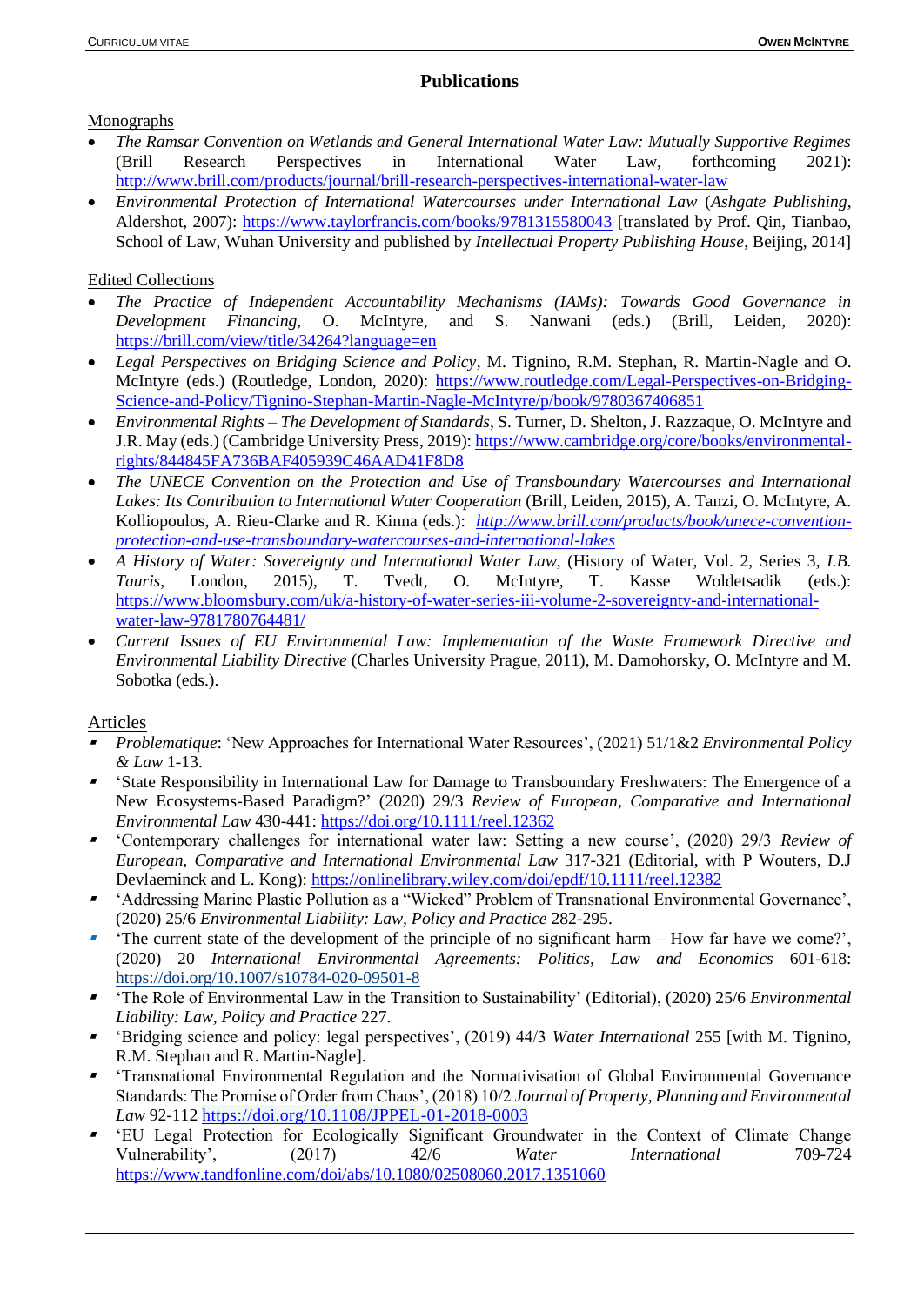- ▪ 'Benefit-Sharing and Upstream / Downstream Cooperation for Ecological Protection of Transboundary Waters: Opportunities for China as an Upstream State', (2015) 40/1 *Water International* 48-70.
- ▪ 'The Protection of Freshwater Ecosystems Revisited: Towards a Common Understanding of the "Ecosystems Approach" to the Protection of Transboundary Water Resources under International Law', (2014) 23/1 *Review of European, Comparative and International Environmental Law* 88-95.
- ▪ 'The Human Right to Water and Reform of the Irish Water Services Sector', (2014) 5/1 *Journal of Human Rights and the Environment*, 74-101.
- ▪ 'The Appropriate Assessment Process and the Concept of "Ecological Integrity" under EU Nature Conservation Law', (2013) 21/6 *Environmental Liability* 203-215.
- ▪ 'Utilisation of Shared International Freshwater Resources – The Meaning and Role of Equity in International Water Law', 38/2 (2013) *Water International* 112-129.
- ▪ 'The Human Right to Water as a Creature of Global Administrative Law', 37/6 (2012) *Water International* 654-669.
- ▪ 'Law and Practice on Environmental Impact Assessment of Transboundary Waters', (2012) *Jiangxi Social Sciences*, No. 2, 251-256. [Translated by Prof. Qin, Tianbao]
- ▪ 'The World Court's Ongoing Contribution to International Water Law: The Pulp Mills Case between Argentina and Uruguay', (2011) 4/2 *Water Alternatives* 124-144<http://hdl.handle.net/10468/1218>
- ▪ 'International Water Resources Law and the International Law Commission Draft Articles on Transboundary Aquifers: A Missed Opportunity for Cross-Fertilisation?' 13 (2011) *International Community Law Review*, 237-254 <http://hdl.handle.net/10468/1219>
- ▪ 'Fiduciary Duties and Sustainable Investment', (2010) 17/4 *Irish Planning and Environmental Law Journal*, 142-151.
- ▪ 'The Proceduralization and Growing Maturity of International Water Law: *Case Concerning Pulp Mills on the River Uruguay (Argentina v. Uruguay)*', (2010) 22/3 *Journal of Environmental Law* 475-497.
- ▪ 'The Emerging European Community / Union Jurisdiction in Respect of Environmental Crime', (2009) 16 *Irish Planning and Environmental Law Journal* 91-99.
- ▪ 'The Relative Priority Accorded to Environmental Protection under International Water Resources Law', (2008) 38/3 *Environmental Policy and Law* 131.
- ▪ 'The Potential Role in Irish Law of Voluntary Environmental Agreements for the Transposition and Implementation of EC Environmental Directives' [Part II], (2007) 14/4 *Irish Planning and Environmental Law Journal* 147.
- ▪ 'The Potential Role in Irish Law of Voluntary Environmental Agreements for the Transposition and Implementation of E.C. Environmental Directives' [Part I], (2007) 14/3 *Irish Planning and Environmental Law Journal* 99.
- ▪ 'The Role of Pre-emptive / Protective Costs Orders in Environmental Judicial Review Proceedings' (2006) 13 *Irish Planning and Environmental Law Journal* 51.
- ▪'Soil Protection under Irish Law', (2006) 3:3 *Journal of European Environmental and Planning Law* 213.
- ▪ 'The Role of Customary Rules and Principles of International Environmental Law in the Protection of Shared International Freshwater Resources', (2006) 46:1 *Natural Resources Journal* 157-210.
- $\blacksquare$  'Liability for the Remediation of Contaminated Land: The Position in Light of Case C-1/03, *Van de Walle*', (2005) 12 *Irish Planning and Environmental Law Journal* 51.
- ▪ 'The All-Consuming Definition of "Waste" and the End of the "Contaminated Land" Debate? (2005) 17 *Journal of Environmental Law* 109-127.
- ▪ 'The Emergence of an "Ecosystems Approach" to the Protection of International Watercourses under International Law' (2004) 13/1 *Review of European Community and International Environmental Law* 1- 14.
- ▪ 'Liability for Asbestos-Related Illness: Redefining the Rules on "Toxic Torts"', (2004) 4 *Judicial Studies Institute Journal* 180.
- ▪ 'The New European Community Directive on Environmental Liability: Substantive Content and Practical Implications' (2004) 11 *Irish Planning and Environmental Law Journal* 99.
- ▪ 'Liability to "Fear-of-Disease" Victims for Exposure to Asbestos - the Position of the "Worried Well" under Irish Law', (2004) 6 *Environmental Law Review* 111.
- ▪ 'Problems of Liability for Historical Contamination under Irish Law', (2003) 10 *Irish Planning and Environmental Law Journal* 112.
- ▪ 'The test for causation in relation to "indivisible" environmental diseases', (2003) 10 *Irish Planning and Environmental Law Journal* 32.
- ▪ 'Comparative Analysis of European Flood Management Practices under the EU Water Framework Directive 2000/60/EU', (2003) *Biuletyn: Konferencje i Seminaria* 5(49)03, 29-59. Biura Studiów i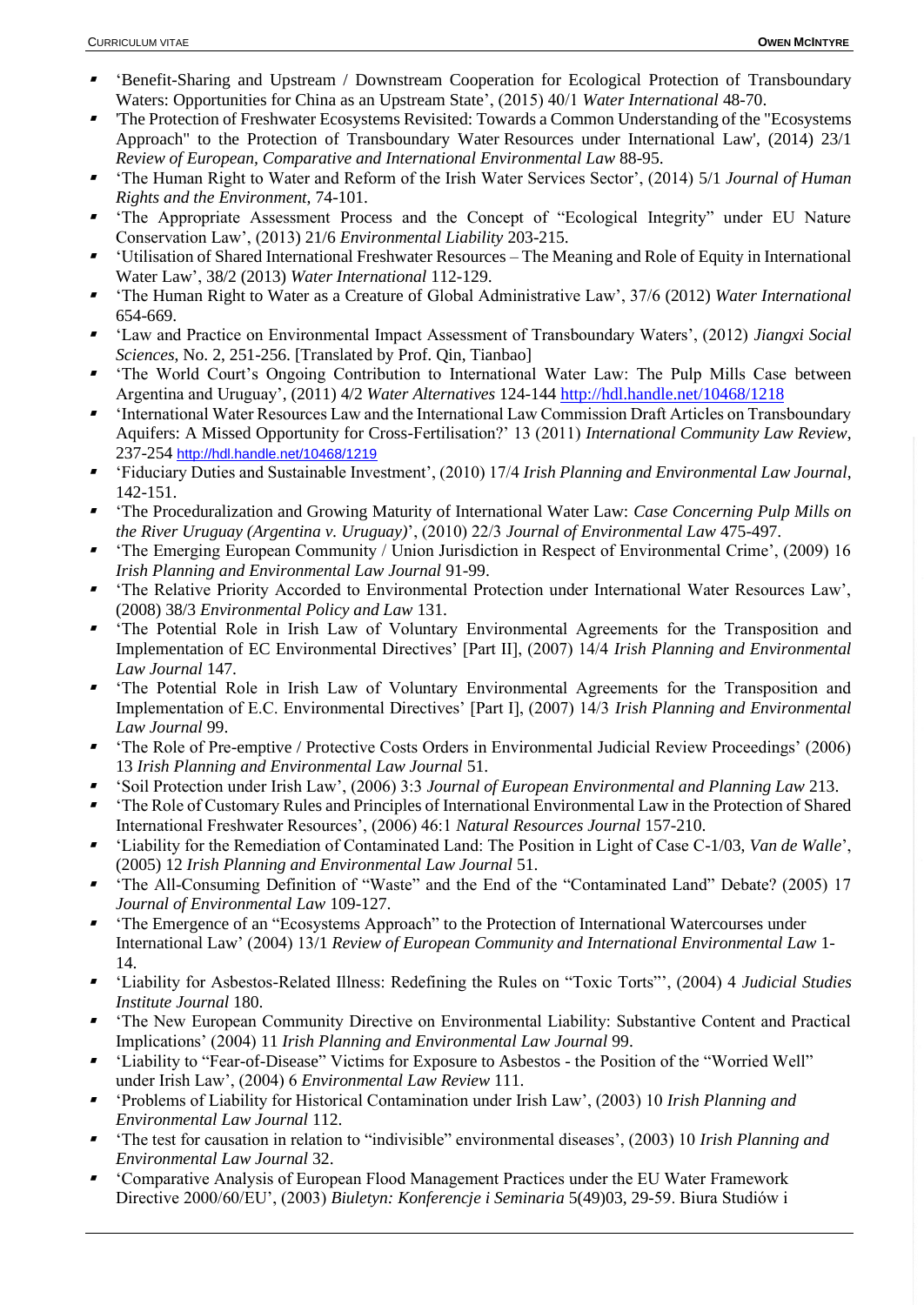Ekspertyz Kancelarii Sejmu, ISSN 1506-3275. [Translated by Prof. Jerzy Radziwill]

- ▪'EC Nature Conservation Law - Part I', (2002) 9 *Irish Planning and Environmental Law Journal*, 59.
- ▪ 'Irish Implementation of EC Nature Conservation Law - Part II', (2002) 9 *Irish Planning and Environmental Law Journal*, 103.
- ▪ 'Liability for Remediation of Contaminated Land in Ireland: The Need for a Dedicated Statutory Regime', (2002) 10 *Environmental Liability* 83.
- 'E.U. Proposals on Environmental Liability: A Thorny Issue Revisited', (2001) 8 *Irish Planning and Environmental Law Journal*, 135.
- ▪'Adoption Law: The Case for Reform – Part 2' (2001) 1/2, *Irish Journal of Family Law* 15.
- ▪'Adoption Law: The Case for Reform – Part 1' (2001) 1/1, *Irish Journal of Family Law* 6.
- ▪'Recent EU Environmental Developments', (2000) 7 *Irish Planning and Environmental Law Journal* 113.
- ▪'Domestic Violence: the Case for Reform', *Irish Journal of Family Law, 2000, Vol. 1, No. 1, 10-16.*
- ▪'Adoption Law: The Case for Reform', *Law Society Gazette* (June 2000) 16.
- ▪'Mental Health Law: The Case for Reform'*, Medici-Legal Journal of Ireland, 1999, Vol. 5, No. 2, 53-64.*
- ▪ '"No Fault, No Foul" - Problems with no-fault compensation models', *Law Society Gazette*, (December 1999), 28.
- ▪'Mental Health Law: The Case for Reform', *Law Society Gazette,* (October 1999), 31.
- ▪'Domestic Violence: The Case for Reform', *Law Society Gazette* (June 1999), 29.
- ▪'Taking the Initiative on Law Reform', *Law Society Gazette*, (November 1998), 24.
- ▪ 'The Concept of "Causing" in Environmental Offences', (1998) 5 *Irish Planning and Environmental Law Journal* 57.
- 'Environmental Protection of International Rivers', Case Analysis of the ICJ Judgement in the Case concerning the Gabcikovo-Nagymaros Project (Hungary/Slovakia), September 1997, (1998) 10 *Journal of Environmental Law* 79.
- 'Identifying Directly Effective Provisions in Environmental Directives', (1997) 4 Irish Planning and Environmental Law Journal 139.
- ▪ 'The Precautionary Principle as a Norm of Customary International Law', (1997) 9 *Journal of Environmental Law* 221-241 [with T. Mosedale].
- ▪'The Rise of Environmental Judicial Review', (1997) 6 Environmental Policy and Practice 147.
- 'The Environment Act 1995 An Outline of the New Contaminated Land Provisions', (1996) 1 *Journal of Property Development*.
- 'The UK Environment Act 1995, Section 57: A Contaminated Land Regime at Last!', (1996) 4 *Environmental Liability*, 67.
- ▪ 'An EC-Wide Scheme of Civil Liability for Environmental Damage – the Current Debate', (1995) 37 *Integrated Environmental Management* 8.
- ▪ 'The EC Green Paper on Remedying Damage to the Environment – Many Rivers to Cross', (1995) 4 *Environmental Policy and Practice* 177.
- 'An Overview of the Law Relating to the Utilisation and Environmental Protection of Shared International Freshwater Resources', (1995) 6 Water Law 23.
- 'European Union Proposals on Environmental Civil Liability Issues and Implications', (1995) 3 *Environmental Liability* 29.
- ▪ 'Can the European Union Afford a Superfund Programme?' (1994) 3 *Review of European Community and International Environmental Law* 143.
- ▪ 'The Guiding Principles of European Community Environmental Law-Making', (1994) 4 European Environment, 23.
- ▪'Eco-labelling – Clean Conscience for the Green Consumer' (May 1994) *Journal of Business Law* 270.
- ▪'The Future for UK Waste Management Law', (1993) 3 *Environmental Policy and Practice*, 18.

# Book Chapters

- ▪ 'Water Discourses', in J.J. Bogardi *et al* (eds.), *Handbook of Water Resources Management: Discourses, Concepts and Examples* (Springer, Cham., 2021) 145-214 [https://doi.org/10.1007/978-3-030-60147-8\\_7](https://doi.org/10.1007/978-3-030-60147-8_7) [with L. Salame, *et al*].
- 'New Approaches for International Water Resources', in B.H Desai (ed.), Our Earth Matters: Pathways to a Better Common Environmental Future (IOS Press, Amsterdam, 2021), 135-148.
- ▪ 'The Continuing Evolution of International Water Law', in J.W. Dellapenna and J. Gupta (eds.), *Elgar Encyclopedia of Environmental Law: Water Law* (Edward Elgar, Cheltenham, forthcoming 2021), 123-142.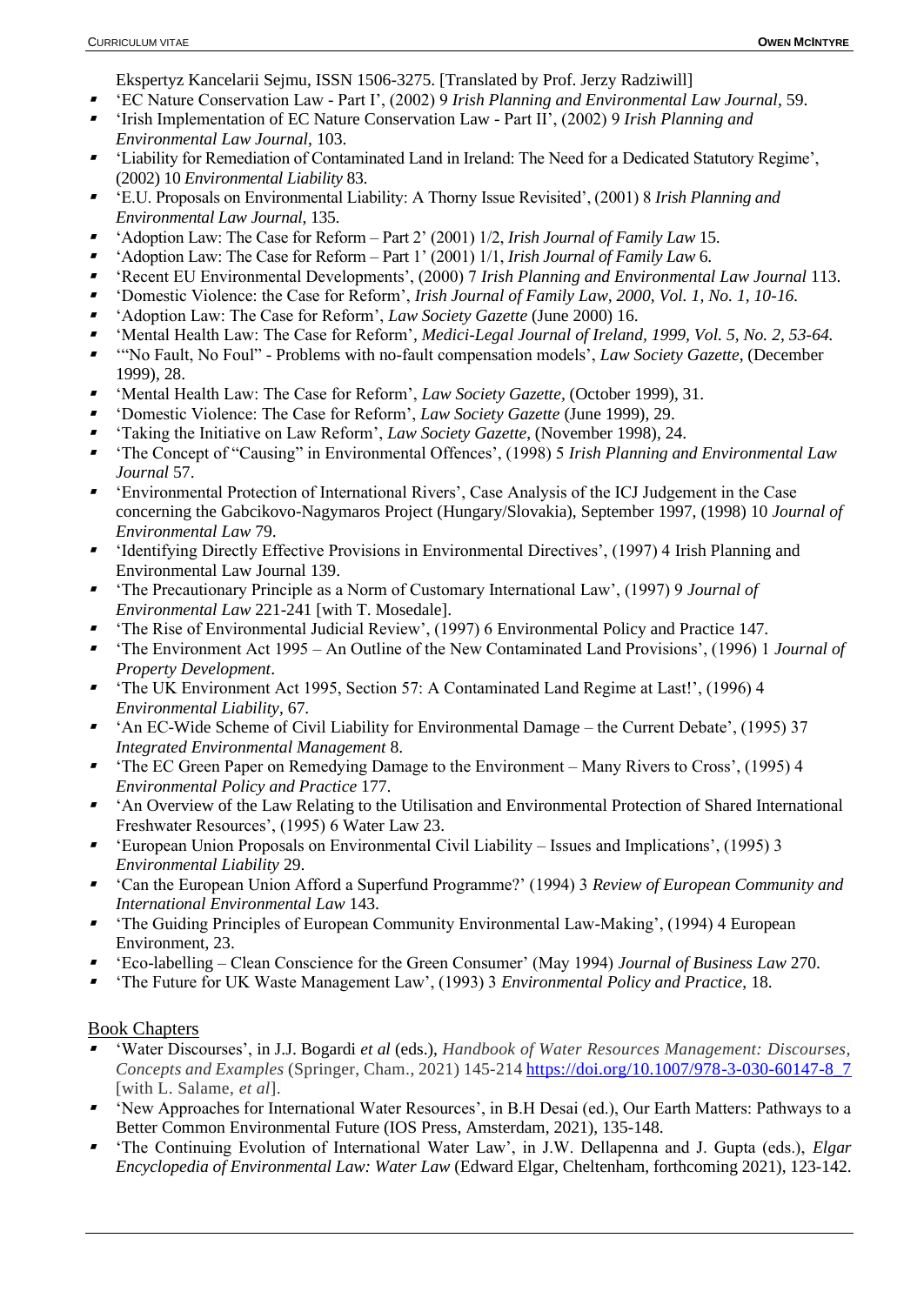- ▪ 'The Legal Role and Context of River Basin Organisations', in A. Kittikhoun and S. Schmeier (eds), *Water Diplomacy and Conflict Management* (Routledge, 2021): [https://www.routledge.com/River-Basin-Organizations](https://www.routledge.com/River-Basin-Organizations-in-Water-Diplomacy/Kittikhoun-Schmeier/p/book/9780367218133)[in-Water-Diplomacy/Kittikhoun-Schmeier/p/book/9780367218133](https://www.routledge.com/River-Basin-Organizations-in-Water-Diplomacy/Kittikhoun-Schmeier/p/book/9780367218133)
- ▪ 'Sovereignty and the Limitations of International Water Law: The Case of the International Law Commission Draft Articles on Transboundary Aquifers', in Part 7: *Water and Ideological Discourses: Impact on Water Resources Management*, of J.J. Bogardi, K.D. Wasantha Nandalal, R.R.P. van Nooyen and A. Bhaduri (eds.), *Springer Handbook of Water Resources Management* (Springer, forthcoming 2021).
- ▪ 'English Trusts', in F.J. Heidinger and A. Hubalek, *The Practitioners' Guide to Applied Comparative Law and Language – Vol. 1 Civil Law & Business Law* (C.H. Beck, Vienna / LexisNexis, 2021), at 124.
- ▪ 'Procedural Rules of International Water Law and the Imminent Challenges of the Ecosystem Approach', in H. Ruiz-Fabri, E. Franckx, M. Benatar and T. Meshel (eds.), *A Bridge Over Troubled Waters: Dispute Resolution in the Law of International Watercourses and the Law of the Sea* (Brill, Leiden, 2020) 319-350: https://brill.com/view/title/37920
- ▪ 'Independent Accountability Mechanisms as Agents of "Global Administrative Law"', in O. McIntyre and S. Nanwani (eds.), *The Practice of Independent Accountability Mechanisms (IAMs): Towards Good Governance in Development Financing* (Brill, Leiden, 2020) 21-41.
- ▪ 'Independent Accountability Mechanisms: Promotion of Standards, Good Governance and Accountability', in O. McIntyre and S. Nanwani (eds.), *The Practice of Independent Accountability Mechanisms (IAMs): Towards Good Governance in Development Financing* (Brill, Leiden, 2020) 340-373 [with S. Nanwani].
- ▪ 'The Human Right(s) to Water and Sanitation and the Relentless Development of Standards', in S. Turner, D. Shelton, J. Razzaque, O. McIntyre and J.R. May (eds.), *Environmental Rights: The Development of Standards* (Cambridge University Press, Cambridge, 2019) 147-173.
- ▪ 'Environmental Protection and the Ecosystem Approach', in S.C. McCaffrey, C. Leb and R. Denoon (eds.), *Handbook of International Water Law Research* (Edward Elgar, Cheltenham, 2019) 126-146.
- ▪ 'International Water Law and Sustainable Development Goal 6: Mutually Reinforcing Paradigms', in D. French and L.J. Kotze (eds.), *Sustainable Development Goals: Law, Theory and Implementation* (Edward Elgar, Cheltenham, 2018) 173-201.
- ▪ 'EU Legal Protection for Ecologically Significant Groundwater in the Context of Climate Change Vulnerability', in P. Cullett and R.M. Stephan (ed.) *Groundwater and Climate Change* (Routledge, 2018).
- ▪ 'Protection and Preservation of Freshwater Ecosystems (Articles 20-23)', in L. Boisson de Chazournes, M. Moïse Mbengue, M. Tignino and K. Sangbana (eds.), *The United Nations Convention on the Law of the Non-Navigational Uses of International Watercourses: A Commentary* (OUP, Oxford, 2018) 193-213.
- ▪ 'Responsibility and liability in international law for damage to transboundary freshwater resources', in M. Tignino and C. Bréthaut (eds.), *Research Handbook on Freshwater Law and International Relations* (Edward Elgar, Cheltenham, 2018), 335-366.
- ▪ 'The Making of International Natural Resources Law', in Chen, Jiagang (ed.), *Global Resources Governance: Objects, Themes and Actions* (Central Compilation & Translation Press, Global Governance Series, Beijing, 2017) 37-67.
- ▪ 'Benefit-sharing and upstream/downstream cooperation for ecological protection of transboundary waters: opportunities for China as an upstream state', in P. Wouters, H. Chen and J.E. Nickum (eds.), *Transboundary Water Cooperation: Principles, Practice and Prospects for China and Its Neighbours* (Routledge, 2017).
- ▪ 'Water, Law and Equity', in Z. Adeel, R. Sanford and D. Devlaeminck (eds.), *Individuals and Communities: The Human Face of Water Security* (Springer International, 2017), 45-70.
- ▪ 'Substantive Rules of International Water Law', in A. Rieu-Clarke, A. Allen and S. Hendry (eds.), *Routledge Handbook of Water Law and Policy* (Routledge, London, 2017), 234-246.
- ▪ 'Changing Patterns of International Environmental Law-Making: Addressing Normative Ineffectiveness', in S. Maljean-Dubois (ed.), *The Effectiveness of Environmental Law* (Intersentia, Cambridge/Antwerp/ Portland, 2017) 187-220: <http://intersentia.com/en/the-effectiveness-of-environmental-law.html>
- ▪ 'The Gulf between Legal and Scientific Conceptions of "Ecological Integrity": The Need for Shared Understanding in Regulatory Policy-Making', in E. Byrne, G. Mullally and C. Sage (eds.), *Transdisciplinary Perspectives on Transitions to Sustainability* (Routledge, 2017) 124-140 [With J. O'Halloran]
- ▪ 'Chapter 15 – Water', in E. Morgera and K. Kulovesi (eds.), *Research Handbook on International Law and Natural Resources* (Edward Elgar, Cheltenham, 2016), 305-326.
- ▪ 'Carbon Capture and Storage (CCS) Readiness Assessment: A Premature Regulatory Requirement?', in R. Heffron and G. Little (eds.), *Delivering Energy Policy in the EU and US: A Multi-Disciplinary Reader* (University of Edinburgh Press, Edinburgh, 2016) 658.
- ▪ 'International Law-Making in the Field of Natural Resources' in C. Brölmann and Y. Radi (eds.) *Research Handbook on the Theory and Practice of International Law-making* (Edward Elgar, 2016) 442-465.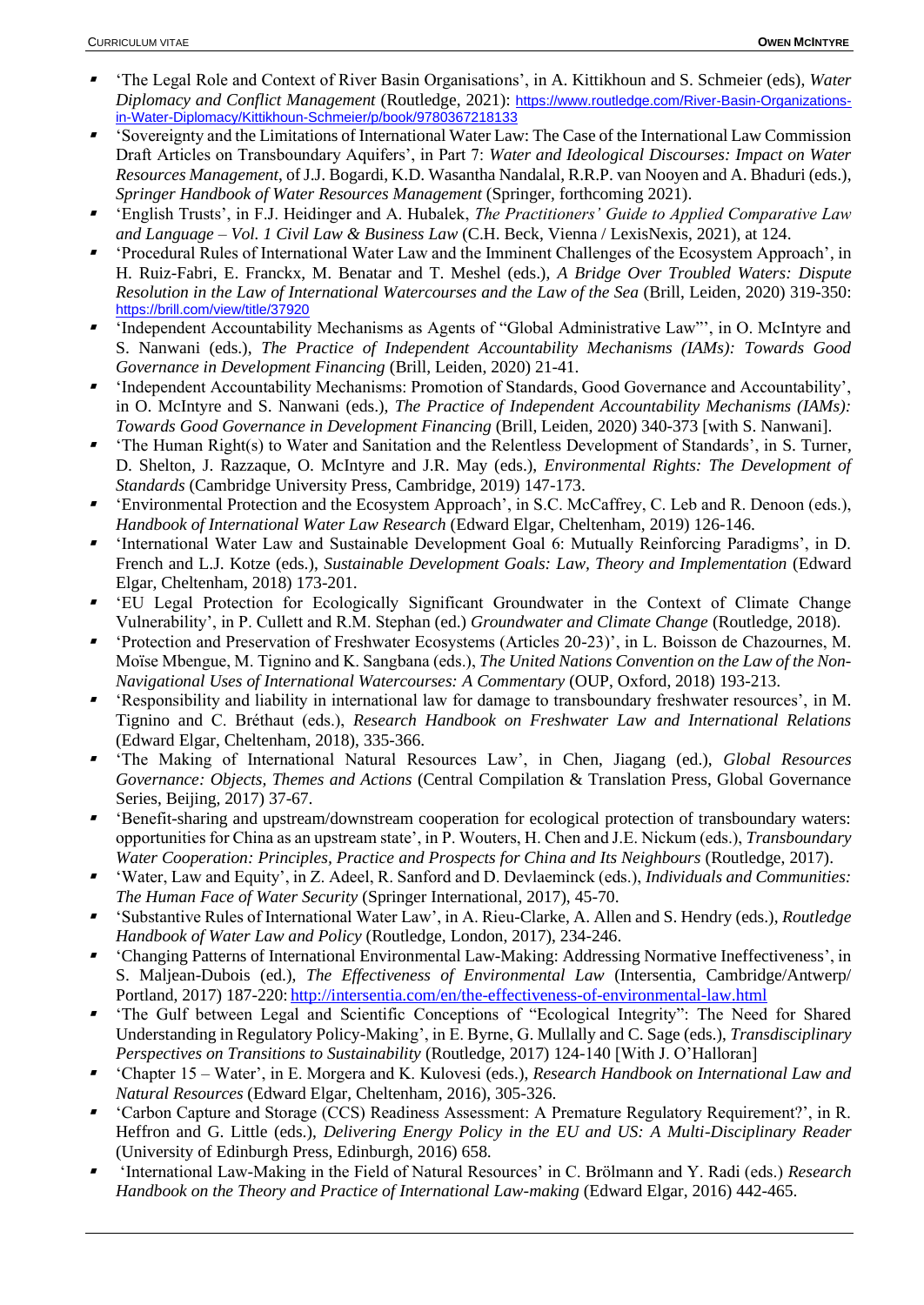- ▪ 'Gabčíkovo–Nagymaros Dam Case (*Hungary v. Slovakia*)', in R.C Anderson (ed.) *Berkshire Encyclopedia of Sustainability* (Vol. 3) (Oxford University Press / Oxford Reference Online, Oxford, 2016): [https://www.oxfordreference.com/view/10.1093/acref/9780190622664.001.0001/acref-9780190622664-e-](https://www.oxfordreference.com/view/10.1093/acref/9780190622664.001.0001/acref-9780190622664-e-310?rskey=NzhJPp&result=)[310?rskey=NzhJPp&result=](https://www.oxfordreference.com/view/10.1093/acref/9780190622664.001.0001/acref-9780190622664-e-310?rskey=NzhJPp&result=)
- ▪ 'The Emergence of the "Common Management" Approach to International Watercourse Governance and its Significance for Environmental Protection', in V. L. Scarborough and A. Otte (eds.), *Water History and Humanity*, (UNESCO, Paris, 2016).
- ▪ 'International Water Resources Law and the International Law Commission Draft Articles on Transboundary Aquifers: A Missed Opportunity for Cross-Fertilisation?' in L. Boisson de Chazournes and M. Tignino (eds.), *International Water Law: Vol. I* (Edward Elgar, 2015) 237-254;
- ▪ 'A Comparative Analysis of the Legal Frameworks that Govern Europe's Transboundary Waters' in W. Scholtz and J. Verschuuren (eds.), *Regional Environmental Law: Transregional Comparative Lessons in Pursuit of Sustainable Development* (Edward Elgar, Cheltenham, 2015) 386-416.
- ▪ 'The UNECE Water Convention and Other UNECE Environmental Conventions' in A. Tanzi, O. McIntyre, A. Kolliopoulos, A. Rieu-Clarke and R. Kinna (eds.), *The UNECE Convention on the Protection and Use of Transboundary Watercourses and International Lakes: Its Contribution to International Water Cooperation* (Brill Nijhoff, Leiden / Boston, 2015) 73-87.
- ▪ 'The UNECE Water Convention and the Principle of Equitable and Reasonable Utilisation' in A. Tanzi, O. McIntyre, A. Kolliopoulos, A. Rieu-Clarke and R. Kinna (eds.), *The UNECE Convention on the Protection and Use of Transboundary Watercourses and International Lakes: Its Contribution to International Water Cooperation* (Brill Nijhoff, Leiden / Boston, 2015) 146-160.
- ▪ 'The UNECE Water Convention and the Human Right to Access to Water: The Protocol on Water and Health', in A. Tanzi, O. McIntyre, A. Kolliopoulos, A. Rieu-Clarke and R. Kinna (eds.), *The UNECE Convention on the Protection and Use of Transboundary Watercourses and International Lakes: Its Contribution to International Water Cooperation* (Brill Nijhoff, Leiden / Boston, 2015) 345-366.
- ▪ 'The Contribution of the UNECE Water Convention to International Water Law', in A. Tanzi, O. McIntyre, A. Kolliopoulos, A. Rieu-Clarke and R. Kinna (eds.), *The UNECE Convention on the Protection and Use of Transboundary Watercourses and International Lakes: Its Contribution to International Water Cooperation* (Brill Nijhoff, Leiden / Boston, 2015) 533-540 [with A. Tanzi and A. Kolliopoulos].
- ▪ 'The Role of the Public and the Human Right to Water' in M. Tignino and K. Sangbana (eds), *Public Participation and Water Resources Management: Where Do We Stand in International Law?*, (UNESCO, Paris, 2015) 139-146. Available at:<http://unesdoc.unesco.org/images/0023/002316/231631e.pdf>
- ▪ 'Development Banking ESG Policies and the Normativisation of Good Governance Standards: Development Banks as Agents of Global Administrative Law' in K. Wendt (ed.), *Responsible Investment Banking - Risk Management Frameworks and Soft Law Standards* (Springer International, Switzerland, 2015) 143-155.
- ▪ 'Transboundary Water Resources' in P.A. Nollkaemper & I. Plakokefalos, *The Practice of Shared Responsibility* (Cambridge University Press, 2016).
- ▪ 'Sovereignty and the Procedural Rules of International Water Law' in T. Tvedt, O. McIntyre and T. Kassa Woldetsadik (eds.), *Sovereignty and the Development of International Water Law* (I. B. Tauris, London, 2015) 321-340.
- ▪ 'Sovereignty, the Web of Water, and the Myth of Westphalia', in T. Tvedt, O. McIntyre and T. Kassa Woldetsadik (eds.), *Sovereignty and the Development of International Water Law* (I. B. Tauris, 2015) 3-26 [with T. Tvedt and T. Kassa Woldetsadik]
- ▪ 'The Human Right to Water as a Creature of Global Administrative Law: A Triumph of Good Governance Values?', in P. Singh and B. Mayer (eds.), *Critical International Law: Post-Realism, Post-colonialism and Transnationalism* (Oxford University Press, New Delhi, 2014) 249-275.
- ▪ 'Reconciling the UN Watercourses Convention with Recent Developments in International Law', in F. Rocha Loures and A. Rieu-Clarke (eds.), *The UN Watercourses Convention in Force: Strengthening International Law for Transboundary Water Management'* (Routledge, London, 2013) 286-303. [With M. Tignino]
- ▪ 'English Trusts' in F. J. Heidinger and A. Hubalek (eds.), *Angloamerikanische Rechtssprache (Anglo-American Legal Language, Vol. 1, No. 1)*, (LexisNexis / BDŰ Fachverlag, Vienna, 2013) 101-107.
- ▪ 'The Principles of Integration and Interrelationship in International Law related to Sustainable Development: Sobering Lessons from EU Law', in L. Westra, P. Taylor and A. Michelot, (eds.), *Confronting Ecological and Economic Collapse: Ecological Integrity for Law, Policy and Human Rights*, (Earthscan / Taylor & Francis, London, 2013), 104-119.
- ▪ 'Judicial Innovation in Imposing Liability for Toxic Torts', in D. Gee (ed.), *Late Lessons from Early Warnings, Vol. II* (European Environment Agency, Copenhagen, 2012).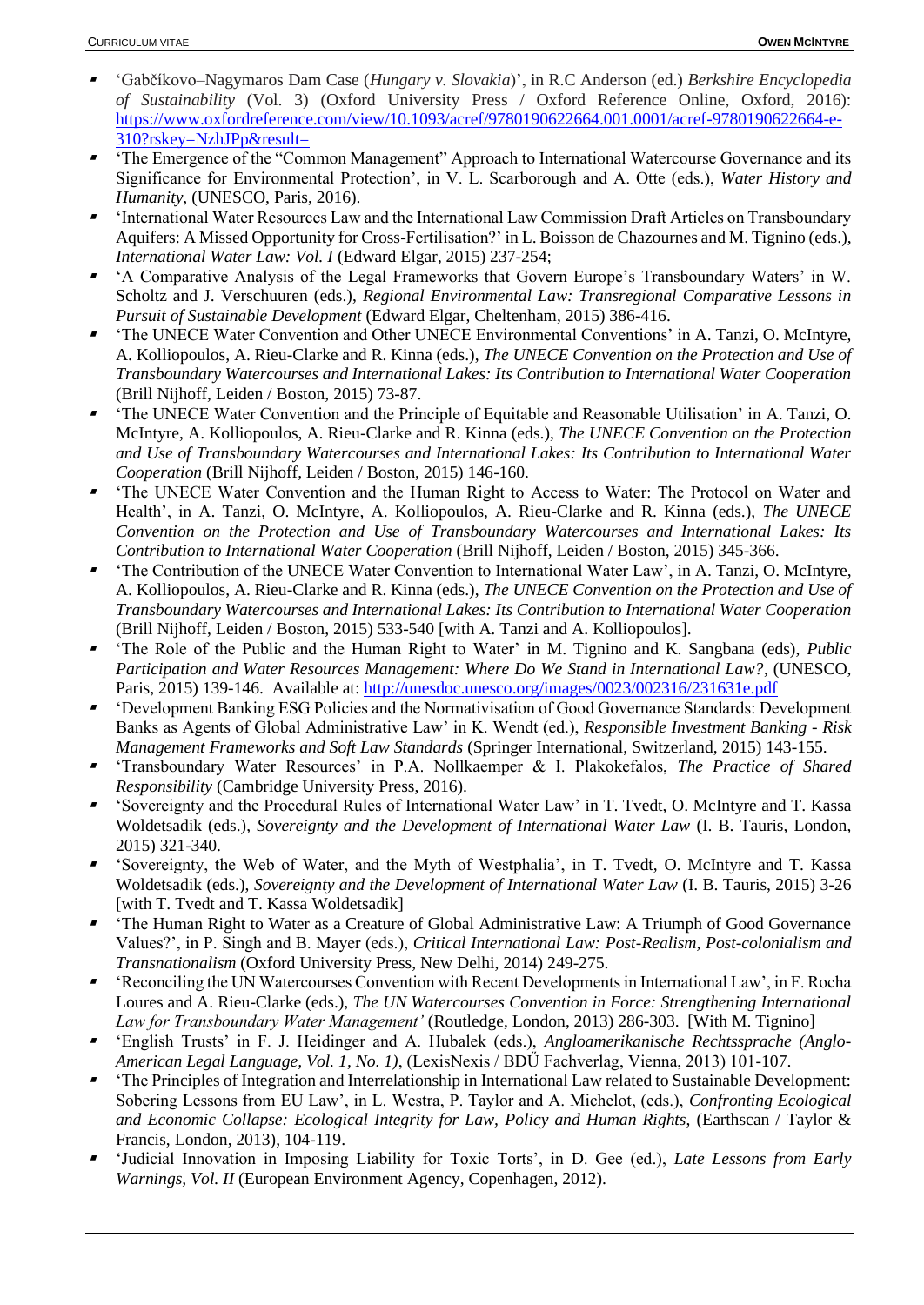- ▪ 'The Contribution of Procedural Rules to the Environmental Protection of Transboundary Rivers', in L. Boisson de Chazournes, C. Leb and M. Tignino (eds.), *Freshwater and International Law: The Multiple Challenges* (Edward Elgar, Cheltenham, 2013), 239-265.
- ▪ 'Environmental Protection and the Human Right to Water: Complementarity and Tension', in L. Westra, C. Soskolne and D. Spady (eds.), *Human Health and Ecological Integrity: Ethics, Law and Human Rights* (Earthscan / Taylor & Francis, 2012) 225-236.
- 'The Integration Challenge: Integrating Environmental Requirements into Other Policies', in S. Kingston (ed.), *Frontiers in European Environmental Governance* (Routledge, 2012) 125-143.
- ▪ 'The Human Right to Water and Global Administrative Law: Mutually Supporting Concepts', in L. Westra, K. Bosselmann and C. Soskolne (eds.), *Globalisation and Ecological Integrity in Science and International Law*, (Cambridge Scholars Press, 2011), 208-231.
- ▪ 'The Emergence of the Human Right to Water in an Era of Globalization and its Implications for International Investment Law', in J. F. Addicott, M. J. H. Bhuiyan and T. Chowdhury (ed.), *Globalization, International Law and Human Rights,* (Oxford University Press, New Dehli, 2011) 147-176.
- 'Legacy of the *Gabčíkovo-Nagymaros* Danube Dams Case (Hungary v. Slovakia)', in *The Berkshire Encyclopedia of Sustainability*, Vol. 3 - *The Law and Politics of Sustainability* (Berkshire Publishing, 2010).
- ▪ 'Water Services Privatisation and Recognition of the Human Right to Water in International Investment Law – Finding Fertile Ground in Unlikely Places', in D. French (ed.), *Global Justice and Sustainable Development*, (Martinus Nijhoff, *Legal Aspects of Sustainable Development Series*, (D. Freestone, Series ed., 2010) 207-228.
- ▪ 'International Water Law: Concepts, Evolution and Development', in A. Jägerskog and A. Earle (eds.), *Reader on Transboundary Water Management* (Earthscan, 2010).
- 'Private Investment in Water and Sanitation Services: Rights-Based Approaches and International Investment Law – A Possible Way Forward', in R. Engel, L. Westra and K. Bosselmann (eds.), *Democracy, Ecological Integrity and International Law* (Cambridge Scholars Press, 2010).
- ▪ 'The Emergence of an "Ecosystems Approach" to the Protection of International Watercourses under International Law: The Role of African States', in J. W. N. Templehoff (ed.), *African Water Histories: Transdisciplinary Discourses* (North-West University, Vanderbijpark, 2005) 227-262.
- ▪ 'English Trusts Law', in F. J. Heidinger and A. Hubalek (eds.), *Anglo-Amerikanische Rechts Sprache - Praxis-Handbuch für Rechtsanwälte, Wirtschaftsjuristen und Wirtschaftstreuhänd (Anglo-American Legal English - Practical Handbook for Lawyers, Corporate Lawyers and Chartered Accountants)*, (LexisNexis, Vienna, 2004), 135-140.
- ▪ 'The Precautionary Principle as a Norm of Customary International Law', in P. M. Pevato (ed.), *International Environmental Law, Volume I* (Library of Essays in International Law, Ashgate, Dartmouth, 2003) 235-256 (with T. Mosedale).
- 'Statutory Liability for Contaminated Land: Failure of the Common Law?' in J. Lowry and R. Edmunds (eds), *Environmental Protection and the Common Law*, (Hart Publishing, 2000) 115.
- ▪ 'Proportionality and Environmental Protection in European Community Law', in J. Holder (ed), *The Impact of the EC Environmental Law in the United Kingdom*, (Wiley, 1997), 101.
- ▪'The Concept of the Trust in English Law', in F. J. Heidinger (ed), *English Legal Concepts* (Vienna, 1997).
- ▪ 'Institutions, Sources and Key Principles of European Community Law', in C. Willett and A. O'Donnell (eds.), *Scottish Business Law: Text, Cases and Materials* (2nd ed.), (Blackstone Press, 1996) 335.

# **Other**

• IUCN.org: 'The Irish Supreme Court Judgment in *Climate Case Ireland*: "One Step Forward and Two Steps Back": [https://www.iucn.org/news/world-commission-environmental-law/202008/irish-supreme](https://www.iucn.org/news/world-commission-environmental-law/202008/irish-supreme-court-judgment-climate-case-ireland-one-step-forward-and-two-steps-back)[court-judgment-climate-case-ireland-one-step-forward-and-two-steps-back](https://www.iucn.org/news/world-commission-environmental-law/202008/irish-supreme-court-judgment-climate-case-ireland-one-step-forward-and-two-steps-back)

# Work in Translation

- 'The Making of International Natural Resources Law', originally published in C. Brölmann and Y. Radi (eds.) *Research Handbook on the Theory and Practice of International Law-making* (Edward Elgar, Cheltenham, 2016) 442-465, translated and reproduced in Chen, Jiagang (ed.), *Global Resources Governance* (Central Compilation & Translation Press, Beijing, 2018).
- *Environmental Protection of International Watercourses under International Law*, (Intellectual Property Publishing House IPPH, Beijing, 2014). [Translated by Prof. Qin, Tianbao]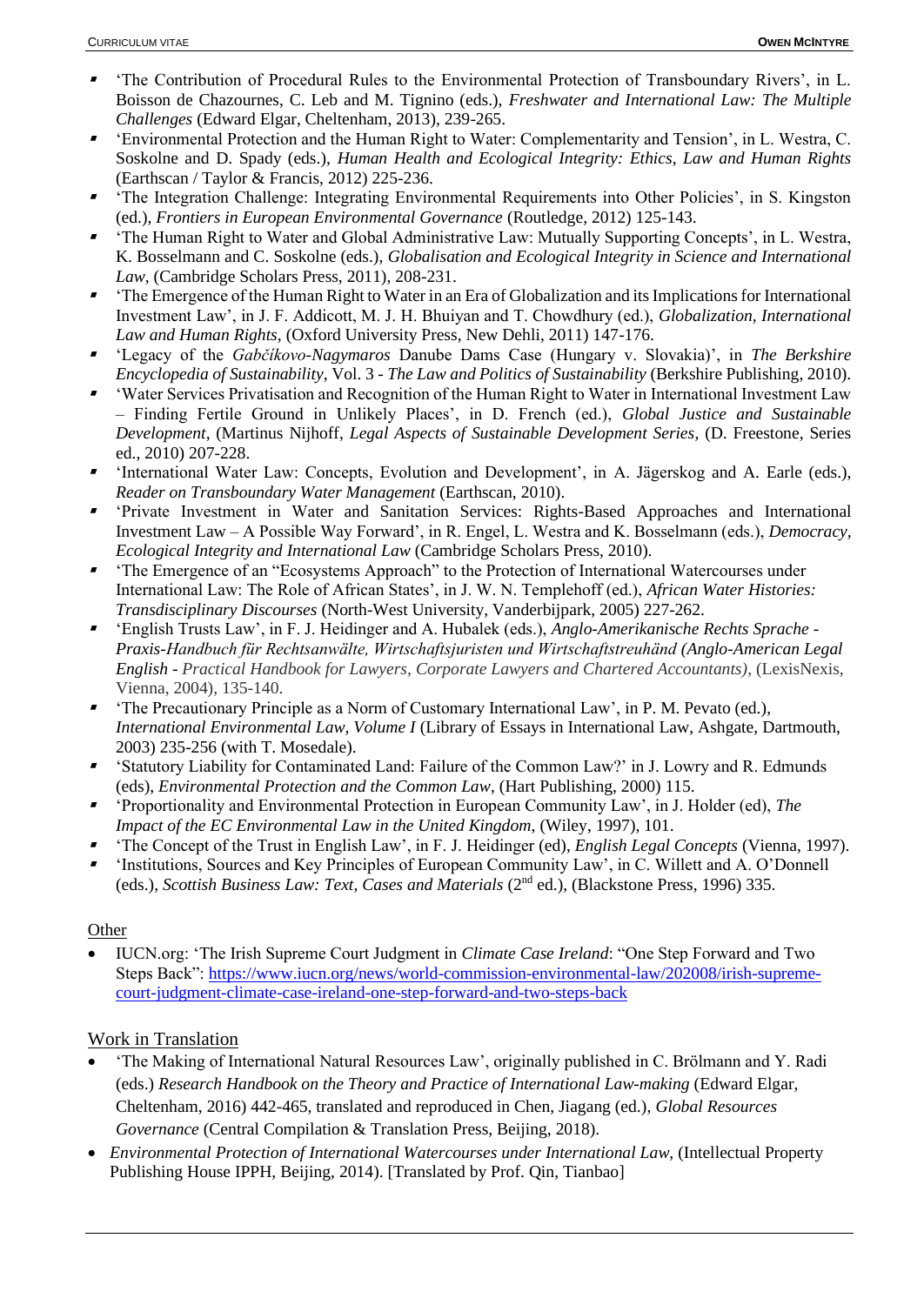- 'Law and Practice on Environmental Impact Assessment of Transboundary Waters', *Jiangxi Social Sciences*, No. 2, 2012, pp. 251-256, ISSN 1004-518X. [Translated by Prof. Qin, Tianbao]
- 'Comparative Analysis of European Flood Management Practices under the EU Water Framework Directive 2000/60/EU', (2003) *Biuletyn: Konferencje i Seminaria* 5(49)03, 29-59. Biura Studiów i Ekspertyz Kancelarii Sejmu, ISSN 1506-3275. [Translated by Prof. Jerzy Radziwill]

# Commissioned Research Reports

- ▪*Compliance Review Report on the CMI Offshore Ltd Project (Turkmenistan), European Bank for* Reconstruction and Development (EBRD), Project Complaints Mechanism (July 2018).
- ▪ *Compliance Review Report on the Jvari-Khorga Interconnection Project (Georgia)*, European Bank for Reconstruction and Development (EBRD), Project Complaints Mechanism (June 2018).
- ▪ Oral Hearing Chair's Report for the Aquaculture Licences Appeals Board on *Appeal against the Decision of the Minister for Agriculture, Food and the Marine to grant Aquaculture and Foreshore Licences to Bradán Fanad Teo t/a Marine Harvest Ireland, on site Ref: T05/555 for the cultivation of Atlantic Salmon on a site on the foreshore at Shot Head, Bantry Bay, Co Cork* (January 2018).
- ▪ *Compliance Review Report on the Oyu Tolgoi Copper Mine Project (Mongolia)*, European Bank for Reconstruction and Development (EBRD), Project Complaints Mechanism (February 2017).
- ▪ *Compliance Review Report on the Energy Resources Phase II Coal Mine Project (Mongolia)*, European Bank for Reconstruction and Development (EBRD), Project Complaints Mechanism (February 2017).
- ▪ *Transboundary Water Law and Policy: Exchanging Experiences Across African River Basin Organisations,* Final Report on Workshop held in Entebbe, Uganda, March 2015 (GIZ, June 2016).
- ▪ Oral Hearing Chair's Report for the Aquaculture Licences Appeals Board on *Appeal against the Decision of the Minister for Agriculture, Food and the Marine to grant the renewal of Aquaculture Licences and grant Foreshore Licences to certain applicants for the cultivation of mussels using longlines in Killary Harbour, Co. Galway* (March 2015).
- ▪ *The 1971 Ramsar Convention on Wetlands and General International Water Law: Mutually Supportive Regimes,* report prepared for the Ramsar Convention Secretariat and IUCN – World Commission on Environmental Law (Gland, Switzerland, 2014).
- ▪ *Compliance Review Report on the Ombla Hydro-Power Plant Project (Croatia),* European Bank for Reconstruction and Development (EBRD), Project Complaint Mechanism (January 2014).
- ▪ *Compliance Review Report on the Boskov Most Hydro-Power Plant Project, (FYR of Macedonia)*, European Bank for Reconstruction and Development (EBRD), Project Complaint Mechanism (Jan. 2014).
- ▪ *Compliance Review Report on the Šoštanj Thermal Power Plant Project (Slovakia)*, European Bank for Reconstruction and Development (EBRD), Project Complaint Mechanism (September 2013).
- ▪ *Roadmap for Accession to International Environmental Conventions, Agreements and Agencies*, report prepared for the Palestinian Negotiations Support Unit, Palestinian Ministry of Environment Affairs, Palestinian Authority (October 2012).
- ▪ *Compliance Review Report on the Boskov Most Hydroelectric Power Plant Project (FYR Macedonia),*  European Bank for Reconstruction and Development (EBRD), Project Complaint Mechanism, (Oct. 2012).
- ▪ *Implementation of the Human Right to Water in the Southern African Development Community (SADC) Region,* Concept Document prepared for SADC Water Division on behalf of GIZ (March 2012).
- ▪ *Water Allocation Methodologies for the Limpopo Watercourse Commission*, report prepared for Limpopo Watercourse Commission (LIMCOM) on behalf of GIZ (October 2011).
- ▪ *Assessment of Implications for Management of Cross-Border Waters of United Kingdom Accession to the U.N. Watercourses Convention*, prepared for the Northern Ireland Dept of Environment, (April 2011).
- ▪ *Compliance Review Report Relating to the D1 Motorway: Turany to Hubová (Slovak Republic)*, European Bank for Reconstruction and Development (EBRD), Project Complaints Mechanism, (April 2011).
- ▪ *Water Quality Legislation in Asia*, report prepared for Stockholm International Water Institute (SIWI) and the Asian Development Bank, for presentation at *Water Crisis and Choices: ADB and Partners Conference 2010*, ADB HQ, Manila, 11-15 October 2010 (co-authored with A. Berntell and A. Lindstrom).
- ▪ *Mid-term Review of the Southern African Development Community (SADC) Regional Strategic Action Plan on Integrated Water Resources Development and Management (RSAP2-IWRDM)* 2005-2010 (May 2010) (co-authored with C. Reeve, G. Schoeman and A. Wilson).
- ▪ Background report on *Improving transboundary water governance through the application of IWRM,* for international high-level ministerial conference on the topic *Strengthening Transboundary Freshwater Governance – The Environmental Challenge*, hosted by UNEP, Bangkok, 20-22 May 2009, at 104-137.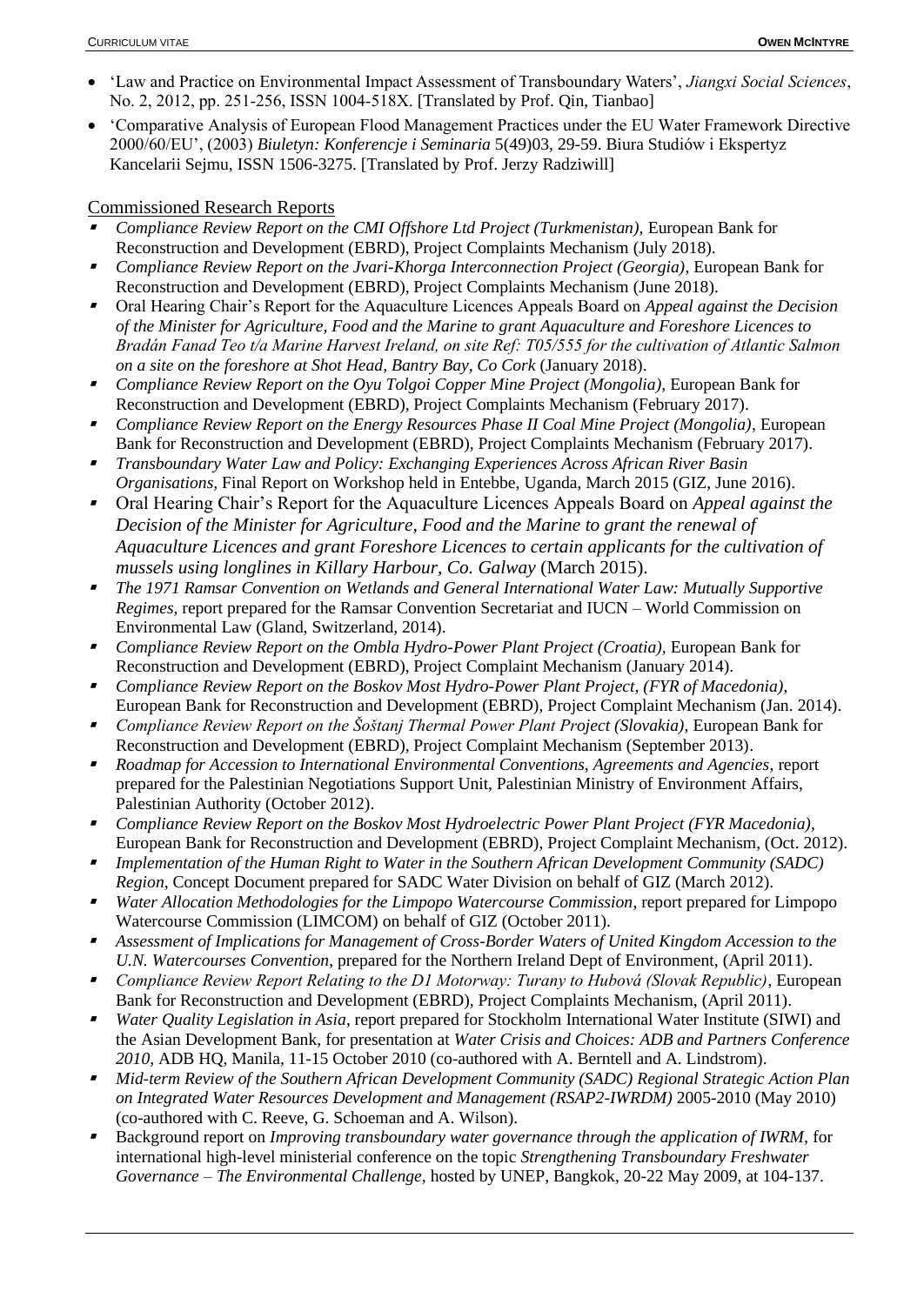- ▪ *Enhancing Transboundary Cooperation in Water Management in the Prespa Lakes Basin (Greece, FYR Macedonia, Albania),* UNDP / GEF, (June 2009).
- ▪ *Compliance Review Report Relating to the Vlorë Thermal Power Generation Project,* European Bank for Reconstruction and Development (EBRD) Independent Recourse Mechanism, 17 April 2008.
- ▪ *Enforcement of Environmental Law: The Case for Reform,* Law Society of Ireland Law Reform Committee (June 2002), (co-authored with D. Spence and F. McCarthy).
- ▪ *Survey of bilateral and multilateral regional agreements on nuclear energy and on the management of shared marine environments and review of the practical implementation of selected agreements with a view to identifying best current practice in this area*, Report prepared for the Irish Department of Environment, Heritage and Local Government, Nuclear Safety Section (May 2004)
- ▪ *Practical Guide to the Implementation of E.C. Nature Conservation Law*, Report prepared for the Irish Heritage Council (January 2002).
- ▪ *Adoption Law: The Case for Reform,* Report prepared for the Law Reform Committee of the Law Society of Ireland (April 2000).
- *Mental Health: The Case for Reform*, Report prepared for the Law Reform Committee of the Law Society of Ireland (July 1999).
- *Domestic Violence: The Case for Reform,* Report prepared for the Law Reform Committee of the Law Society of Ireland (May 1999).

### (Selected) Conference Papers:

- 5 June 2021: 'New Approaches for International Water Resources Law: A Question of Ambition', IUCN / ICEL / Olaf Palme Intl Centre webinar to launch 50th Anniversary Special Issue of *Environmental Policy & Law* and edited volume: *Our Earth Matters: Pathways to a Better Common Environmental Future*.
- 25 May 2021: 'Fragmentation and Convergence in International Water Law: Balancing Specialisation and Universality', *Asian Society of International Law: 8th Biennial Conference*, UNSW Canberra, 24-28 May 2021.
- 26 April 2021: 'Evolving Legal Frameworks for Transboundary Water Resources Management', invited keynote presentation at the *Water Diplomacy Workshop on the Establishment and Hosting Agreements of the BUPUSA (Buzi-Pungwe-Save) Tri-Basin Institution (Mozambique/Zimbabwe),* 26-28 April 2021.
- 16 February 2021: 'The Growing Significance of Ecosystem Obligations in Facilitating Effective Transboundary Water Cooperation', Global Water Partnership (GWP) / Wuhan University Centre for International Boundary & Ocean Studies (CIBOS) webinar on *Ecosystems, International Law and Transboundary Water Cooperation*.
- 28 January 2021: 'The Future Direction for (EU) Plastics Waste Regulation', *Environmental Law Conference 2021.*
- 11 November 2020: 'The EU Environmental Liability Directive: Disjointed and Discredited?', Irish Centre for European Law / Environmental Protection Agency Conference, *Environmental Law Enforcement: Emerging Challenges 2020.*
- 7 February 2020: 'International Water Law: The Cooperative Framework for Sustainable Utilisation of a Scarce Transboundary Resource', UCC Environmental Research Institute Sustainability Seminar.
- 21 November 2019: 'Ongoing Normative Elaboration of the Imperative of International Watercourse Ecosystems Protection', China International Water Law Research Symposium, Xiamen University Law School, 21-22 November 2019.
- 12 October 2019: 'The Growing Complexity of Irish Environmental Law', Society of Young Solicitors Annual Conference, Limerick.
- 29 August 2019: 'State Responsibility for Environmental Harm: International Water Law and the Emergence of a New Ecosystems-Based Paradigm?', European Env. Law Forum, Utrecht, 28-30 August.
- 2 July 2019: 'Judicial Application of the Precautionary Principle in EU Law: Implications for the Transition to Sustainability', European Environment Agency / Central European University, 5th Summer School on *Sustainability Transitions and the Precautionary Principle*, Budapest, 27 June – 3 July.
- 24 June 2019: 'The Human Right(s) to Water and Sanitation: The Relentless Emergence of Standards', *Environmental Rights – Law, Science and Policy Symposium*, King's College London.
- 11 May 2019: 'State Responsibility in International Law for Damage to Transboundary Freshwaters: The Emergence of a New Ecosystems-Based Paradigm?', *Symposium on Transboundary Water Cooperation under International Law*, CIBOS, Wuhan University, 10-11 May 2019.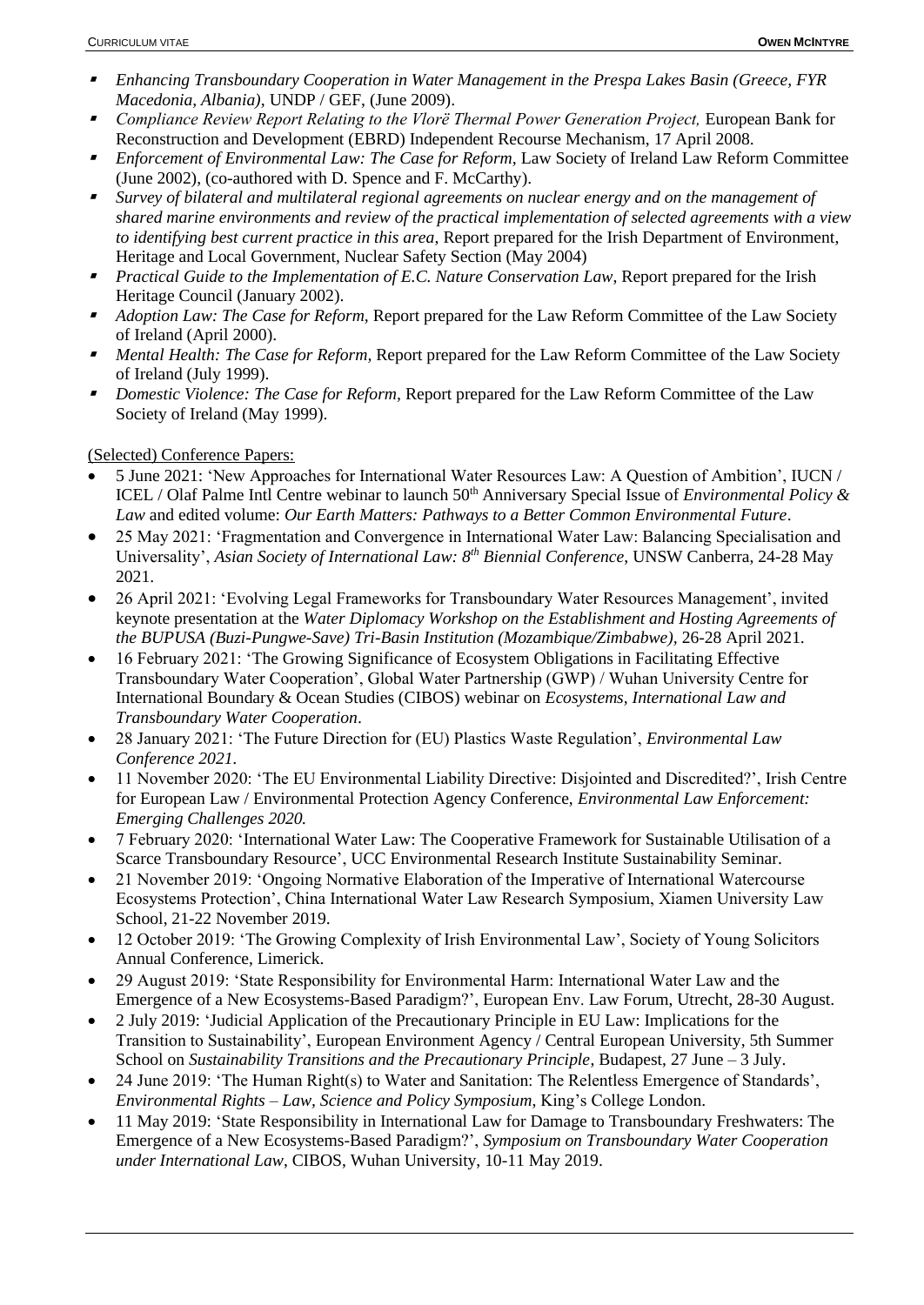- 1 May 2019: 'Addressing Climate Change Adaptation by means of the Ecosystems Obligations in International Water Law', *Expert Technical Meeting on Responses to Climate Changes*, Middle Eastern Desalination Research Centre (MEDRC), Berlin, 29 April-1 May 2019.
- 11 April 2019: 'Addressing Marine Plastic Pollution as a "Wicked" Problem of Transnational Governance', *17th Annual Law and the Environment Conference: The Role of Environmental Law in the Transition to Sustainability*, University College Cork.
- 6 July 2018: 'Land-Based Sources of Marine Pollution: Marine Plastic Pollution (MPP) as a Systemic Challenge for International Law', 16<sup>th</sup> Annual Colloquium of the IUCN Academy of Environmental Law: *The Transformation of Environmental Law and Governance – Innovation, Risk and Resilience*, University of Strathclyde, Glasgow, 4-6 July 2018.
- 3 July 2018: 'The Legal Contours of Precaution in EU Environmental Law: Precaution and Innovation in Environmental Policy-Making', 4th Expert Summer School on *The Precautionary Principle in Sustainability Transitions: Thinking Forwards, Looking Backwards*, European Environment Agency / Central European University, Budapest, 28 June - 4 July 2018.
- 2 May 2018: 'Global Environmental Interdependence and the Inevitability of Multilateralism', Royal Irish Academy International Affairs Standing Committee Conference on *Multilateralism and Interdependence: Prospects and Challenges*, Royal Irish Academy, Dublin.
- 19 March 2018: 'Introduction to the Brasilia Declaration of Judges on Water Justice', Conference of Judges and Prosecutors on Water Justice, 8<sup>th</sup> World Water Forum, Brasilia, 19-21 March 2018.
- 11 December 2017: 'How do international agreements at the global and basin levels address water scarcity?', keynote presentation at the *International Workshop on Water Scarcity: Taking Action in Transboundary Basins and Reducing Health Impacts,* UNECE / WHO, Geneva, 11-12 December 2017.
- 8 December 2017: 'Outline of the Draft Brasilia Declaration on "Water and the Environmental Rule of Law" of the Judges and Prosecutors, 8<sup>th</sup> World water Forum (Brasilia, 19-23 March 2018), Rio de Janeiro.
- 20 October 2017: 'Management of Drought and Water Scarcity under EU Law: A Role for Urban Drainage Systems?', keynote presentation at *3 rd Annual Sustainable Drainage Conference: Sustainable Drainage – Planning, Regulation and Management*, Faculty of Law, University of Lisbon, 19-20 October 2017.
- 28 September 2017: 'International Water Law: An Opportunity to Enhance Water Cooperation in the IGAD Region', Intergovernmental Workshop, *Experiences from the Sava and the Rhine: Strengthening Transboundary Water Governance in the IGAD Region*, organized by United Nations Economic Cooperation for Europe (UNECE) and IUCN Environmental Law Centre, Bonn, 28-29 September 2017.
- 25 September 2017: 'The Role of "Emerging Concepts" in the Application of the Procedural Rules of International Water Law', *A Bridge Over Troubled Waters: Dispute Resolution in the Law of International Watercourses and the Law of the Sea,* Max Planck Institute for Procedural Law / Vrije Universiteit Brussel, Luxembourg, 25-26 September 2017.
- 21 September 2017: 'Climate Vulnerability and the Threat to Ecologically Significant Groundwater Resources: What Protection Exists under EU Law', IWRA webinar on *Groundwater and Climate Change: Multi-Level Law and Policy Perspectives*.
- 1 August 2017: 'Addressing Climate Change Adaptation by Means of the Ecosystems Obligations in International Water Law', workshop on *Transboundary Water Cooperation and Climate Change*, Middle East Desalination & Water Research Centre (MEDRC), Barcelona, 1-2 August 2017.
- 29 June 2017: 'The Precautionary Principle in EU Law: Legal Character and Implications', 3rd Expert Summer School: *The Precautionary Principle: Governance of Innovation and Innovations in Governance*, European Environment Agency / Central European University, Budapest, 25 June-30 June 2017.
- 2 June 2017: 'The Ramsar Convention & International Water Law: Mutually Supportive Regimes', IWRA, XVI World Water Congress, 29<sup>th</sup> May – 3<sup>rd</sup> June, Cancun.
- 1 June 2017: 'The Potential Role of "Environmental Good Governance" Standards in Promoting Climate Change Adaptation in Water Governance', *XVI World Water Congress*, 29<sup>th</sup> May – 3<sup>rd</sup> June, Cancun.
- 31 May 2017: 'New Perspectives on the Substantive Principles of International Water Law', IWRA, *XVI World Water Congress*,  $29<sup>th</sup>$  May  $-3<sup>rd</sup>$  June, Cancun.
- 29 May 2017: 'Equitable and Reasonable Utilisation and Ecosystems Protection', IWRA, *XVI World Water Congress*,  $29<sup>th</sup>$  May  $-3<sup>rd</sup>$  June, Cancun.
- 18 May 2017: 'The Precautionary Principle in the EU: A Legal Perspective', DG Environment of the EU Commission, 2017 *Cycle of Lectures on the Precautionary Principle*, EU Commission, Brussels.
- ▪ 27 April 2017: 'An Ecosystem Services Approach in Transboundary Water Law', *Law and the Environment 2017*, University College Cork.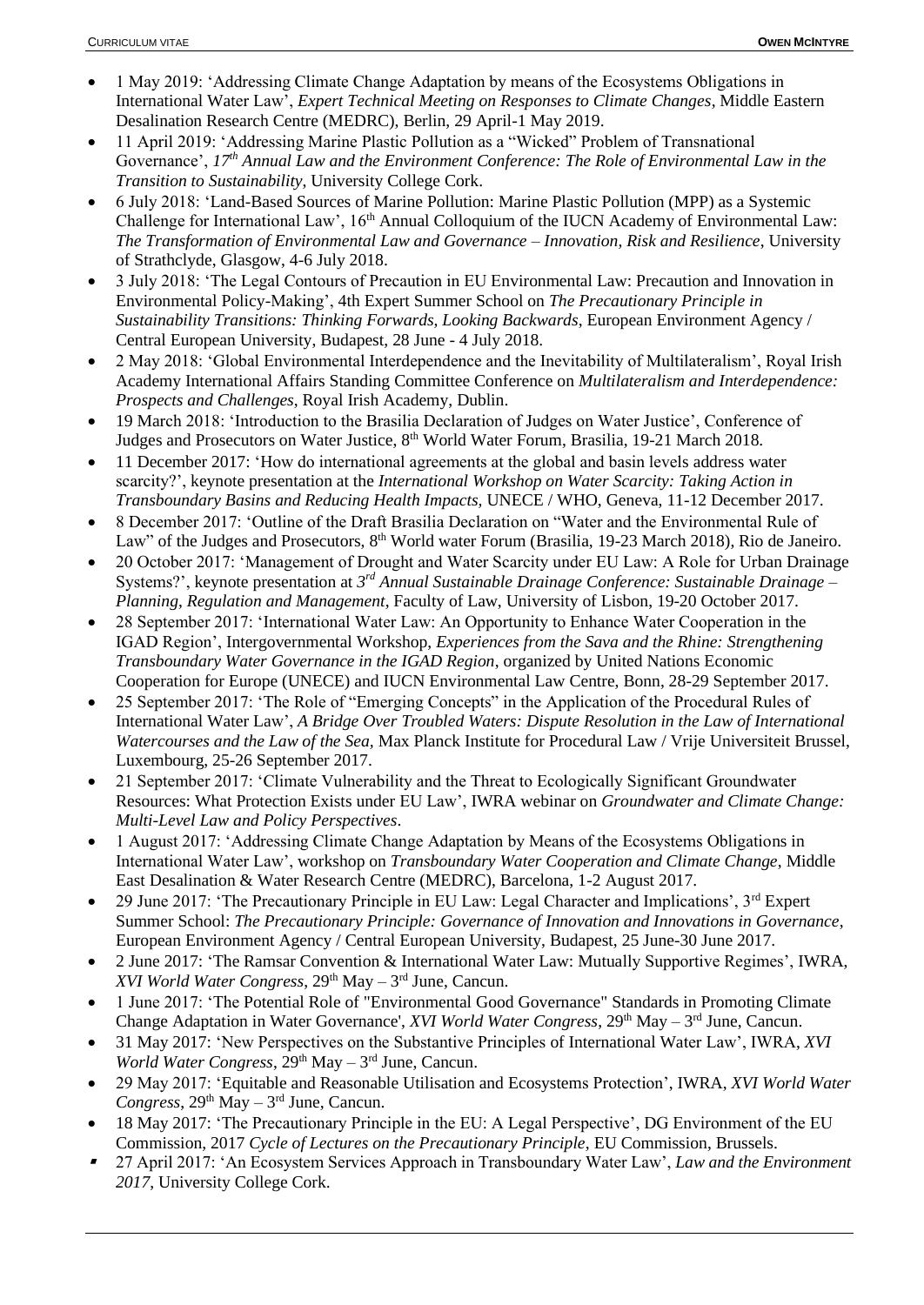- ▪ 15 December 2016: 'State Responsibility in International Water Law: Unfulfilled Potential?', China International Water Law Programme (CIWL), Xiamen University Law School, China.
- ▪ 12 December 2016: 'The Human Right(s) to Water and Sanitation: The Relentless Emergence of Supporting Standards', China International Water Law Programme (CIWL), Xiamen University Law School, China.
- ▪ 28 October 2016: 'Environmental Regulation and the Normativisation of Environmental Good Governance Standards: The Promise of Order from Chaos?', Seminar on *Revisionist Ontologies for Law and Human Rights in the Anthropocene*, Strathclyde Centre for Environmental Law & Governance (SCELG), Centre for the Study of Human Rights Law (CSHRL), Global Network for the Study of Human Rights and the Environment (GNHRE), University of Strathclyde, Glasgow.
- ▪ 26 October 2016: Rapporteur to the *Roundtable on Promoting the Effectiveness of International Water Law in Support of Security and Peace*, convened by Geneva Water Hub and Faculty of Law, University of Geneva to advise the *Global High-Level Panel on Water and Peace*, World Meteorological Organization, Geneva.
- ▪ 20 October 2016: 'Environmental Regulation and the Emergence of Informal Norms of Environmental Good Governance: Challenges and Opportunities', School of Law Research Colloquium, University College Cork.
- ▪ 29 September 2016: 'Origins and Contours of the Duty of "Notification" in International Water Law', Zambezi Basin Commission (ZAMCOM) stakeholders in development of *ZAMCOM Procedures on Transboundary Notification*, Johannesburg, 29-30 September 2016.
- ▪ 7 September 2016: discussant at *European Society of International Law (ESIL) Interest Group on International Business and Human Rights* (IG-IBHR) on *Non-State Actors, Human Rights and Sustainable Development Goals: An Opportunity for International Law in Times of Crisis?*, ESIL Annual Conference, Riga Graduate School of Law, 7-10 September 2016.
- ▪ 1 September 2016: 'Reconciling International Water Law and International Investment Law: The Water Perspective', *International Water Law and Water-Related Investments: Reconciling Divergent Legal Regimes*, GIZ, GEF, SIWI, World Bank, UNESCO, UNECE, *World Water Week*, 28 August – 2 Sept 2016.
- ▪ 30 August 2016: Lead discussant on 'Can There Be Transboundary Water Cooperation Without International Water Law' hosted by Australian National University, King's College London and the London Centre of International Law Practice, *World Water Week*, Stockholm, 28 August – 2 Sept. 2016.
- ▪ 28 July 2016: 'The Normativisation of Principles of Good Governance and the Emergence of Global Administrative Law', Faculty of Law, Universidad EAFIT, Medellin, Colombia.
- ▪ 26 July 2016: 'The Role of Multilateral Development Banks (MDBs) in the Development and Enforcement of Good Governance Standards', Dept. of International Business, Universidad EAFIT, Medellin, Colombia.
- ▪ 25 July 2016: 'Reconceptualising the Sources of International Law', Faculty of Law, Universidad EAFIT, Medellin, Colombia.
- ▪ 1 July 2016: Invited presentation on 'The Ever-Evolving Legal Landscape of Precaution', Expert Summer School on *The Precautionary Principle: Governance of Innovation and Innovations in Governance*, European Environment Agency / Central European University, Budapest, 26 June - 2 July 2016.
- ▪ 30 June 2016: 'Judicial Innovation in "Toxic Tort" Litigation: Precaution Indirectly Applied?', Expert Summer School on *The Precautionary Principle: Governance of Innovation and Innovations in Governance*, European Environment Agency / Central European University, Budapest, 26 June - 2 July 2016.
- ▪<sup>7</sup> 29 June 2016: 'The Seminal Role of the Procedural Rules of International Water Law', 7<sup>th</sup> Annual *International Law and Transboundary Freshwaters Workshop*, University of Dundee, 27-30 June 2016.
- ▪ 28 June 2016: 'Reconciling the Competing Interests of States through "Equitable" Application of Substantive Norms of International Water Law', *7 th Annual International Law and Transboundary Freshwaters Workshop*, UNESCO Centre for Water Law, Policy and Science, University of Dundee, 27-30 June 2016.
- ▪ 16 June 2016: 'Ecosystem Benefit-Sharing: A New Frontier in International Water Law?' specialist course on 'River Basins, Power and Law', *Summer Research School on Water, Climate & Society*, Bergen University, 13-24 June 2016.
- 15 June 2016: 'Shared Water Resources and International Water Law: The State-of-the-Art', *Summer Research School on Water, Climate & Society*, Bergen University, 13-24 June 2016.
- ▪ 20 May 2016: 'Independent Accountability Mechanisms, Human Rights and Good Governance Standards', *Business and Human Rights: Implications for Management, Knowledge Needs and Teaching*, Copenhagen Business School, 18-20 May 2016.
- ▪ 28 April 2016: 'Progressive Convergence in International Environmental Law: Lessons from the Ramsar Convention Regime for Effective Protection of Transboundary Freshwater Ecosystems', *1 st IUCN World Environmental Law Congress*, Rio de Janeiro, 27-29 April 2016.
- ▪ 21 April 2016: Environmental Regulation as "Environmental Good Governance": Understanding Environmental Rules as "Global Administrative Law", *14th Law and the Environment Conference: Novel Challenges – Novel Solutions: Innovation in Env. Law & Policy*, University College Cork, 21 April 2016.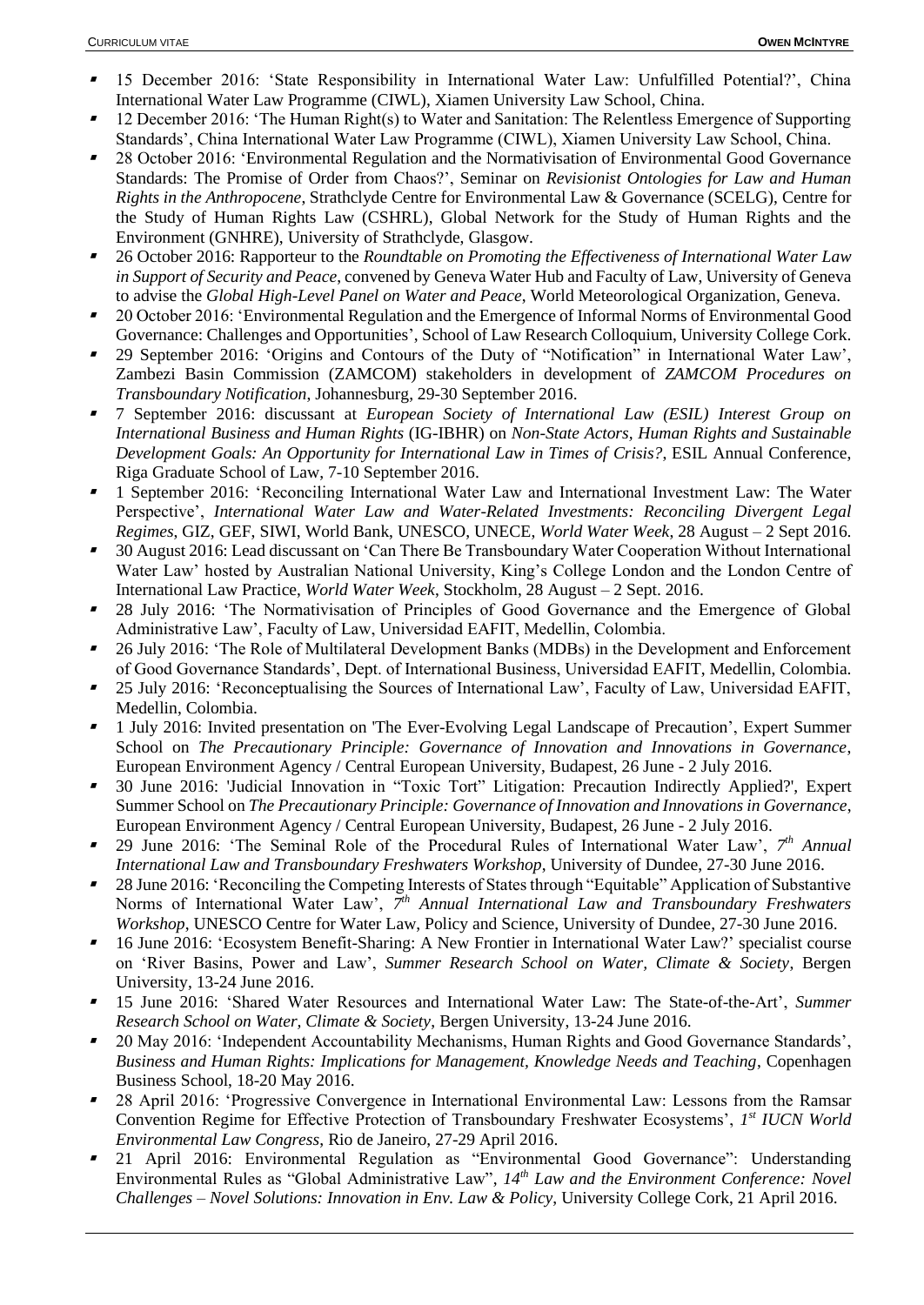- ▪ 12 April 2016: 'An "Ecosystem Approach" or "Ecosystem Services Approach" to Transboundary Water Law – Is There a Difference?, Workshop on *Legal Adjudication and Ecosystem Services*, Centre for Env. Change and Human Resilience / Scottish Environmental Protection Agency / University of Dundee.
- ▪ 7 March 2016: 'Appropriate Assessment under the Habitats Directive and the Licensing of Aquaculture Projects', presentation to the Aquaculture Licences Appeals Board (ALAB), Portlaoise.
- ▪ 25 February 2016: 'The Role of Procedural Engagement in the Effective Implementation of International Water Resources Law', *Workshop on Implementation of the Procedures for Notification, Prior Consultation and Agreement (PNPCA)*, Mekong River Commission, GIZ and the World Bank, Bangkok.
- 11 December 2015: 'Legal Protection for Ecologically Significant Groundwater under EU Law in the Light of Climate Change', workshop on *Groundwater and Climate Change: Multi-level Law and Policy Perspectives*, SOAS University of London, 11 December 2015.
- ▪ 15 November 2015: 'Global Administrative Law: Enhancing Governance Standards for Social and Environmental Protection', *International High-Level Forum on Rule of Law and Reform: Public Law and the Modernization of State Governance*, Zhejiang University Guanghua Law School, 14-15 November 2015.
- 9-20 November 2015: directed a series of intensive research workshops for PhD students at the *China International Water Law (CIWL) Programme*, Xiamen University, China.
- ▪ 30 October 2015: 'Ecosystems Benefit-Sharing: A New Frontier in International Water Law?', Seminar: *The Common Management of International Watercourses: Ecosystem Perspectives, Institutional Challenges and the Role of Different Disciplines',* Faculty of Law, University of Bergen, 30 October 2015.
- ▪ 24 October 2015: 'The Making of International Water Law: Evolving Patterns of International Norm Creation', *Hydro-Hegemony 8: Law & Hydro-Hegemony*, King's College London, 24-25 October 2015.
- ▪ 8 October 2015: 'Management of Water Scarcity and Drought under EU Law', *International Bar Association Annual Conference*, Vienna, 4-9 October 2015.
- ▪ 24 September 2015: 'Austerity and the Human Right to Water in Ireland', *University College Cork Law School Ph.D. Symposium*, 24-25 September 2015.
- ▪ 2 September 2015: 'Changing Patterns of International Environmental Law-Making: Pragmatic Means of Addressing the Causes of Ineffective Implementation', *European Environmental Law Forum*, 3rd Annual Conference, Aix-Marseille University, Aix-en-Provence, 2-4 September 2015.
- ▪ 24 August 2015: 'Implementing the Sustainable Development Goals in Shared Basins through International Water Law', *World Water Week*, Stockholm, 23-28 August 2015.
- ▪ 3 July 2015: Invited presentation on 'Sharing the Benefits of Ecosystem Services within Transboundary Waters: What Role for Legal Interpretation', *Symposium on New Directions in International Water Law*, UNESCO Centre for Water Law, Policy and Science, University of Dundee, 3 July 2015.
- ▪ 1 July 2015: 'The Procedural Rules of International Water Law', *6th Annual International Law and Transboundary Freshwaters Workshop*, University of Dundee, 29 June - 2 July 2015.
- ▪ 1 July 2015: 'Case Study: The *Pulp Mills* Case', *6th Annual International Law and Transboundary Freshwaters Workshop*, University of Dundee, 29 June - 2 July 2015.
- ▪ 29 June 2015: 'The Precautionary Principle: Emerging Legal Implications', Summer School on '*The Precautionary Principle: Governance of Innovation and Innovations in Governance*', European Environment Agency / Central European University, Budapest, 27 June - 4 July 2015.
- ▪ 4 June 2015: 'Equity, Benefit-Sharing and the Protection of Ecosystems of International Rivers', workshop on *Themes on Territory, Justice and Rivers*, Dept. of Philosophy, University College Cork, 4-5 June 2015.
- ▪ 30 May 2015: 'Groundwater, Habitats and Climate Change: Legal Protection for Ecologically Significant Groundwater under EU Law in the Context of Climate Variability', *Workshop on Climate Change and Groundwater – Law and Policy Perspectives*, SOAS, University of London, 29-30 May 2015.
- ▪ 25 May 2015: 'Reconciling the Interests of Upstream and Downstream Riparian States in Transboundary Basins: The Potential Role of "Benefit-Sharing" in the Ecological Protection of Shared Water Resources', *World Water Congress XV,* International Water Resources Association, Edinburgh, 25-29 May 2015.
- ▪ 11 May 2015: 'Leading-Edge Practice in the Implementation of International Water Law', workshop on *Transboundary Water Policy – Exchanging Experiences Across African River Basin Organisations*, GIZ, Entebbe, 11-13 May 2015.
- ▪ 23 April 2015: 'Changing Patterns of International Environmental Law-Making: Facilitating Informed State Consent', *Law and the Environment 2015: Informed Decision-Making in Environmental Law, Policy and Regulation*, University College Cork, 23 April 2015.
- ▪ 21 April 2015: 'Legal Protection for Ecologically Significant Groundwaters under EU Law', *International Association of Hydro-geologists (Irish Branch) Annual Conference: Integrated Hydrogeology: Contemporary Principles, Policy and Practice*, Tullamore, 21-22 April, 2015.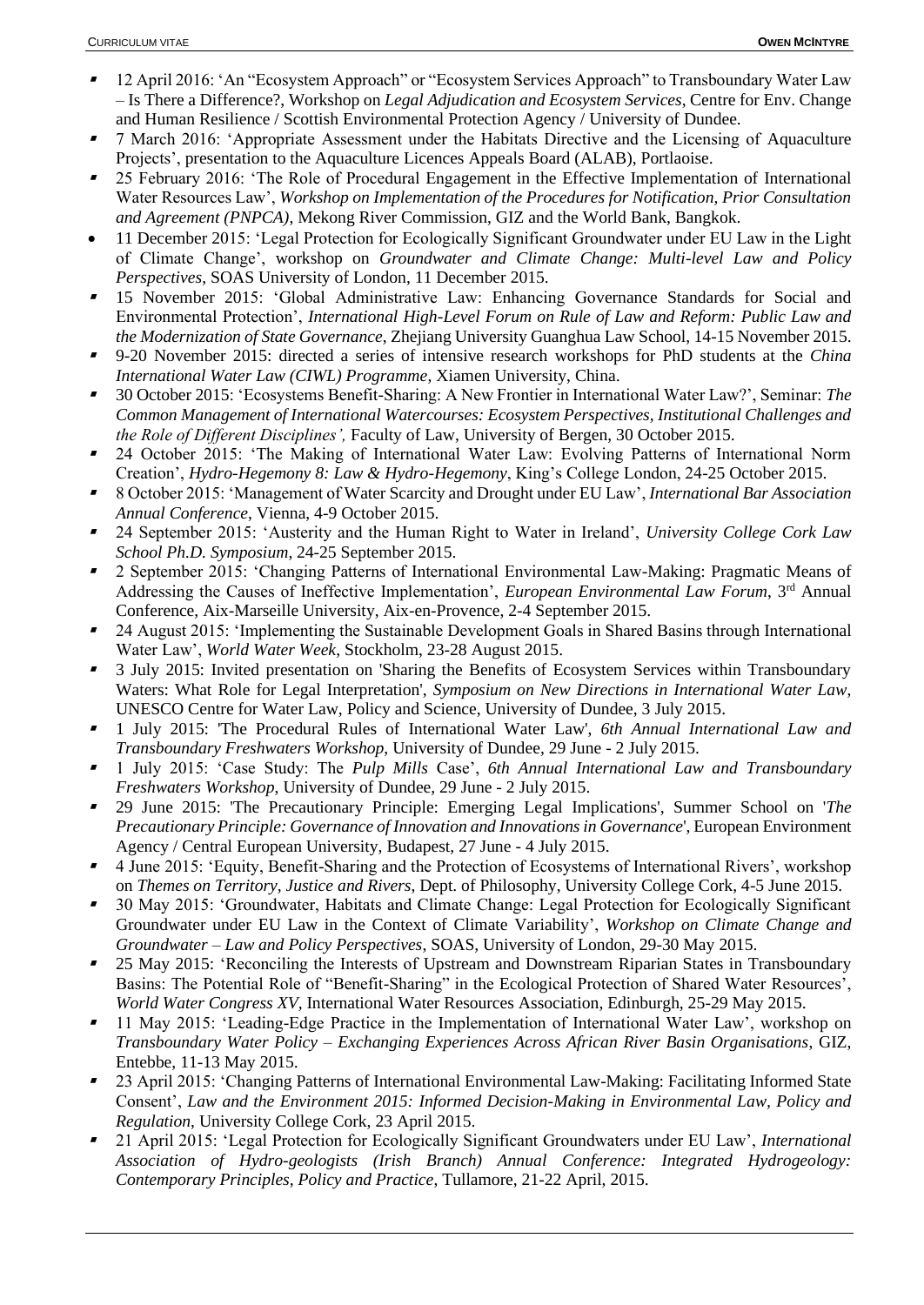- ▪ 13 April 2015: 'Developing a Coherent *Compliance Review* Methodology for the EBRD Project Complaints Mechanism: An Ongoing Project', *Annual Training Workshop for EBRD Project Complaints Mechanism Experts*, EBRD HQ, London 13-15 April, 2015.
- ▪ 17 March 2015: 'Protection of Human Rights under the EBRD Environmental and Social Policy: The Role of the Project Complaint Mechanism', conference on *Multilateral Financial Institutions – What Progress Concerning Human Rights and Accountability?*, Urgewald / Brot für die Welt, Berlin, 16-17 March, 2015.
- ▪ 5 March 2015: 'Fresh Water: Life's Fundamental Requirement – Legal Recognition of a Fundamental Fact', *Sustainability Summit 2015: Sovereignty and Survival*, Milwaukee, 4-6 March 2015.
- ▪ 4 March 2015: 'Independent Accountability Mechanisms, Human Rights and "Good Governance" Standards: Their Role in Energy Projects', *International Energy Law Group*, University College London.
- ▪ 12 December 2014: 'Water Resources Law and the SDGs', *Colloquium on the Legal Dimension of the Sustainable Development Goals: Global Perspectives*, Federal Senate of Brazil, Committee on Foreign Affairs and National Defence, Brasilia.
- 27 November 2014: 'The Pivotal Role of River Basin Organisations in the Effective Implementation of Modern International Water Law', *Theme 3: Laws and Regulations* at the 1<sup>st</sup> International Environmental *Forum for Basin Organisations*, 26-28 November, UNEP, Nairobi.
- ▪ 18 September 2014: 'Challenges for Independent Accountability Mechanisms in Reviewing Human Rights Claims: A Game-Changer for IAMs?', *11th Annual Meeting of the Independent Accountability Mechanisms*, European Bank for Reconstruction and Development HQ, London, 18-19 September 2014.
- ▪ 17 September 2014: 'Independent Accountability Mechanisms and the Promotion of Legal Standards of Good Governance', *International Symposium on the Practice of Independent Accountability Mechanisms*, European Bank for Reconstruction and Development, Project Complaint Mechanism, EBRD HQ, London.
- ▪ 31 August 2014: 'Applicability of International Humanitarian Law and Other Relevant Bodies of Law or Norms During Times of Armed Conflict', High-Level Roundtable Discussion on *Water and Armed Conflict / Humanitarian Emergencies in the Near & Middle East*, hosted by HRH Prince El-Hassan bin Talal and Dr. Peter Maurer, President of the International Committee of the Red Cross / Crescent (ICRC), Amman, Jordan.
- ▪ 10 August 2014: 'Equity, Cooperation and Ecosystems Protection in International Water Law: The Potential Role of "Eco-Compensation" in Reconciling the Interests of Upstream and Downstream Riparian States', Inception Meeting of the *Forum of Asian Rivers (FAIR)*, Asian International Rivers Centre, Yunnan University & Centre for International Transboundary Water and Eco-Security, Tsinghua University, 8-10 August 2014, Kunming, China.
- 23 July 2014: 'Constructing the Edifice of International Environmental Law: Changing Patterns of International Law-Making', 9<sup>th</sup> *Xiamen Academy of International Law Summer Programme, 7-25 July 2014.*
- ▪ 18 July 2014: 'The Common Law Method in Practice: Tort Law and Environmental Damage', presentation to PhD and LLM students, Xiamen University Law School, China.
- ▪ 11 July 2014: 'Reassessing the Sources of International Law', presentation to PhD and LLM students, Xiamen University Law School, China.
- 3 July 2014: 'Moving Steadily Towards Normative Convergence in International Water Resources Law', Wuhan University Law School / Centre for International Boundaries & Ocean Studies (CIBOS), Wuhan.
- ▪ 1 July 2014: 'Normative Nature and Legal Implications of the Emerging International Human Right to Water and Sanitation', presentation to PhD and LLM students, Xiamen University Law School, China.
- ▪ 27 June 2014: 'Integration and Coherence in International Water Resources Law', presentation to PhD & LLM students, Xiamen University Law School, China.
- 9-13 June 2014: *International Law and Transboundary Freshwaters Workshop* University of Dundee:
	- o 'Reconciling Competing Interests through Substantive Norms of International Water Law', 10 June 2013; and
		- o 'How Procedural Rules Contribute to Reconciling Competing Interests over Shared Transboundary Waters', 11 June 2013.
- ▪ 2-3 June 2014: Discussant and Panel Member at the *International Symposium on Accountability in Finance: Sharing Experiences on Shared Principles*, Windesheim University of Applied Sciences, Zwolle, NL.
- ▪ 20 May 2014: 'The Evolving Obligation to Protect International Watercourse Ecosystems: Its Relevance to China's International Water Agreements', 1<sup>st</sup> International Water Law Symposium: Promoting *Transboundary Water Cooperation in Asia: Law Governance and Institutions*, Xiamen University Law School – China International Water Law Programme, 19-22 May 2014.
- ▪<sup>1</sup> 10 May 2014: 'Challenging Hegemonic Structures through International Law',  $7<sup>th</sup> International Workshop$ *on Hydro-Hegemony: Contesting Hegemony*, 10-11 May, University of East Anglia, London.
- ▪ 11 April 2014: 'Habitats Protection and Planning Law', Irish Planning Institute Annual Conference), 10-11 April, Limerick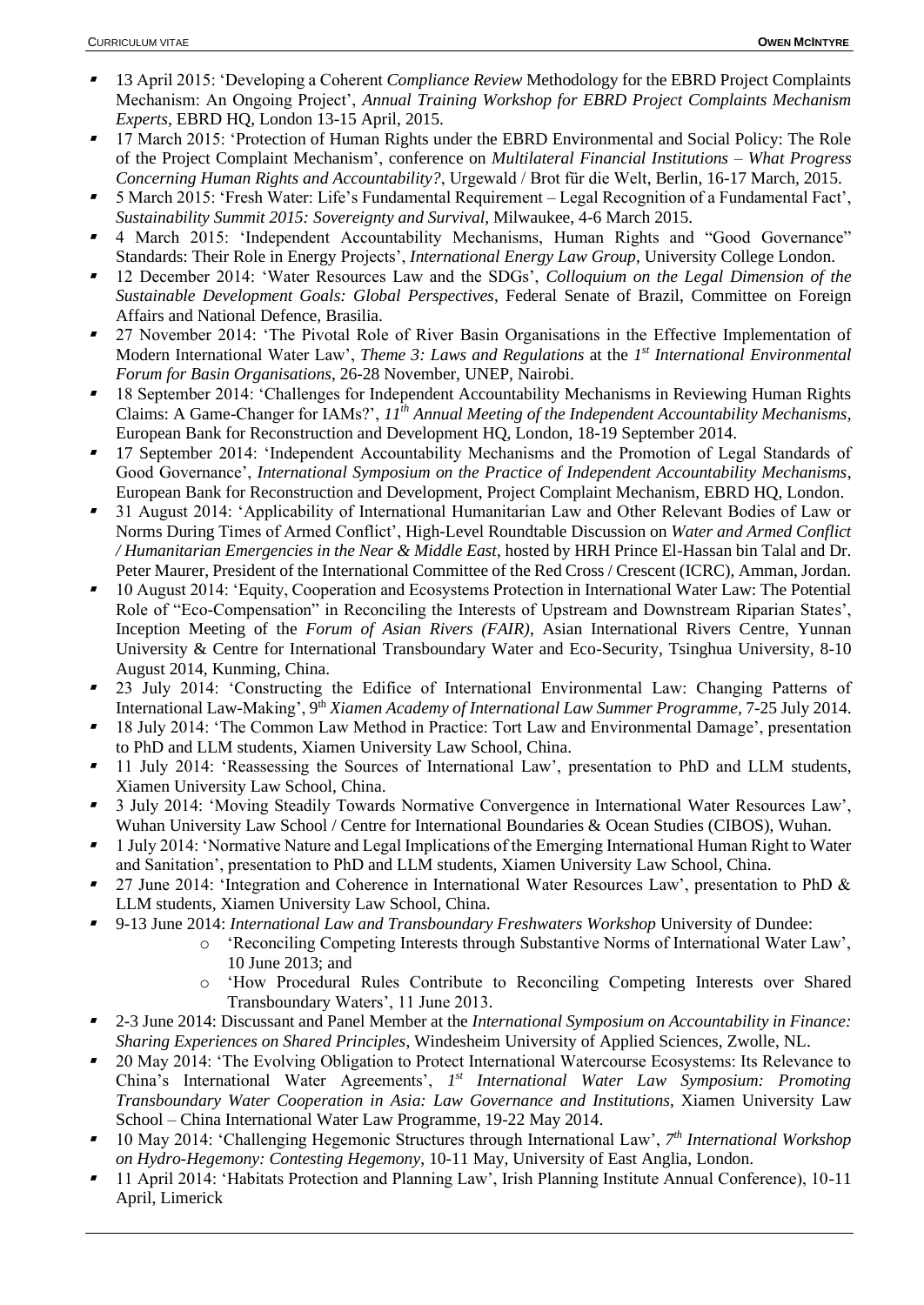- ▪ 3 April 2014: 'The Appropriate Assessment Process and Ecosystem "Integrity" under the EU Habitats Directive', *Law and the Environment 2014: Integrated Approaches to Environmental Law and Regulation*, University College Cork, 3 April 2014.
- ▪ 6 March 2014: 'Legal Protection for Wetlands in Ireland', *The 'Wetlands and Agriculture' Annual Conference - Wetlands and Agriculture: Partners for Growth*, Tralee Bay Wetlands Centre.
- ▪ 25 January 2014: 'International Environmental Law and Transboundary Aquifers', *Workshop on Groundwater and Climate Change; Comparative and International Law and Policy Dimensions*, the Law, Environment and Development Centre (LEDC), SOAS University of London and the National Law University Dehli, SOAS, 24-25 January 2013.
- ▪ 13 December 2013: 'Access to Water and Human Rights Courts', *Public Participation and Water Resources Management: Where Do We Stand in International Law*, UNECE, Swiss National Science Foundation and Faculty of Law, University of Geneva, United Nations Palais des Nations, Geneva, 13-14 December 2013.
- ▪ 9 December 2013: 'Selected "Ecological" Approaches to the Protection of Water Resources', *International Conference on Environmental Law: Challenges and Trends in Environmental Law*, Federal High Court of Brazil, National Ministry for the Environment, Centre for Judicial Studies, Brasilia, 9-10 December 2013.
- ▪ 18 November 2013: 'A Modest Yet Optimistic Conception of International Water Resources Law', *London Water Research Group, Seminar Series, Fall 2013*, King's College London.
- ▪ 8 November 2013: 'Towards Sustainability in International Water Resources Law', *Workshop on Sustainable Futures*, organized by the Global Sustainability Institute, University College Cork.
- ▪ 15 October 2013: 'Growing Coherence in International Water Resources Law: the SADC Region as an Exemplar of the Trend', *Intl Water Cooperation and Transboundary Aquifers,* UNITAR, UNESCO, UNECE, Scottish Government, DFID, Universities of Strathclyde & Dundee, Glasgow, 14-16 October 2013.
- ▪ 26 September 2013: 'The Role of International Water Law in Facilitating Cooperation on Transboundary Rivers', invited lecture at World Bank HQ, Washington DC, to Water Resources & Watershed Management TG, Environment and International Law Department (LEGEN), South Asia Environment & Water Resources Management Unit (SASDI), South Asia Water Initiative (SAWI), Cooperation in International Waters in Africa (CIWA), and Central Asia Energy-Water Development Program (CAEWDP).
- ▪ 25 September 2013: 'Evolving Compliance Review Methodologies at International Financial Institution Independent Accountability Mechanisms', *10th Annual Meeting of Independent Accountability Mechanisms (IAMs),* World Bank HQ, Washington DC, 25-27 September 2013.
- ▪ 5 September 2013: 'Towards an Understanding of Ecological "Integrity" under EU Nature Conservation Law: Complementary Legal and Ecological Perspectives', *Trans-disciplinary Conversations on Transitions to Sustainability* Conference, 5-6 September 2013, University College Cork [with Prof. John O'Halloran]
- ▪ 1 September 2013: 'Strengthening Intl Water Law as a Basis for Transboundary Cooperation', seminar on '*Strengthening the Basis for Water Cooperation Across Borders*, *World Water Week*, Stockholm, 1-6 Sept.
- ▪ 30 August 2013: 'The Progressive Evolution of Water Quality Law: A Comparative Analysis', invited presentation in Stockholm to senior officials of the Ministry of Environmental Protection of China as part of a high-level training programme organized by the Stockholm International Water Institute (SIWI).
- ▪ 10-14 June 2013: *International Law and Transboundary Freshwaters Workshop*, Dundee IHP-HELP (UNESCO) Centre for Water Law, Policy & Science, University of Dundee:
	- o 'Reconciling Competing Interests through Substantive Norms of International Water Law', 11 June 2013; and
	- o 'How Procedural Rules Contribute to Reconciling Competing Interests in Shared Transboundary Waters', 12 June 2013.
- ▪ 25 April 2013: 'Implications of the Human Right to Water for Reform of the Irish Water Services Sector', *Law and the Environment 2013: Towards Coherent Reform of Env. Law*, University College Cork.
- 18 April 2013: 'Shared Responsibility and Transboundary Water Resources', SHARES Research Project (Shared Responsibility in International Law) Seminar on *Practice of Shared Responsibility in International Law of the Sea and Intl Environmental Law,* Amsterdam Centre for Intl Law, University of Amsterdam.
- ▪ 6 February 2013: 'Integrating Environmental Protection Objectives into International Water Resources Law: Procedural and Substantive Complementarity', invited presentation to the International Water Law Research Group at McGeorge School of Law, University of the Pacific, Sacramento, California.
- ▪ 24 January 2013: 'The Unraveling Global Climate Regime?', presented at the *Environment, Planning and Sustainability Colloquium on 'The Science and Law of Climate Change'*, University College Cork.
- ▪ 12-13 January 2013: *Transboundary Water Justice*: Sixth International Workshop on Hydro-Hegemony, organized by King's College London and University of East Anglia, London:
	- o 12 January 2013: 'Can Transboundary Water Law Ever Be Objectively "Fair"'?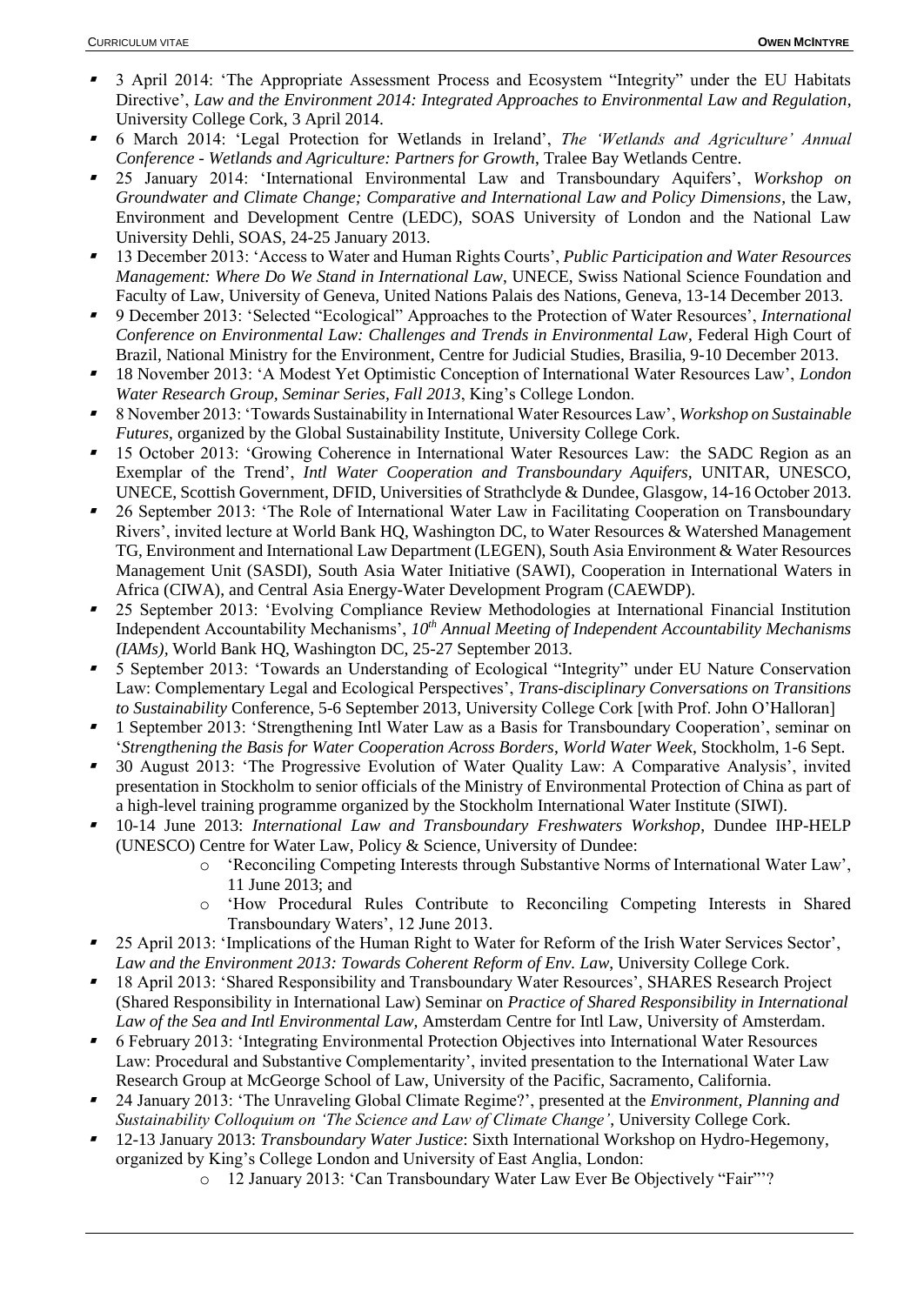- $\circ$  13 January 2013: 'Dispensing (with) "Justice" in International Water Law The Multiple Roles of "Equity"'.
- ▪ 7 November 2012: 'Freshwater Cooperation in the Mekong River Basin', *Water Business Programme*, University of Wisconsin-Whitewater.
- ▪ 25 October 2012: 'Accommodating Sovereignty while Building Effective Transboundary Frameworks: The Role of Procedural Rules of International Water Law', Research Workshop on *Sovereignty and the Development of International Water Law*, University of Bergen, Norway, 25-26 October 2012.
- ▪<sup>1</sup> 25-28 September 2012: 9<sup>th</sup> Annual Meeting of Independent Accountability Mechanisms (IAMs) of *International Financial Institutions*, European Investment Bank (EIB), Luxembourg:
	- o 'Developments in the Compliance Review Function of the EBRD Project Complaint Mechanism';
	- o 'IFI/MDB Safeguard Policies and Accountability Mechanisms Viewed through the Prism of Global Administrative Law'.
- ▪ 6-15 September, 2012: *IUCN World Conservation Congress*, Jeju, South Korea,
	- o 11 September 2012: 'International Financial Institution Independent Accountability Mechanisms and the Informal Enforcement of Environmental and Social Good Governance – Case Study of the EBRD Project Complaint Mechanism';
	- o 10 September 2012: 'The Human Right to Water and Sanitation and the Practice of Good Water Governance – Mutually Supporting Paradigms';
	- o 7 September 2012: 'Climate Change Adaptation A Systemic but Surmountable Challenge to Established Principles of International Water Law'.
- ▪ 19 June 2012: 'The Principles of Integration and Interrelationship in International Law related to Sustainable Development: Sobering Lessons from EU Law', Global Ecological Integrity Group international conference on *Confronting Collapse: What Agencies, Institutions and Strategies Are Needed for a Better World? How to Achieve Environmental Justice?*, La Rochelle, 18-23 June, 2012.
- ▪ 11-14 June 2012: *International Law and Transboundary Freshwaters Workshop* organized by the Dundee IHP-HELP (UNESCO) Centre for Water Law, Policy & Science, University of Dundee:
	- o 'Procedural Aspects of International Water Law', 12 June 2012; and
	- 'The Normative Conception of "Equity" in International Water Law', 13 June 2011.
- ▪ 5 June 2012: 'Equity and the Utilisation and Environmental Protection of Shared International Water Resources', UNWC Global Initiative Symposium on *The 1997 UN Watercourses Convention: What Relevance in the 21st Century*, WWF and University of Dundee, 5-8 June 2012.
- ▪ 11-17 March 2012: *6 th World Water Forum*, Marseille, France:
	- o 13 March: 'The Water Law and Governance Support Platform'
	- o 13 March: 'The UN Watercourses Convention in Force: What Then?'
	- o 14 March: 'Why does water law matter to you? Exploring local to global perspectives'
	- o 14 March: 'Making the most of the local context to address water challenges and conflicts'
- 3 March 2012: 'A convergence of universal "good governance" standards? The "human right to water" through the prism of "global administrative law"', Irish Society of Comparative Law Conference, 2-3 March, University College Cork.
- ▪ 15 February 2012: 'The Principle of "Environmental Integration" under EU Law: the Difficult Position Post-Lisbon', seminar on *Fresh Ideas for the European Environment Agency*, Scientific Committee of the European Environment Agency, Copenhagen.
- ▪ 7 December 2011: 'The Evolving Climate Change Regime in International Law', *Environment, Planning and Sustainability Colloquium on 'The Science and Law of Climate Change'*, University College Cork.
- ▪ 22 September 2011: 'The Emergence of the "Environmental Citizen" in International Law', Research Workshop on *Environmental Citizenship, Ecological Politics and Global Justice*, College of Arts, Celtic Studies and Social Sciences, University College Cork.
- ▪ 20 September 2011: Luncheon Keynote Address on 'Working Towards Sustainable Solutions: A Framework for Transformational Discourse', Milwaukee Water Council, Water Summit V - *Achieving Harmony with Water: Energy, Economics and Environment*, Milwaukee, Wisconsin, 19-20 Sept. 2001.
- ▪ 19 September 2011: session chair on 'Optimizing Water, Energy and Climate Through Integrated Policies, Planning and Development', Milwaukee Water Council, Water Summit V - *Achieving Harmony with Water: Energy, Economics and Environment*, Milwaukee, Wisconsin, 19-20 September 2001.
- 23 August 2011: 'The Human Right to Sanitation: Bridging the Urban/Rural Divide', Regulatory and Social Contexts for Institutional Performance', *World Water Week,* Stockholm, 21-27 August 2011.
- ▪ 22.August 2011: 'From Unrestricted State Sovereignty over International Water Resources to Institutionalised Benefit-Sharing', invited discussant and panelist as a workshop on 'Strengthening Water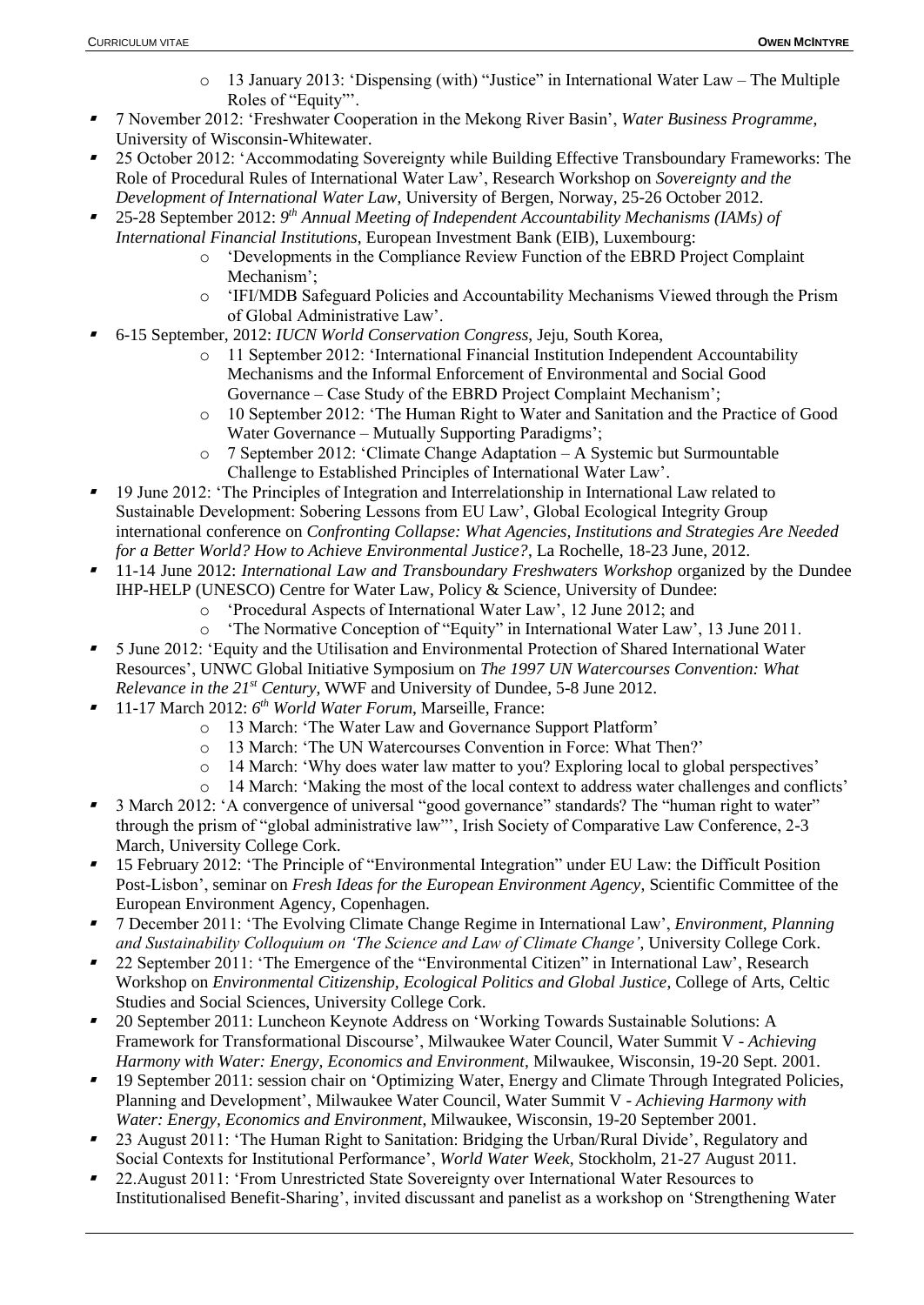Diplomacy in Transboundary Waters', hosted by WWF and IUCN Environmental Law Centre, *Stockholm World Water Week,* 21-27 August 2011.

- ▪ 1-5 August 2011: Invited to act as keynote speaker at the annual *International Law and Transboundary Freshwaters Workshop* organized by the Dundee IHP-HELP (UNESCO) Centre for Water Law, Policy & Science, University of Dundee. Presented two half-day keynote lectures on:
	- o 'Reconciling Competing Claims over Transboundary Freshwaters Procedural and Institutional Aspects', 3 August 2011; and
	- o 'Dispute Settlement and International Case Law', 4 August 2011.
- ▪ 15 July 2011: 'Environmental Protection and the Human Right to Water: Complementarity and Tension', presented at the Global Ecological Integrity Group international conference on *Human Rights and Duties: Supporting Biological Integrity for Public Health*, Prague, 11-16 July 2011.
- ▪ 8 July 2011: 'Exchange of information, notification and consultation: do they contribute to the environmental protection of transboundary rivers', presented at the international conference on *Freshwater and International Law: The Multiple Challenges*, University of Geneva, 7-9 July 2011.
- 4 July 2011: 'Water and Sanitation for All: Political Implications and Trade-Offs', invited discussant at the *Workshop on Equitable Access to Water and Sanitation: Challenges, Good Practices and Lessons Learned,*  held by United Nations Economic Commission for Europe (UNECE) and World Health Organisation (WHO), Palais des Nations, Geneva, 4-5 July 2011.
- ▪ 22-24 June 2011: 'Lessons Learned in the Compliance Review Function of the EBRD Project Complaint Mechanism', presented as an invited panelist and discussant at the *8 th Annual Meeting of Independent Accountability Mechanisms (IAMs) of International Financial Institutions*, hosted by the Inter-American Development Bank (IADB), Washington, D.C.
- ▪ 20 May 2011: 'Viewing the Human Right to Water through the Prism of Global Administrative Law: Implications for Emerging Human Rights', Research Networking Programme on Globalisation and Transnational Human Rights Obligations (GLOTHRO) on *Beyond Territoriality: Globalisation and Transnational Human Rights Obligations, University of* Antwerp, 19-21 May 2011.
- ▪ 7 April 2011: 'The Requirement for Appropriate Assessment under Article 6(3) of the Habitats Directive', *Law and the Environment 2011*, University College Cork.
- ▪ 9 February 2011: 'The Human Right to Water Concept as a Creature of Global Administrative Law', invited presentation to a symposium on *Local Riches, Global Resources: Local and International Water Law Landscapes in the 21st Century*, hosted by the State Bar of Wisconsin, University of Wisconsin – Whitewater, and Marquette University Law School, Milwaukee.
- ▪ 8-9 February 2011: Series of invited presentation to faculty and students on the Water Business Programme, Finance and Law Department, University of Wisconsin-Whitewater:
	- o 'Assessing Water Quality Legislation: Towards a Typology of Effective Regulation';
	- o 'Allocation of Uses of Water Resources under National and International Law: At Odds with the Imperatives of Natural Resources and Environmental Economics'.
- 6-8 December 2010: 'Fragmentation in International Water Resources Law: Reconciling the International Law Commission's 2008 Draft Articles on Transboundary Aquifers with the 1997 UN Watercourses Convention', UNESCO-IAH-UNEP Conference on *Transboundary Aquifers: Challenges and New Directions*, UNESCO HQ Paris, 6-8 December 2010.
- ▪ 18 November 2010: 'IFI Accountability Mechanisms – The Vlorë Compliance Review under the EBRD Independent Recourse Mechanism', CEE Bankwatch Network conference on *Accountability Mechanisms for Environmental Protection and Human Rights in IFI and EU Funded Projects*, Budapest, 18 Nov. 2010.
- 2-3 September 2010: Discussant and Workshop Chair, conference on *Prudent Precaution? Experiences with the Precautionary Principle, 2000-2010*, European Environment Agency, Copenhagen.
- ▪ 31 August 2010: 'International Law Relating to Surface Transboundary Fresh Water and the International Law Commission's Draft Articles on Transboundary Aquifers: A Missed Opportunity for Cross-Fertilization?', UNESCO-IHP ISARM Seminar on *Transboundary Aquifers and International Law: The Experience of the Guarani Aquifer System,* University of Surrey, 31 August 2010.
- ▪ 30 June 2010: 'The Human Right to Water and the Global Administrative Law Phenomenon: Mutually Supporting Concepts?', Global Ecological Integrity Group Conference on *Ecological Integrity and Globalisation,* University of British Columbia, Vancouver, 27-June – 3 July.
- ▪ 28 May 2010: 'The Legal Tools Available for Climate Change Mitigation: A Recipe for Fragmentation and Incoherence', Higher Education Authority *Environment Graduate Programme Summer School 2010*, University of Limerick, 26-28 May 2010.
- ▪ 22 April 2010: 'Fiduciary Duties and Sustainable Investment', *Law and the Environment 2010*, University College Cork.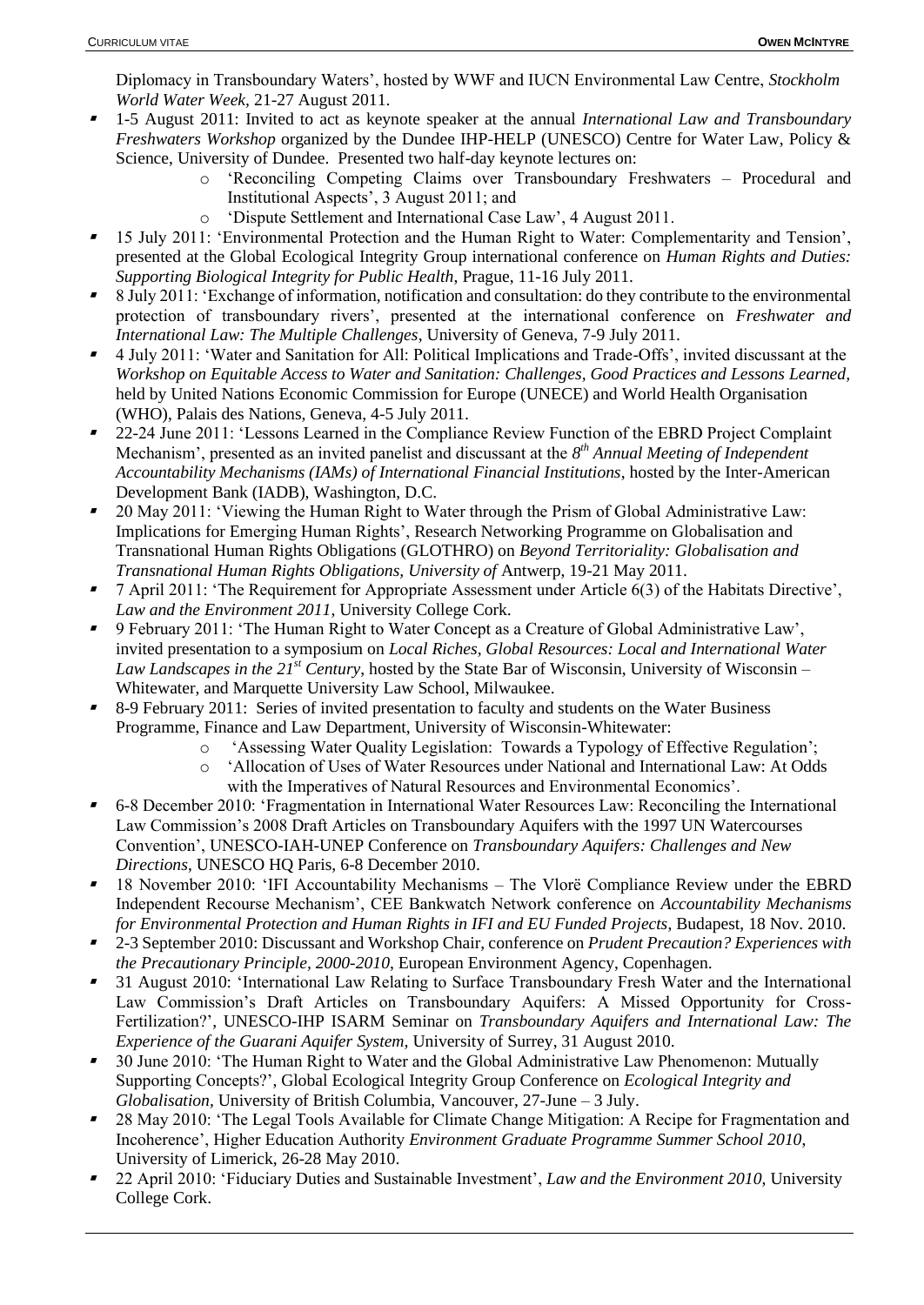- ▪ 26-27 August 2009: 'Water Services Privatisation and Recognition of the Human Right to Water in International Investment Law – Finding Fertile Ground in Unlikely Places', Intl. Law Association Research Seminar on *Global Justice and Sustainable Development*, University of Sheffield, 26-27 August 2009.
- ▪ 27 June 2009: 'Private Investment in Water and Sanitation Services: Rights Based Approaches and International Investment Law – A Possible Way Forward', Global Ecological Integrity Group Conference on *State Sovereignty, International Law and Ecological Integrity*, University of Florence 25-30 June 2009.
- ▪ 21 May 2009: 'Improving Transboundary Freshwater Governance through the Application of IWRM', UNEP *High-Level Ministerial Conference on Strengthening Transboundary Governance – The Environmental Sustainability Challenge*, Bangkok, 20-22 May 2009.
- ▪ 6 May 2009: 'Regulatory Innovation and Voluntary Agreements for Waste Minimisation and Prevention', invited presentation to the Dept of Environment, Heritage and Local Government (DEHLG), Dublin.
- ▪ 23 April 2009: 'The Emerging EU Jurisdiction in Environmental Crime', *Law and the Environment 2009*, University College Cork.
- ▪ 28 February 2009: 'The Human Right to Water under Intl Law – Core Obligations of the State', *National Critical Lawyers Group – Human Rights and the State*, Manchester Metropolitan University, 28 Feb – 1 March 2009.
- ▪ 31 October 2008: 'The Proliferation of Rights under Art. 12 of the Intl Covenant on Economic, Social and Cultural Rights: An Assault on Traditional Notions of State Sovereignty and Consent to the Formation of International Norms?', Scholar in Residence Lecture, Valparaiso University School of Law, Indiana.
- ▪ 27 October 2008: 'The Concept of 'Development': a Comparative Examination of Constitutional Restraints on the Statutory Regulation of Planning / Land-Use Development', Chicago-Kent School of Law, Illinois Institute of Technology, Chicago.
- ▪ 16 September 2008: 'The Human Right to Water and Sanitation under International Law – Complex Interactions with International Law on Water Resources, Environment, and Investor Protection', Scholar in Residence Lecture, Valparaiso University School of Law, Indiana.
- ▪ 25 August 2008: 'Ongoing Evolution of the Concept of Equity in International Law: Lessons from Intl Water Law', Visiting Scholar Research Seminar Griffith University School of Law, Queensland.
- ▪ 7 December 2007: 'Coordination of Joint Law Degree Programmes: Opportunities for Inter-Disciplinary Approaches', *Irish Legal Education Symposium*, University College Cork, 7 December 2007.
- 25 November 2007: 'The Role of Equity in International Freshwater Law', *Development Futures Conference*, National University of Ireland Galway / IrishAid, 24-25 November 2007.
- ▪ 14 August 2007: 'Emergence of a Human Right of Access to Water in International Discourse: Potential Impact on Systems of Water Governance', invited presentation to Workshop 9, *Making Governance Systems Effective*, World Water Week, Stockholm International Water Institute, 12-18 August 2007.
- ▪ 21 June 2007: 'The Evolving Role of Accountability Mechanism Experts', *Fourth Meeting of Accountability and Recourse Mechanisms of International Financial Institutions and Related Institutions,*  European Bank for Reconstruction and Development, London, 21-22 June 2007.
- ▪ 5 June 2007: 'Sustainable Development and Utilisation and Environmental Protection of Shared Intl Freshwater Resources – The Role of Equity', 2007 IUCN Academy Colloquium, *Rio + 15: A Legal Critique of Ecologically Sustainable Development*, Rio de Janeiro & Paraty, Brazil, 31 May - 5 June, 2007.
- ▪ 26 April 2007: 'The Potential Role of Voluntary Environmental Agreements for the Transposition and Implementation of EC Environmental Directives', *Law & the Environment 2007*, University College Cork.
- ▪ 11 April 2007: 'The Role of Voluntary Environmental Agreements in the Implementation of Community Environmental Law', presentation to Czech Society for Environmental Law, Charles University, Prague.
- ▪ 10 April 2007: research presentations to the Faculty of Law, Charles University, Prague:
	- o 'Proportionality and Environmental Protection in EC Law'; and
		- o 'The EC Directive on Environmental Liability Irish Experiences'.
- ▪ 24 January 2007: 'The Origins and Practical Significance of the Human Right of Access to Water under International Law', Faculty of Law Research Seminar, University College Cork.
- ▪ 20 December 2006: 'Emergence of a Human Right to Water under Intl Law: Issues and Implications', British Intl Studies Association Annual Conference, University College Cork, 18-20 December 2006.
- ▪ 5 September 2006: Utilisation and Environmental Protection of Shared International Freshwater Resources – The Role of Equity', Society of Legal Scholars Annual Conference, Keele University, 4-7 Sept. 2006.
- ▪ 28 June 2006: 'The Retreat of the State from the Realm of International Freshwater Law', W. G. Hart Legal Workshop, *The Retreat of the State: Challenges to Law and Lawyers,* IALS, 27-29 June 2006.
- ▪ 24 March 2006: 'The Human Right to Water: Realistic Goal or Dangerous Fantasy', *Education for Development in a Globalising World*, Dublin City University / IrishAid, 23-24 March 2006.
- ▪2 December 2005: 'The Emergence of the "Common Management" Approach to International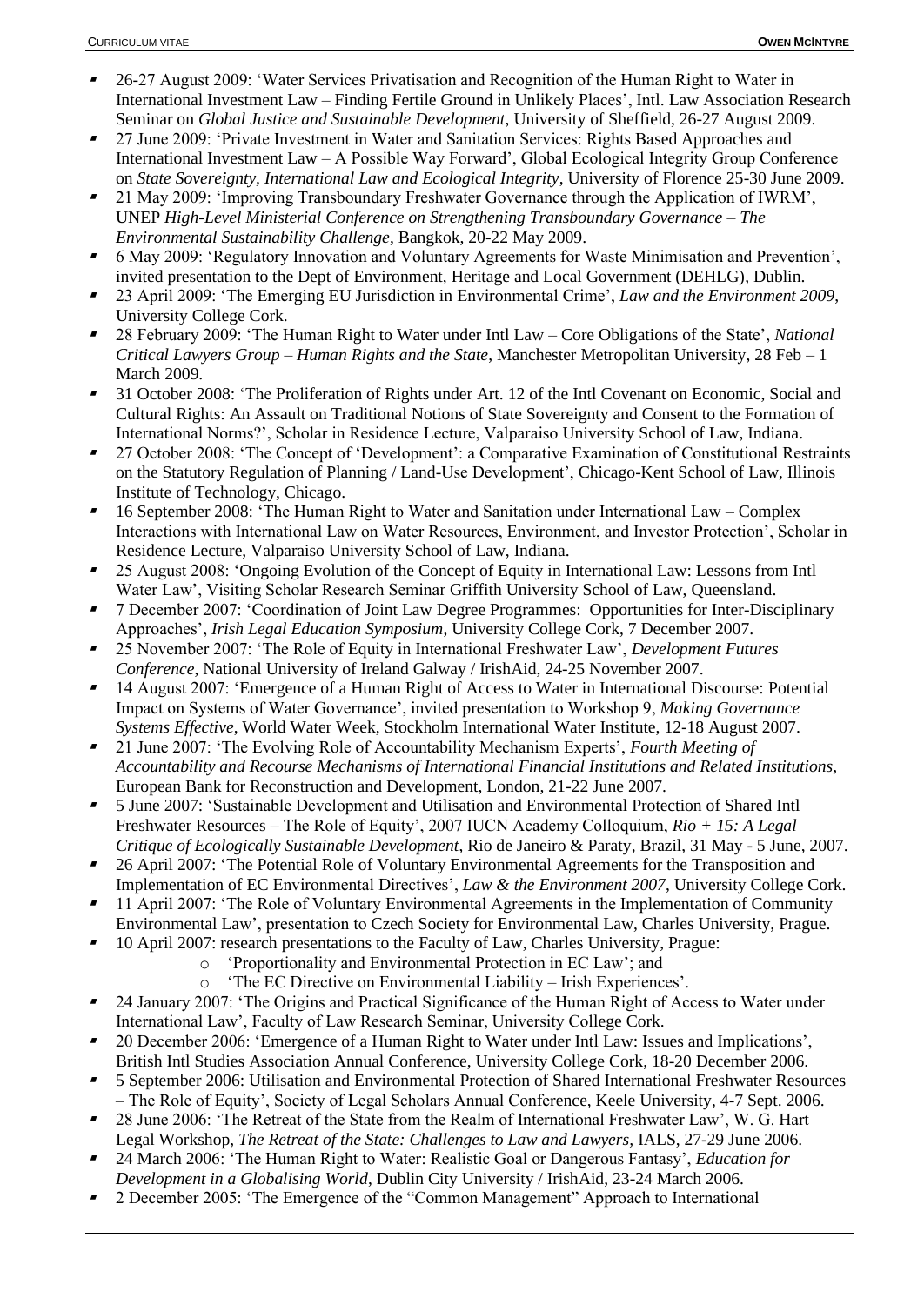Watercourses Governance and Its Significance for Environmental Protection', Conference on *Water and Civilization*, International Water History Association (IWHA) / UNESCO International Hydrology Project (IHP), UNESCO HQ Paris, 1-3 December 2005.

- ▪ 24 November 2005: 'General International Environmental Law and the Environmental Protection of Shared International Freshwater Resources', IWRA 12<sup>th</sup> World Water Congress, *Water for Sustainable Development – Towards Innovative Solutions*, 22-25 November 2005, New Dehli.
- 18 November 2005: 'Legal Issues Relating to Environmental Sampling of Water', Environmental Science Association of Ireland Conference 2005, Cork.
- ▪ 10 November 2005: 'The EC Directive on Environmental Liability – Options for Implementation', EU Law Seminar, Faculty of Law, University College Cork / Irish Centre for European Law, Cork.
- ▪ 12 October 2005: 'An ecosystems approach to water resource governance: A case of mature *vs* fledgling democracies', CSIR *International Symposium on Ecosystems Governance*, Pilansburg, 10-13 Oct. 2005.
- ▪ 27 May 2005: 'Role of Customary Rules and Principles in the Environmental Protection of Shared International Freshwater Resources', *European Society of International Law (ESIL) Research Forum on International Law*, Graduate Institute of International Studies (HEI), Geneva, 26-28 May 2005.
- 19 May 2005: 'The EC Directive on Environmental Liability: Options for Effective National Implementation', Research Seminar, Faculty of Law, Charles University, Prague.
- ▪ 14 April 2005: 'The All-Consuming Definition of "Waste" and the End of the "Contaminated Land" Debate', *Law and the Environment 2005*, University College Cork.
- ▪ 9 December 2004: 'The Emergence of an "Ecosystems Approach" to the Protection of International Watercourses under International Law: The Role of African States', conference on 'Flows from the Past: An Inter-Disciplinary Conference on the History of Water in Africa', North-West University / International Water History Association, South Africa, 8-10 December 2004.
- 4 December 2004: 'Liability for Contaminated Land and the Legal Definition of "Waste": Case C-1/03, *Van de Walle*', *Topical Procedural and Substantive Issues in European Law*, Irish Centre for European Law / Faculty of Law, University College Cork.
- ▪ 1 June 2004: 'International Freshwater Resources Law: An Agent for Development', *Globalisation and Inclusion Conference*, University College Cork / Irish Aid, 31 May – 1 June, 2004.
- ▪ 15 April 2004: 'The Proposed EC Directive on Environmental Liability: Substantive Content and Practical Implications', *Law and the Environment 2004*, University College Cork.
- 4 December 2003: 'Operation of European Community Environmental Law in Ports: Nature Conservation and Development Control', *European Ports Forum Workshop*, Thessaloniki.
- ▪ 19 and 20 November 2003: contributed three presentations to the National Conference on *Legal Protection of the Quality of Drinking Water in Kyrgyzstan*, Bishkek:
	- 'The EC Legislative Framework on Drinking Water Quality' (19 Nov.);
	- 'Proposed Revision of the 1998 EC Drinking Water Directive' (20 Nov.);
	- 'Comments on the Law of the Kyrgyz Republic on Potable Water' (20 Nov.).
- ▪ 10 April 2003: 'Asbestos and Mesothelioma: Redefining the Rules on "Toxic Torts"', *Law and the Environment 2003*, University College Cork.
- ▪ 28 March 2003: 'Diversity in Common Law Traditions', Research Seminar, Faculty of Law, University of Rennes I.
- ▪ 25 March 2003: 'The Common Law as a Means of Environmental Protection in Ireland and the UK: A Comparative Analysis', Research Seminar, Faculty of Law, University of Rennes I.
- ▪<sup>1</sup> 10 January 2003: 'Liability for Asbestos-Related Illness: Blazing a Trail in "Toxic-Tort" Liability', 13<sup>th</sup> *Irish Environmental Researchers Colloquium, 'Environ 2003'*, National University of Ireland Galway.
- 25 April 2002: 'Recent Trends in Relation to Environmental Liability in Europe: A Comparative Analysis', Research Seminar, Institute for Comparative Law, University of Lyon.
- ▪ 26 January 2002: 'The Implementation of EC Nature Conservation Law in Ireland', 12th *Irish Environmental Researchers Colloquium, 'Environ 2002'*, University College Cork.
- ▪ 20 November 1999: 'The Process of Law Reform in Ireland', *Irish Association of Law Teachers Mid-Year Meeting*, Law Society of Ireland, Dublin.
- ▪ 9 July 1997: 'Environmental Rights under EC Law: Critical Perspectives', W.G. Hart Legal Workshop 1997: *Access to Environmental Justice: A Comparative Examination*, IALS, London, 8-10 July 1997.
- ▪ 8 April 1997: 'Precautionary Utilization: Mechanisms for Application of the Precautionary Principle in International Conventions on the Conservation of Living Resources and Biological Diversity', *Second Annual International Wildlife Law Conference*, Georgetown University Law Centre, Washington D.C.
- ▪ 10 September 1996: 'Precaution in International Law – Towards a Common Customary Definition', *Society of Public Teachers of Law Annual Conference*, Queen's College, University of Cambridge.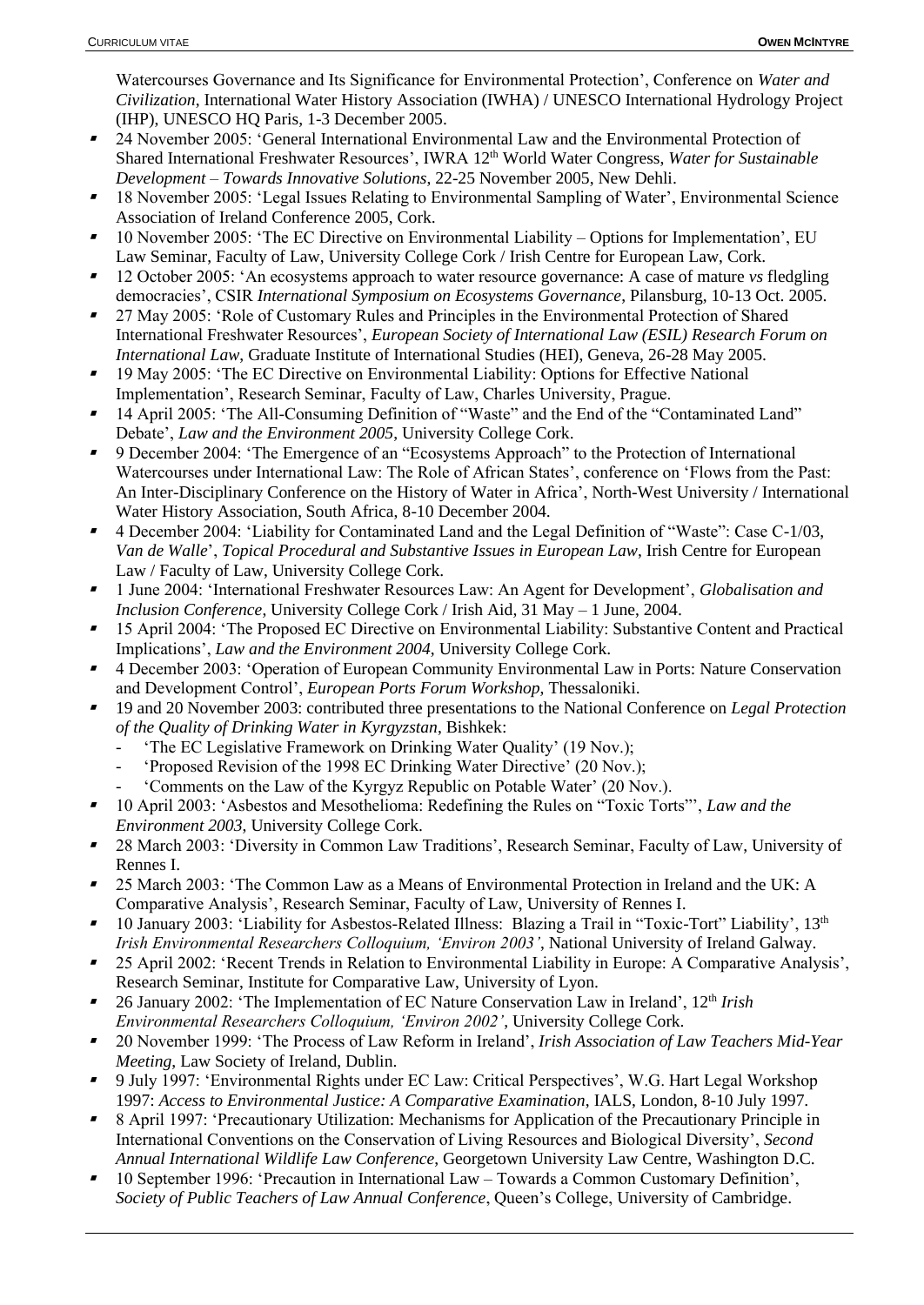- ▪ 17 July 1995: 'International Trends in Environmental Regulation and Liability', College of Petroleum and Energy Studies, Oxford, workshop on '*Integrated Environmental, Health and Safety Management*.
- ▪ 8 October 1994: 'The Protection of Shared Freshwater Resources under International Law', Research Seminar, Environmental Law Department, De Montford University, Leicester.
- ▪ 3 September 1993: 'The Evolution of a European Community Environmental Protection Policy', *Scottish Law Teachers Association Annual Conference*, Glasgow Caledonian University.
- 13-16 April 1993: *Conference on Industry, Local Government and Air Pollution*, University College Galway:
	- 'The History and Development of EC Air Pollution Controls', (13 April 1993);
	- 'Integrated Pollution Control comparison between Part I, Environmental Protection Act, 1990 (UK) and Part IV, Environmental Protection Agency Act 1992 (Eire)', (15 April, 1993).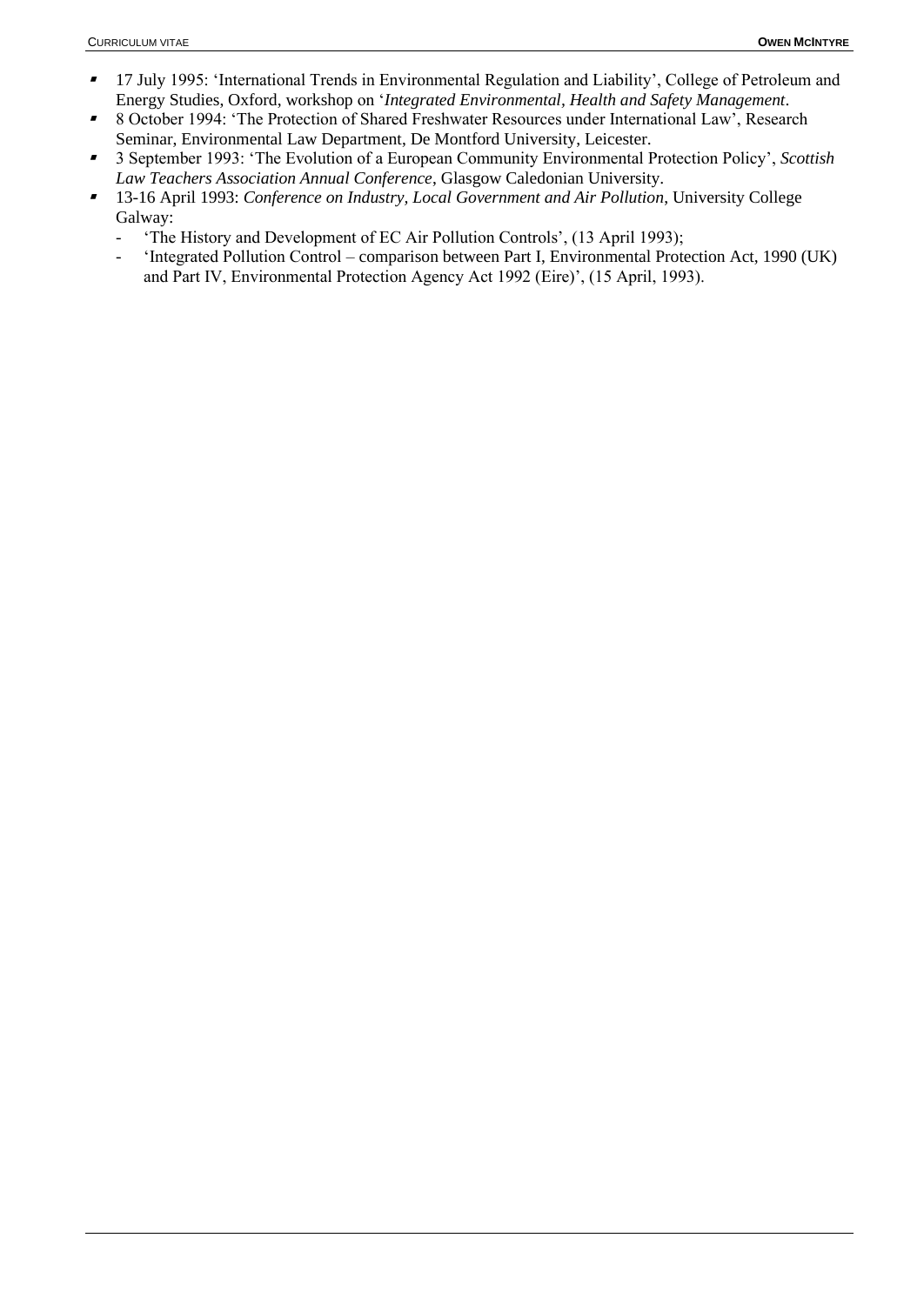#### **Relevant Consultancy experience:**

| Date                   | Location                        | <b>Client</b>                                               | <b>Position</b>                                                                                         | <b>Description</b>                                                                                                                                                                                                                                                                                                                             |
|------------------------|---------------------------------|-------------------------------------------------------------|---------------------------------------------------------------------------------------------------------|------------------------------------------------------------------------------------------------------------------------------------------------------------------------------------------------------------------------------------------------------------------------------------------------------------------------------------------------|
| $\overline{5-12/2021}$ | Okavango-<br>Cubango Basin      | Okavango River Basin<br>Commission (OKACOM)                 | Senior International Water<br>Law Expert                                                                | Legal inputs to the development of the Strategic Environmental Assessment (SEA) for development of the Cubango-Okavango River<br>Basin (CORB).                                                                                                                                                                                                 |
| $3 - 6/2021$           | Okavango-<br>Cubango Basin      | Okavango River Basin<br>Commission (OKACOM)                 | Senior International Water<br>Law Expert                                                                | Engaged to facilitate (3) national-level consultations and (1) basin-level consultation regarding the draft Revised OKACOM<br>Agreement.                                                                                                                                                                                                       |
| $3/2021 -$<br>Present  | Nile basin                      | GIZ / German Federal<br>Foreign Office                      | Legal Advisor - International<br>Law                                                                    | Provisions of Advisory Services to the German Federal Foreign Office on Grand Ethiopia Renaissance Dam (GERD) Negotiations /<br>International Water Law.                                                                                                                                                                                       |
| 12/2020                | <b>Black Sea</b>                | World Bank, Environmental                                   | Lead International Water Law                                                                            | Black Sea - Marine Pollution Institutional, Legal and Policy Gap Analysis and Compliance Review (Turning the Tide of Pollution in                                                                                                                                                                                                              |
| Present<br>$12/2020 -$ | Region<br>Lesotho               | & Intl Law Practice Group<br>COWI / SWITCH to Green         | & Policy Expert<br>Senior International Water                                                           | the Black Sea Advisory Service & Analytics / Blueing the Black Sea Programme)<br>Support to EU Delegation to Lesotho regarding implementation of the EU Green Deal Team Europe Initiative (TEI) - short-term expert                                                                                                                            |
| Present<br>$7/2020 -$  | Lesotho                         | EU Green Deal TEI<br>Particip GmbH / GIZ                    | Law & Policy Expert<br>Senior Intl Water Law Expert:                                                    | consultant on reform of the water sector.<br>Policy Harmonisation in Support to Integrated Catchment Management (ICM) in Lesotho.                                                                                                                                                                                                              |
| Present                |                                 |                                                             | TL Nat. Policy Harmonisation                                                                            |                                                                                                                                                                                                                                                                                                                                                |
| $7/2020 -$<br>Present  | East Africa<br>(Nile Basin)     | Particip GmbH / GIZ                                         | Team Leader; Senior<br><b>International Water Law</b><br>Expert                                         | Strengthening the Policy Frameworks for Transboundary Water Resources Management in the Nile Basin.                                                                                                                                                                                                                                            |
| $5/2020 -$<br>Present  | Botswana                        | Okavango River Basin<br>Commission (OKACOM)                 | Senior International Water<br>Law Expert                                                                | Expert Review of (i) Project to Revise the OKACOM Agreement; and (ii) Project to Revise OKACOM Rules & Procedures on the<br>Sharing of Data and Information for the Cubango-Okavango River Basin                                                                                                                                               |
| 2/2020                 | London, UK                      | European Bank for<br>Reconstruction &<br>Development (EBRD) | Consultant, EBRD Project<br>Complaints Mechanism (PCM)                                                  | Conducting Eligibility Assessment regarding Complaint: North-South Corridor (Kvesheti-Kobi) Road Project (Georgia).                                                                                                                                                                                                                            |
| 11/2019                | London, UK                      | European Bank for<br>Reconstruction &<br>Development (EBRD) | Consultant, EBRD Project<br>Complaints Mechanism (PCM)                                                  | Conducting Eligibility Assessment regarding Complaint: Belgrade Solid Waste PPP (Serbia)                                                                                                                                                                                                                                                       |
| $3/2004 -$<br>3/2019   | London, UK                      | European Bank for<br>Reconstruction &<br>Development (EBRD) | Panel Member, Independent<br>Recourse Mechanism (IRM) /<br><b>Project Complaints</b><br>Mechanism (PCM) | Leading Compliance Review investigations in respect of Complaints made by civil society organisations and/or parties adversely<br>affected by projects supported by EBRD. Conducting outreach activities on behalf of IRM / PCM. Engaging in periodic reviews of the<br>EBRD Environmental & Social Policy and the IRM/PCM Rules of Procedure. |
| 2/2019                 | Botswana and<br>Angola          | Okavango Commission<br>(OKACOM)                             | Senior International Water<br>Law Expert                                                                | Developed and delivered a tailored training programme for senior water officials on the SADC Protocol Implementation Guidelines and<br>the OKACOM Guidelines on Notification, Consultation and Negotiation.                                                                                                                                    |
| 12/2018-<br>3/2019     | S. Korea                        | Green Climate Fund (GCF)                                    | Senior International Law<br>Expert                                                                      | Advising GCF Board and Management on administrative arrangements for GCF's three Independent Units: Independent Evaluation<br>Unit, Independent Compliance Unit, and Independent Recourse Mechanism.                                                                                                                                           |
| 10/2018                | S. Africa                       | Okavango Commission<br>(OKACOM) / GIZ                       | Senior International Water<br>Law Expert                                                                | Regional Consultation to finalise draft of the OKACOM Guidelines on Notification, Consultation and Negotiation of Planned Measures.                                                                                                                                                                                                            |
| 6/2018                 | London                          | <b>GST LLP</b>                                              | Senior International Law<br>Expert                                                                      | Consultant special counsel for Balochistan in International Chamber of Commerce Arbitration, ICC Case No.<br>18347/VRO/AGF/ZF/AY Tethyan Copper Company Pty Ltd v. Province of Balochistan                                                                                                                                                     |
| $6/2018 -$<br>03/2019  | East Africa                     | COWI / World Bank                                           | Senior International Water<br>Law Expert                                                                | Legal, policy and institutional input regarding preparation of the Strategic Environmental and Social Impact Assessment of the Lake<br>Tanganyika Transport and Sustainability Program.                                                                                                                                                        |
| 04/2018                | Angola                          | Cunene Permanent Joint<br>Technical Commission/GIZ          | Senior International Water<br>Law Expert / Resource Person                                              | Training programme on Principles of International Water Law for Cunene PJTC officials in light of the planned transformation of the<br>PJTC into the Cunene Commission.                                                                                                                                                                        |
| 03/2018                | Namibia                         | <b>Cunene Permanent Joint</b><br>Technical Commission/GIZ   | Senior International Water<br>Law Expert / Resource Person                                              | Training programme on Principles of International Water Law for Cunene PJTC officials in light of the planned transformation of the<br>PJTC into the Cunene Commission.                                                                                                                                                                        |
| 12/2017                | South Africa                    | Orange-Senqu River Basin<br>Commission (ORASECOM)           | Senior International Water<br>Law Expert / Resource Person                                              | Training Programme on International Instruments and Institutions for Transboundary Water Resources Management, with special<br>emphasis on the work of ORASECOM.                                                                                                                                                                               |
| $9/2017 -$<br>6/2018   | Angola,<br>Botswana,<br>Namibia | Okavango Commission<br>(OKACOM) / GIZ                       | Senior International Water<br>Law Expert                                                                | Assistance to implement the SADC Protocol on Shared Watercourses by the Permanent Okavango River Basin Water Commission<br>(OKACOM) Member States                                                                                                                                                                                              |
| 9/2017                 | Germany                         | <b>IUCN</b> Environmental Law<br>Centre, Bonn / UNECE       | Senior International Water<br>Law Expert / Resource Person                                              | Expert facilitator at the Intergovernmental Authority on Development IGAD Study Tour to the Sava and Rhine River Basins.                                                                                                                                                                                                                       |
| 02/2017                | Tanzania                        | Nile Basin Initiative / GIZ                                 | Senior International Water<br>Law Expert                                                                | Training programme on Hydro-Diplomacy: International Water Law for members of Nile Basin Initiative (NBI) Technical Advisory<br>Committee (Nile-TAC).                                                                                                                                                                                          |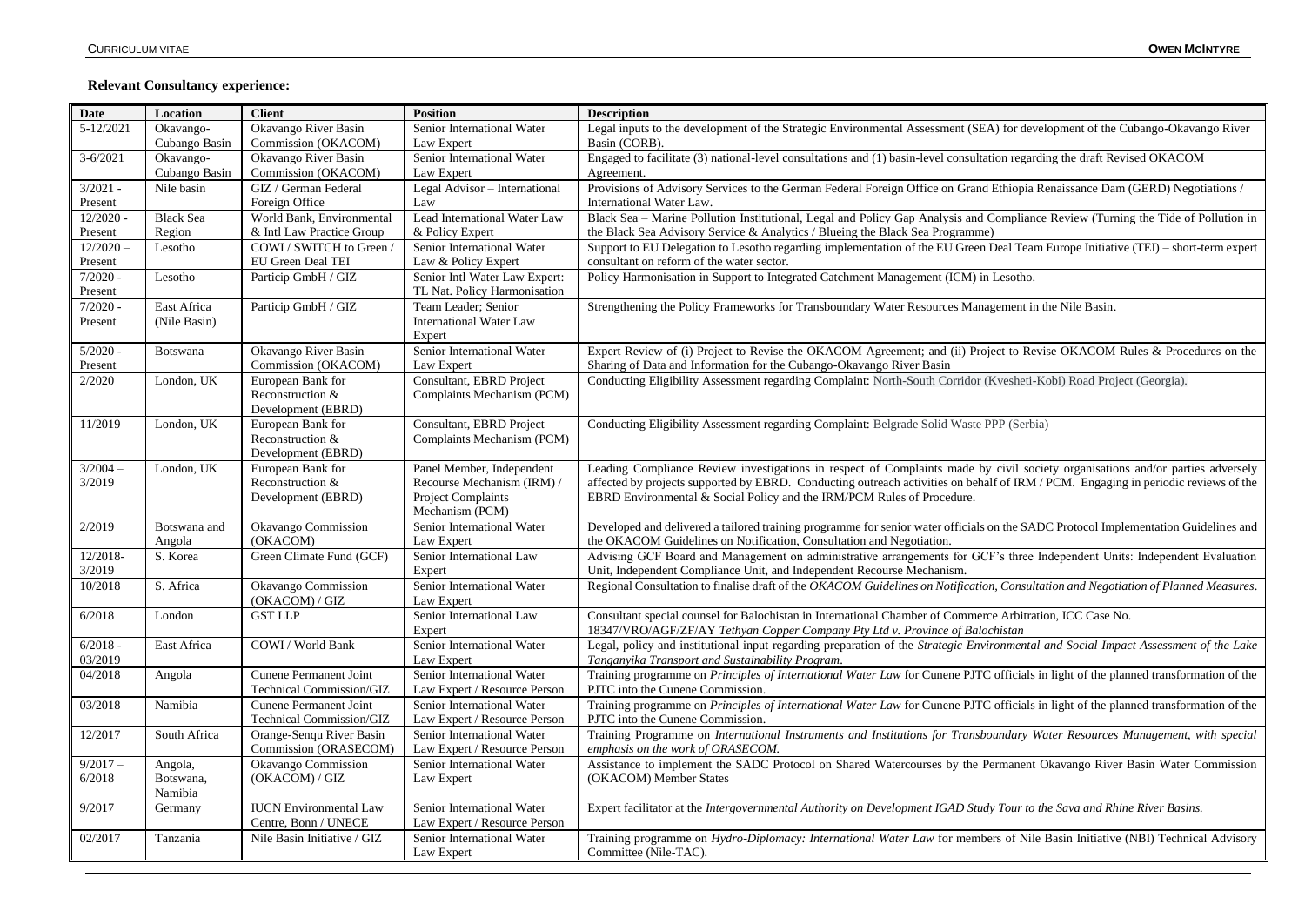| $11/2016-$<br>12/2018     | Zimbabwe                   | ZAMCOM (Zambezi<br>Watercourse Commission) /<br>COWI / World Bank                   | Senior International Water<br>Law Expert                         | Core member of the Project Team to develop the <i>Strategic Plan for the Zambezi Watercourse</i> .                                                                                                                                                                                                                                                                                                  |
|---------------------------|----------------------------|-------------------------------------------------------------------------------------|------------------------------------------------------------------|-----------------------------------------------------------------------------------------------------------------------------------------------------------------------------------------------------------------------------------------------------------------------------------------------------------------------------------------------------------------------------------------------------|
| $11/2016 -$<br>03/2017    | Tanzania,<br>Zimbabwe      | <b>Climate Resilient</b><br><b>Infrastructure Development</b><br>Fund (CRIDF) / WYG | Senior International Water<br>Law Expert                         | Engaged to develop national capacity regarding the transboundary notification obligations applying in International Water Law, and to<br>prepare a 'roadmap' for effective transboundary notification of co-basin States and key basin stakeholders regarding the proposed<br>Kikonge Multipurpose Dam, Hydropower and Irrigation Project to be located in Tanzania within the Zambezi River Basin. |
| $10^{1/2016}$ -<br>2/2017 | Swaziland,<br>South Africa | <b>Climate Resilient</b><br><b>Infrastructure Development</b><br>Fund (CRIDF) / WYG | Senior International Water<br>Law Expert                         | Engaged to develop national capacity regarding the transboundary notification obligations applying in International Water Law, and to<br>prepare a 'roadmap' for effective transboundary notification of co-basin States and key basin stakeholders regarding the proposed<br>Nondvo Dam, to be located in Swaziland within the Maputo River Basin.                                                 |
| $06/2016 -$<br>12/2016    | Netherlands                | Government of Bolivia                                                               | Special Counsel / Litigation<br>Advisor                          | Engaged as Special Counsel by Government of Bolivia in connection with the Silala River Case (Chile v. Bolivia), initiated before the<br>International Court of Justice by Chile on 6 June 2016.                                                                                                                                                                                                    |
| 02/2016                   | Thailand                   | Mekong River Commission<br>/ GIZ / World Bank                                       | Overall Workshop Facilitator /<br>Senior Intl. Water Law Expert  | Workshop on Lessons Learned from Implementation of the MRC Procedures for Notification, Prior Consultation and Agreement<br>(PNPCA).                                                                                                                                                                                                                                                                |
| $01/2016 -$<br>12/2016    | Southern<br>Africa         | GIZ / ZAMCOM (Zambezi<br>Watercourse Commission)                                    | Team Leader / Senior<br><b>International Water Law</b><br>Expert | Development of ZAMCOM Transboundary Notification Procedures for Planned Measures, adopted in February 2017:<br>http://zambezicommission.org/sites/default/files/clusters_pdfs/ZAMCOM-Procedures-for-Notification-of-Planned-Measures.pdf                                                                                                                                                            |
| $1/2015 -$<br>4/2016      | Ireland                    | <b>Environmental Protection</b><br>Agency; NI Environ Agency                        | Senior Environmental Law<br>Expert                               | Expert reviewer for the EPA/DCENR/NIEA Research Programme related to the Environmental Impacts of Unconventional Gas<br>Exploration & Extraction                                                                                                                                                                                                                                                    |
| 05/2015                   | Uganda                     | GIZ / COWI Denmark A/S                                                              | Senior International Water<br>Law Expert                         | Developing and facilitating an international workshop on Transboundary Water Policy: Exchanging Experiences Across African River<br>Basin Organisations, Entebbe, Uganda, 11-13 May 2015.                                                                                                                                                                                                           |
| 11/2014                   | South Africa               | SADC/WaterNet                                                                       | Senior International Water<br>Law Expert                         | International Training Programme on International Water Resources Law for Senior SADC Officials RBO Officers in the SADC Region.                                                                                                                                                                                                                                                                    |
| 2014                      | Palestine                  | Negotiations Support Unit,<br>EQA, Palestinian Authority<br>/ UNDP                  | Senior Expert: International<br>Environmental Law                | Providing advice to senior officials within the Palestinian Environmental Quality Authority (EQA) on the Process of Accession to 11<br>Multilateral Environmental Agreements (MEAs)                                                                                                                                                                                                                 |
| 2014/15                   | Mozambique /<br>Zimbabwe   | <b>DFID Climate Resilient</b><br>Infra. Dev. Facility CRIDF                         | Senior International Water<br>Law Expert                         | Development of Save River Basin Operating Rules; Designing and running a training programme for senior official on International<br><b>Water Resources Law</b>                                                                                                                                                                                                                                      |
| 10/2013                   | Palestine                  | Negotiations Support Unit,<br>EQA, Palestinian Authority<br>/ UNDP                  | Senior Expert: International<br><b>Environmental Law</b>         | Designing and running a training programme for senior official within the Palestinian Environmental Quality Authority (EQA) on the<br>Process of Accession to Multilateral Environmental Agreements (MEAs)                                                                                                                                                                                          |
| 9/2013                    | Botswana                   | GIZ / SADC                                                                          | Senior International Water<br>Law Expert                         | International Training Programme on International Water Resources Law for Senior SADC Officials RBO Officers in the SADC Region.                                                                                                                                                                                                                                                                    |
| 9/2013                    | Kyrgyzstan                 | <b>UNECE</b>                                                                        | Senior International Water<br>Law Expert                         | International Training Programme on International Water Resources Law for Senior Kyrgyz and Tajik State Officials and Water<br>Managers.                                                                                                                                                                                                                                                            |
| 8/2013                    | Sweden                     | <b>SIWI</b>                                                                         | Senior International Water<br>Law Expert                         | International Training Programme on Water Quality Law for Senior Chinese State Officials and Water Managers.                                                                                                                                                                                                                                                                                        |
| 4/2013                    | Botswana                   | SIWI / SIDA; Botswana<br>Dept. of Water Affairs                                     | Senior International Water<br>Law Expert                         | International Training Programme on Transboundary Water Law, delivered to senior officials of the Botswana Department of water<br>Affairs                                                                                                                                                                                                                                                           |
| $2/2013 -$<br>11/2013     | Tajikistan                 | UNECE / EU / Landel Mills<br>Ltd.                                                   | Senior International Water<br>Law Expert                         | Provision of Technical Assistance to the Government of Tajikistan in Support of the Revision of the Water Legislation and Water Users'<br>Associations                                                                                                                                                                                                                                              |
| $9/2012 -$                | South Africa               | <b>UNDP-GEF / ORASECOM</b>                                                          | Senior International Water                                       | Preparation of revised draft of Transboundary Environmental Assessment Guidelines for the Orange-Senqu River Basin for adoption by                                                                                                                                                                                                                                                                  |
| 5/2013<br>9/2012          | Netherlands                | Water Depts. of Zimbabwe<br>and Mozambique /<br>UNESCO - IHE Delft                  | Law Expert<br>Senior International Water<br>Law Expert           | the Council of ORASECOM (Orange-Senqu River Commission)<br>Provision of training on International Water Law to the negotiation teams of Zimbabwe and Mozambique engaged in preparation of a<br>Comprehensive Bilateral Agreement on the Management of the Waters of the Pungwe River.                                                                                                               |
| 7-9/2012                  | Palestine                  | Negotiations Support Unit,<br>EQA, Palestinian Authority<br>/ UNDP                  | Senior Expert: International<br><b>Environmental Law</b>         | Preparation for the Palestinian National Authority (PNA) of a Roadmap of Accession to International Environmental Conventions,<br>Agreements and Agencies.                                                                                                                                                                                                                                          |
| 5/2012                    | Zimbabwe                   | Water Departments of<br>Zimbabwe and Mozambique                                     | Senior International Water<br>Law Expert                         | Provision of training and advice on International Water Law to the negotiation teams of Zimbabwe and Mozambique engaged in<br>preparation of a Comprehensive Bilateral Agreement on the Management of the Waters of the Pungwe River.                                                                                                                                                               |
| $2 - 5/2012$              | Albania                    | SIWI / SIDA                                                                         | Senior International Water<br>Law Expert                         | Preparation of a draft Decree on the Geographical Coverage of River Basins, as a component of a project on Technical Assistance to<br>the Ministry of Environment, Forestry and Water Administration (MEFWA) Albania.                                                                                                                                                                               |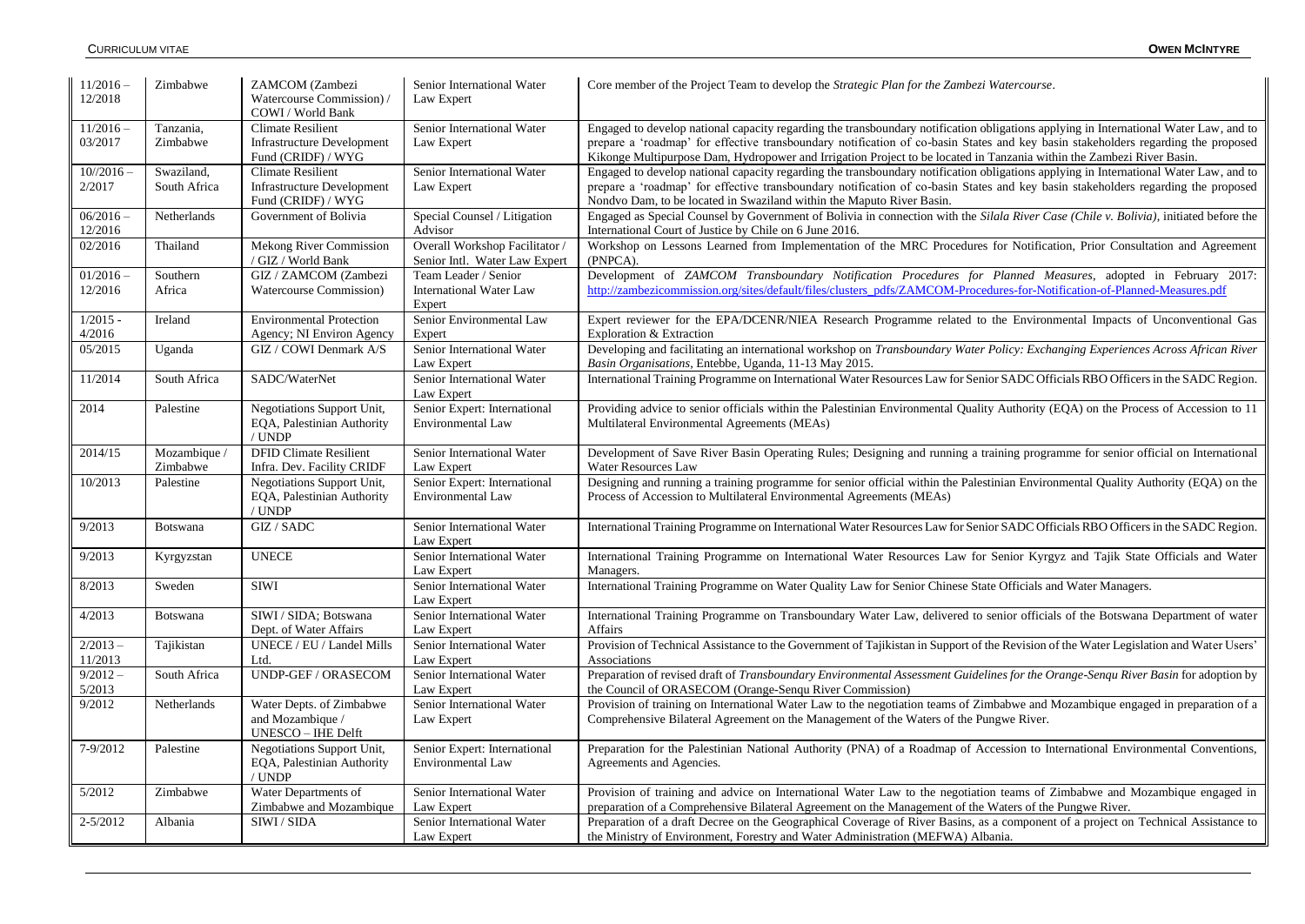| $2 - 3/2012$          | South Africa                            | UNDP-GEF / ORASECOM                                                             | Senior International Water<br>Law Expert                            | Legal Review of Transboundary Environmental Assessment Guidelines for the Orange-Senqu River Basin.                                                                                                                                                                                                                                                |
|-----------------------|-----------------------------------------|---------------------------------------------------------------------------------|---------------------------------------------------------------------|----------------------------------------------------------------------------------------------------------------------------------------------------------------------------------------------------------------------------------------------------------------------------------------------------------------------------------------------------|
| $2 - 6/2012$          | Bhutan                                  | <b>ADB/National Environment</b><br>Commission, Bhutan                           | <b>Water Resources Regulatory</b><br>and Legal Specialist           | Provision of advice to NEC and assisting in the drafting of the proposed new Environmental Assessment Act and associated<br>implementing Regulations on the Environmental Clearance of Projects.                                                                                                                                                   |
| $8/2011 -$<br>3/2012  | <b>Botswana</b>                         | GIZ / SADC                                                                      | Senior International Water /<br>Human Rights Law Expert             | Preparation of a Concept Paper on Implications of the Human Right to Water for the SADC Region.                                                                                                                                                                                                                                                    |
| $2009 -$<br>2011      | Syria / Turkey                          | Swedish Intl Development<br>Co-op. Agency (SIDA) /<br>Stockholm Intl Water Inst | Senior Water Law Expert /<br><b>Resource Person</b>                 | International Training Programme on Regional Development in the Euphrates-Tigris Region (annual).                                                                                                                                                                                                                                                  |
| 8-10/2011             | <b>Botswana</b>                         | GIZ / Limpopo Basin<br>Permanent Technical<br>Committee (LIMCOM)                | Senior International Water<br>Law Expert / Resource Person          | Preparation and delivery of a Training Workshop on Water Allocation in the Limpopo Basin.                                                                                                                                                                                                                                                          |
| 2-9/2011              | Bhutan                                  | <b>Asian Development Bank</b>                                                   | <b>Water Resources Regulatory</b><br>and Legal Specialist           | Technical assistance project on 'Capacity building of the National Environment Commission in climate change'. Provision of advice<br>to NEC on climate change adaptation in the water resources sector and assisting in the drafting of a comprehensive set of Water<br>Regulations in order to implement the new 2011 Water Act of Bhutan.        |
| 4/2011                | Iran                                    | <b>UNESCO Water Centre,</b><br>University of Dundee                             | Senior Water Law Expert /<br>Resource Person                        | Organisation and delivery of a Workshop on International Water Law, hosted by the Regional Centre on Urban Water Management,<br>Kish Island, Iran.                                                                                                                                                                                                 |
| $2 - 3/2011$          | UK                                      | WWF (UK)                                                                        | Senior Water Law Expert                                             | Preparation of an Expert Assessment of Implications for Northern Ireland of United Kingdom Accession to the U.N. Watercourses<br>Convention.                                                                                                                                                                                                       |
| $11 -$<br>12/2010     | Senegal                                 | SIWI / PRIMA                                                                    | Senior Water Law Expert /<br><b>Resource Person</b>                 | Training Programme on International Water Resources Law for senior personnel of the Trilateral Permanent Technical Commission<br>(TPTC) for the Incomati-Maputo Basin and Senegal River Basin Organisation (OMVS)                                                                                                                                  |
| $9/2010 -$<br>6/2011  | S. Africa,<br>Mozambique,<br>Swaziland  | Progressive Realisation of<br>the Incomati-Maputo<br>Agreement (PRIIMA)         | Senior International Water<br>Law Expert                            | PRIMA Comprehensive Legal and Institutional Analysis of the Incomati-Maputo Basin (S. Africa, Mozambique, Swaziland)                                                                                                                                                                                                                               |
| $2006 -$<br>2010      | Jordan                                  | Swedish Intl Development<br>Co-op. Agency (SIDA) /<br>Stockholm Intl Water Inst | Senior Water Law Expert /<br><b>Resource Person</b>                 | International Training Programme on Transboundary Water Resources Management for the MENA Region (annual).                                                                                                                                                                                                                                         |
| $2006 -$<br>2010      | Kenya /<br>Rwanda                       | Swedish Intl Development<br>Co-op. Agency (SIDA) /<br>Stockholm Intl Water Inst | Senior Water Law Expert /<br><b>Resource Person</b>                 | International Training Programme on Transboundary Water Resources Management for the Lake Victoria Region (annual).                                                                                                                                                                                                                                |
| 9/2010                | Sweden                                  | Stockholm International<br>Water Institute (SIWI)                               | Senior Water Law Expert /<br><b>Resource Person</b>                 | Short Training Programme on Transboundary Water Resources Management, for Water Management Professionals attending<br>Stockholm World Water Week, 5-11 September.                                                                                                                                                                                  |
| $3/2010 -$<br>10/2010 | Ireland /<br>Sweden/<br>Philippines     | Asian Development Bank /<br>Stockholm International<br>Water Institute (SIWI)   | Senior Environmental / Water<br>Law Expert                          | Assessment of the quality and efficacy of current water quality legislation and regulations in Asia.                                                                                                                                                                                                                                               |
| $2006 -$<br>2010      | South Africa/<br>Mozambique             | Swedish Intl Development<br>Co-op. Agency (SIDA) /<br>Stockholm Intl Water Inst | Senior Water Law Expert /<br>Resource Person                        | International Training Programme on Transboundary Water Resources Management, for senior water managers from Africa, Asia, Latin<br>America and E. Europe (annual)                                                                                                                                                                                 |
| 2/2010                | Namibia                                 | EU / ORASECOM                                                                   | Senior Water Law Expert /<br><b>Resource Person</b>                 | Developing and presenting a week-long International Training Programme on Negotiation Skills and Conflict Resolution in<br>Transboundary Waters for ORASECOM                                                                                                                                                                                       |
| 1/2010                | Macedonia                               | <b>UNDP</b>                                                                     | Senior Transboundary Water /<br><b>Environmental Law Specialist</b> | Review of the draft Agreement for Formalization of Transboundary Cooperation and Governance for the Protection of and Sustainable<br>Development of the Prespa Park Area.                                                                                                                                                                          |
| $9/2009 -$<br>5/2010  | Botswana /<br>Southern<br>Africa Region | Southern African<br>Development Community<br>(SADC)                             | Senior Water Law Expert                                             | Mid-Term Review of the Regional Strategic Action Plan on Integrated Water Resources Development and Management (RSAP 2) 2005-<br>2010.                                                                                                                                                                                                             |
| 5/2009                | Thailand                                | <b>UNEP</b>                                                                     | Senior Water Law Expert /<br>Resource Person                        | Facilitating a high-level ministerial conference on Integrated Water Resources Management (IWRM) and Environmental Protection of<br><b>International Water Resources</b>                                                                                                                                                                           |
| 6/2009                | South Africa                            | EU / ORASECOM                                                                   | Senior Water Law Expert /<br><b>Resource Person</b>                 | Facilitating a programme of intensive training on international water resources law for officials of the Orange-Senqu Basin Commission<br>(ORASECOM), focusing on practical implementation of water allocations on the basis of the doctrine of equitable and reasonable<br>utilization as set out under the SADC Protocol and ORASECOM Agreement. |
| 11/2008               | South Africa                            | GTZ / Ramboll Natura /<br><b>SIWI</b>                                           | Senior Water Law Expert /<br>Resource Person                        | International Training Programme on Transboundary Water Resources Management for members of the Limpopo Commission<br>(LIMCOM).                                                                                                                                                                                                                    |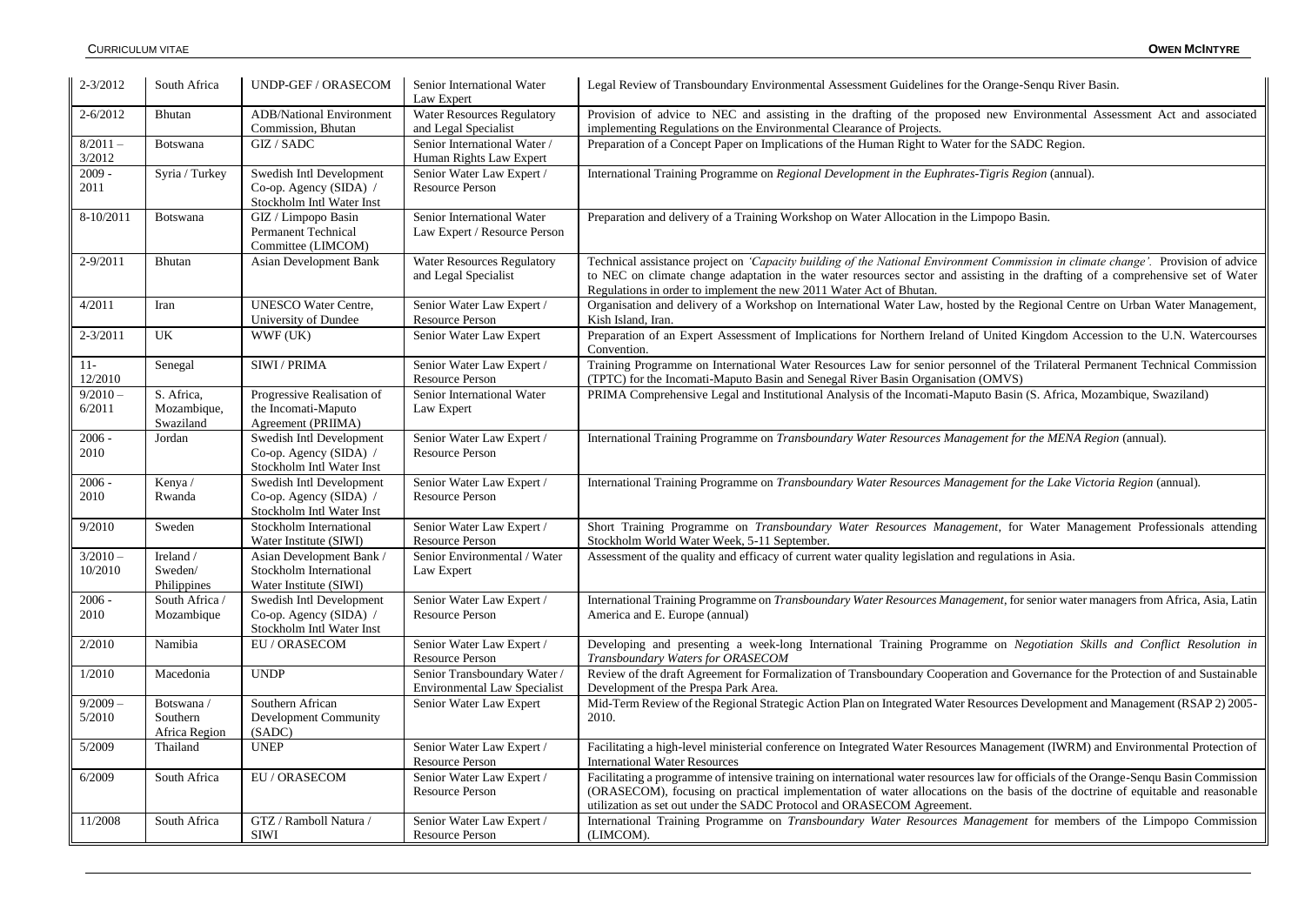| $08/2008 -$<br>10/2008 | Albania,<br>Greece,<br>Macedonia           | <b>UNDP</b>                                                                     | Senior Transboundary Water<br><b>Management Specialist</b>      | Engaged to conduct a situational analysis of water management practices and of the status of the enabling environment among the three<br>riparian States of the Prespa Lakes basin ecosystem, and to develop terms of reference and an implementation plan for the proposed<br>Prespa Working Group on Water Management (PWGWM).                                                                                                                                                                                                                                                                                                                                   |
|------------------------|--------------------------------------------|---------------------------------------------------------------------------------|-----------------------------------------------------------------|--------------------------------------------------------------------------------------------------------------------------------------------------------------------------------------------------------------------------------------------------------------------------------------------------------------------------------------------------------------------------------------------------------------------------------------------------------------------------------------------------------------------------------------------------------------------------------------------------------------------------------------------------------------------|
| 5/2008                 | Namibia                                    | GTZ / Ramboll Natura /<br><b>SIWI</b>                                           | Senior Water Law Expert /<br><b>Resource Person</b>             | International Training Programme on Transboundary Water Resources Management for members of the Permanent Joint Technical<br>Commission (PJTC) for the Cunene River Basin (Namibia / Angola).                                                                                                                                                                                                                                                                                                                                                                                                                                                                      |
| $2006 -$<br>2008       | Sweden /<br>Zambia                         | Swedish Intl Development<br>Co-op. Agency (SIDA) /<br>Stockholm Intl Water Inst | Senior Water Law Expert /<br><b>Resource Person</b>             | International Training Programme on Transboundary Water Resources Management of the Zambezi River Basin (annual).                                                                                                                                                                                                                                                                                                                                                                                                                                                                                                                                                  |
| $09/2007 -$<br>03/2008 | Kosovo                                     | World Bank (BMT Cordah /<br>IPA)                                                | Senior Legal Expert                                             | Provision of specialist legal advice for drafting a regulatory framework for a proposed power station/mine complex.                                                                                                                                                                                                                                                                                                                                                                                                                                                                                                                                                |
| $03/2007 -$<br>03/2008 | Kosovo                                     | European Agency for<br>Reconstruction (EAR)                                     | Senior Legal Expert on<br>Economic Regulation (Water/<br>Waste) | Drafting legislation to establish and govern the Water and Waste Regulatory Office (WWRO), the agency responsible for the economic<br>regulation of the water supply, was tewater, was te collection and was te disposal industries in Kosovo.                                                                                                                                                                                                                                                                                                                                                                                                                     |
| $05/2006 -$<br>12/2006 | Cambodia,<br>Vietnam, Lao<br>PDR, Thailand | <b>Mekong River Commission</b>                                                  | Senior Legal Consultant                                         | Advising the Flood Mitigation and Management Programme (FMMP) of the Mekong River Commission on the establishment and<br>operation of the FMMP Mediation and Coordination Sub-component. This primarily involved provision of advice to the National<br>Mekong Committees (NMCs), based on international best practice, on options for the establishment of a mechanism and procedures for<br>the avoidance and resolution of intergovernmental disputes concerning shared water resources.                                                                                                                                                                        |
| 01/2004-<br>11/2004    | Kosovo                                     | EU Commission, European<br><b>Agency for Reconstruction</b>                     | Senior Environmental Law<br>Expert                              | European Agency for Reconstruction Project (EU EAR): Institutional Support for Environmental Management to Ministry of<br>Environment and Spatial Planning.<br>Provision of advice on drafting: Water Law; Waste Management Law; Nature Protection / Conservation Law; EIA Law; (Historical)<br>Land Contamination Law; Rules on Extraction of Gravel from Rivers; etc.                                                                                                                                                                                                                                                                                            |
| $4/2004 -$<br>7/2004   | Kosovo                                     | European Centre for<br>Minority Issues (ECMI)                                   | Senior Environmental Law<br>Expert                              | Provision of Expert Legal Advice to MESP re Drafting of Legislation on Species and Habitats Protection / Nature Conservation.                                                                                                                                                                                                                                                                                                                                                                                                                                                                                                                                      |
| 01/2004-<br>04/2004    | Ireland                                    | Dept of Environment,<br>Heritage and Local<br>Government                        | Senior Legal Advisor                                            | Department of Environment, Heritage and Local Government, Nuclear Safety Section, Dublin.<br>Survey of bilateral and multilateral regional agreements on nuclear energy and on the management of shared marine environments and<br>review of the practical implementation of selected agreements with a view to identifying best current practice in this area. Detailed<br>analysis of the broad range of conventional and customary rules of international environmental law applying to civil nuclear activities<br>and protection of the marine environment and the provision of applied strategic legal advice to legal officers within the Irish Government. |
| 11/2003                | Kyrgyzstan                                 | <b>EU Commission, TACIS</b>                                                     | Senior Environmental Law<br>Expert                              | EU TACIS project 'Legal Protection of the Quality of Drinking Water in Kyrgyzstan'.<br>Preparation of a number of reports on the legal issues involved in the creation of a legal regime for the protection of drinking water and<br>the presentation of these reports at a national conference in Bishkek.                                                                                                                                                                                                                                                                                                                                                        |
| 08/2003-<br>08/2004    | Czech<br>Republic                          | <b>EU Commission, PHARE</b>                                                     | Senior Environmental Law<br>Expert                              | EU PHARE Project CZ01.10.01: Development of Industrial Zones Strategy.<br>Preparation of a number of recommendations on: the implementation of EC Nature Protection Law; and the introduction of a legal<br>regime for the remediation of historically contaminated land.                                                                                                                                                                                                                                                                                                                                                                                          |
| 02/2003-<br>07/2004:   | India                                      | World Bank                                                                      | Senior Legal Expert                                             | World Bank Project: Forest Sector Outlook Studies for Jharkhand and Madhya Pradesh States.<br>Preparation of the legal analysis reports on institutional reforms required in order to promote development of a sustainable forestry and<br>forestry products industry in the above States.                                                                                                                                                                                                                                                                                                                                                                         |
| 11/2002<br>08/2003     | Poland                                     | <b>EU Commission, PHARE</b>                                                     | Senior Environmental Law<br>Expert                              | EU PHARE Project PL0003.06: Parliamentary Legislative Procedures in Poland.<br>Preparation of briefing reports for the legal service of the Sejm on: the implementation of the ELV and WEEE Directives; and the<br>implementation of aspects of the Water Framework Directive relating to the prevention of flooding.                                                                                                                                                                                                                                                                                                                                              |
| $10/2002 -$<br>12/2002 | Serbia                                     | European Bank for Recon.<br>and Dev (EBRD)                                      | Senior Environmental Law<br>Expert                              | EBRD Project Ref. No. T.1.3/027: Assessment of the Current Legislative Situation for the Serbian Ministry for Protection of Natural<br>Resources and Living Environment. Detailed legal analysis of the general corpus of Serbian national law on environmental protection.                                                                                                                                                                                                                                                                                                                                                                                        |
| 04/2002-<br>06/2002    | Slovak<br>Republic                         | EU Commission, PHARE                                                            | Senior Environmental Law<br>Expert                              | PHARE Project No. SR9911: Institutional Strengthening and Support of Approximation and Transposition of Environmental Legislation<br>of the Slovak Republic with EU Law.<br>Evaluation of transposition of a suite of EC environmental laws required for legal approximation with the environmental acquis.                                                                                                                                                                                                                                                                                                                                                        |
| 11/2001-<br>02/2002    | Serbia                                     | Organisation for Security<br>and Cooperation in Europe                          | Senior Environmental Law<br>Expert                              | OSCE Project: Support to Environmental Legislation and Institutional Structuring in Serbia. Provision of detailed legal advice on the<br>drafting of the Serbian Framework Law on Environmental Protection.                                                                                                                                                                                                                                                                                                                                                                                                                                                        |
| $07/2001 -$<br>01/2002 | Turkmenistan                               | EU Commission, TACIS                                                            | Senior Environmental Law<br>Expert                              | EU TACIS Project No. TU02: Advice to Ministry of Environment and Natural Resources, Turkmenistan on Environmental Policy.<br>Engaged to provide advice to the Ministry of Environment and Natural Resources on: drafting regulations on the Environmental Impact<br>Assessment of projects in the oil and gas sectors; drafting new consolidated framework legislation on waste management; and the<br>utilization and environmental protection of shared international freshwater resources under international law.                                                                                                                                              |
| 10/2000-<br>12/2000    | Turkmenistan                               | <b>EU Commission, TACIS</b>                                                     | Senior Environmental Law<br>Expert                              | EU TACIS Project No. TU01: Advice to Ministry of Environment and Natural Resources, Turkmenistan on Environmental Policy.                                                                                                                                                                                                                                                                                                                                                                                                                                                                                                                                          |